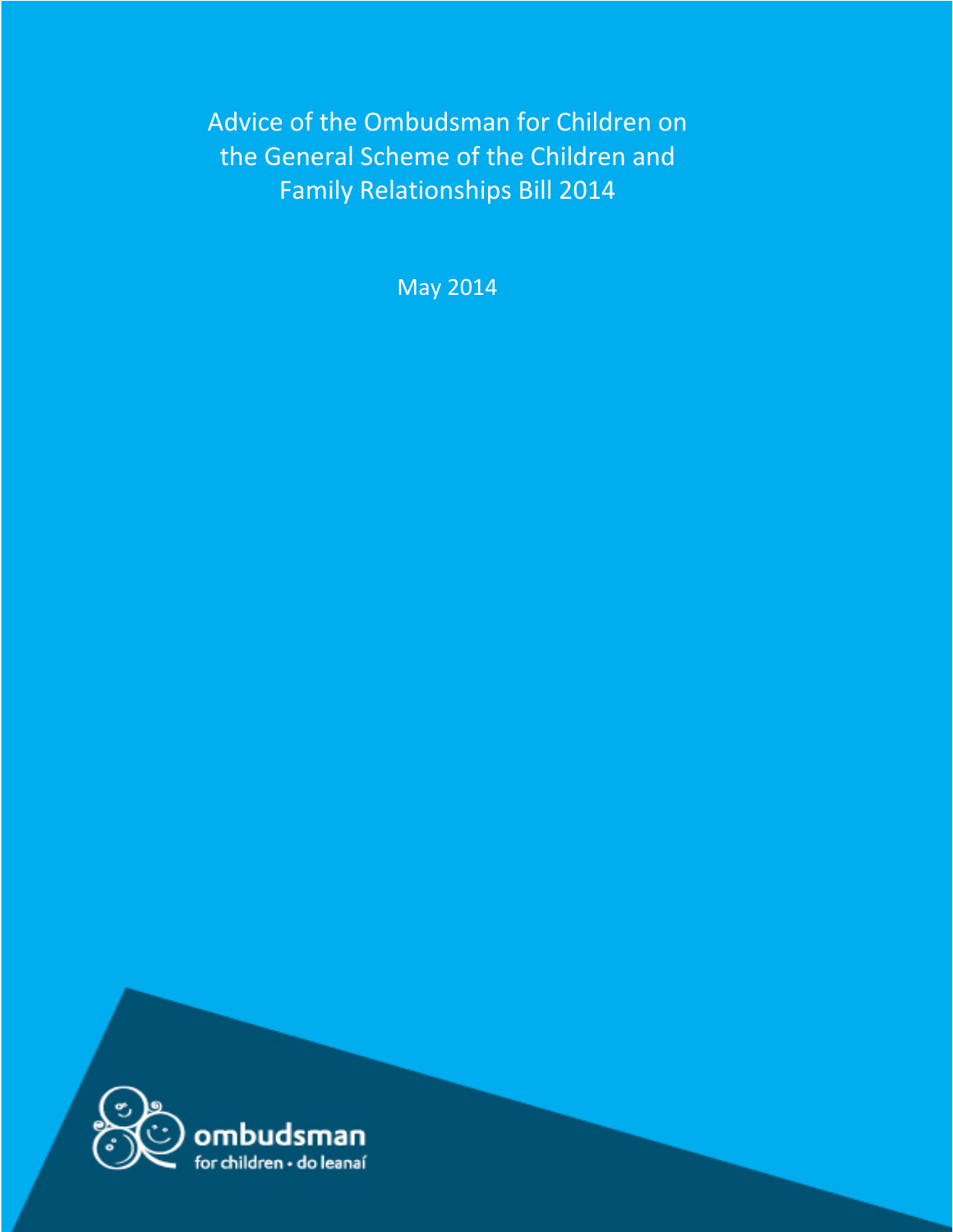# **Contents**

| 3. |                                                                                          |  |
|----|------------------------------------------------------------------------------------------|--|
|    |                                                                                          |  |
| 5. |                                                                                          |  |
|    |                                                                                          |  |
|    |                                                                                          |  |
|    |                                                                                          |  |
| 9. |                                                                                          |  |
|    | 10. Amendment of the Civil Partnership and Certain Rights and Obligations of Cohabitants |  |
|    |                                                                                          |  |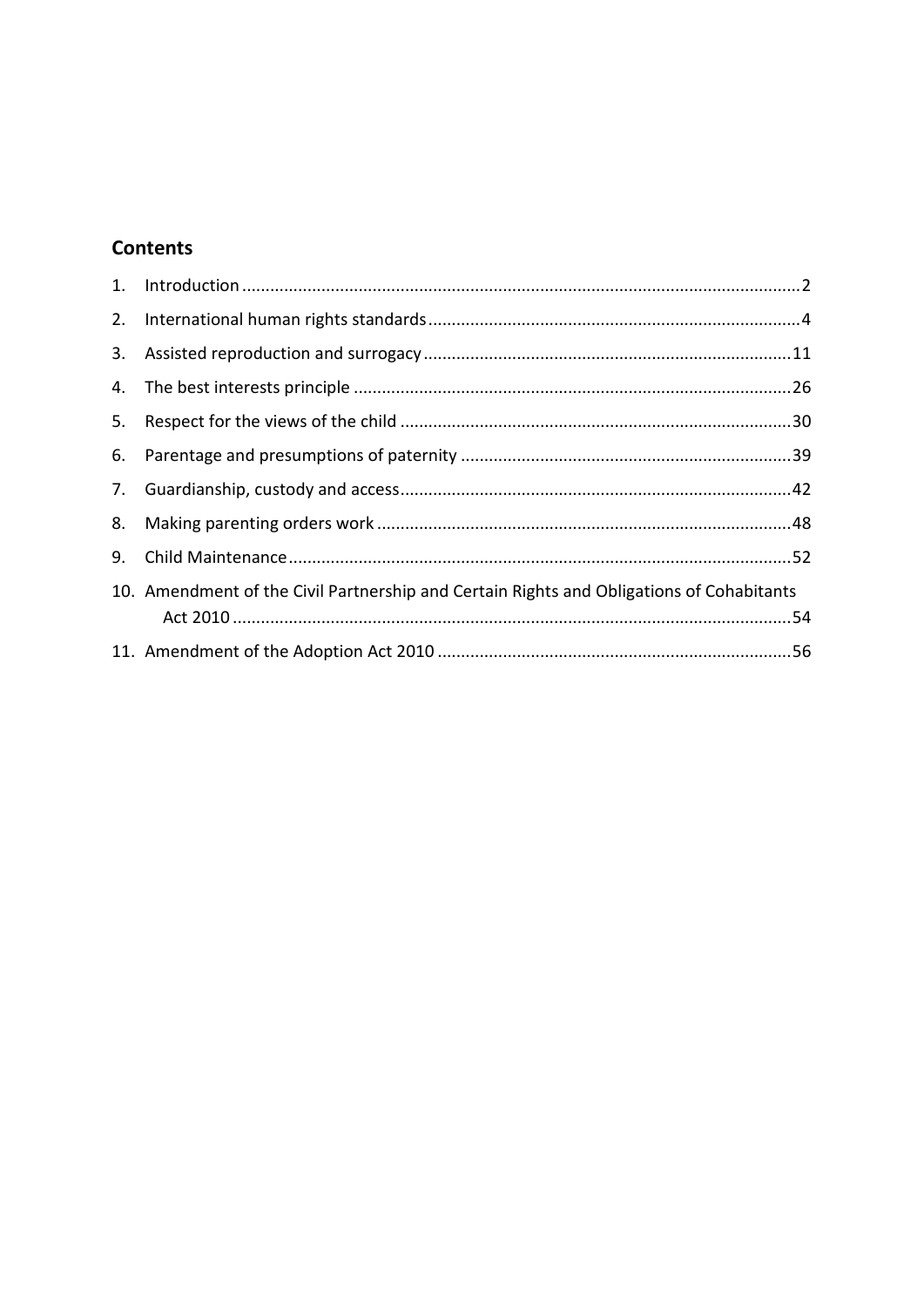#### <span id="page-2-0"></span>**1. Introduction**

- 1.1 The Minister for Justice and Equality published the General Scheme of the Children and Family Relationships Bill 2014 ("the General Scheme") on 30 January 2014. The stated aim of the proposed legislation is to put in place a legal architecture to underpin diverse parenting situations and to provide legal clarity on parental rights and responsibilities in such situations.
- 1.2 Section 7 of the Ombudsman for Children Act 2002 provides that the Ombudsman for Children shall advise Ministers of the Government on any matter relating to the rights and welfare of children - including the probable effect of the implementation of proposals for legislation – when requested to do so by a Minister. The Minister for Justice and Equality has sought the observations of the Ombudsman for Children on the General Scheme and on the manner in which it seeks to address children's interests. The following advice has been prepared in response to that request and in accordance with section 7 of the Ombudsman for Children Act 2002.
- 1.3 In previous advice to Government relating to proposals to reform aspects of child and family law - specifically with respect to the Civil Partnership Bill 2009 and the Adoption Bill 2009 – the Ombudsman for Children's Office stressed the need for legislation to reflect and provide for the reality of children's lives. Those advices highlighted that the need for legal protection does not vary between different family forms; what has varied is the actual level of protection provided by our laws.
- 1.4 The General Scheme takes as its starting point the need to provide for the diversity of family forms in which children grow up in Ireland today and to place children's best interests at the heart of the legislation. In light of this, the proposals put forward by the Minister for Justice and Equality must be welcomed as a very significant step forward for children and families in Ireland.
- 1.5 This Office believes that there are a number of areas in which the legislation could be enhanced to better serve the interests of children and conform more fully with Ireland's international human rights obligations, namely with regard to:
	- assisted reproduction, including surrogacy;
	- guardianship, custody and access;
	- safeguarding the interests of children;
	- making parenting orders work; and
	- child maintenance.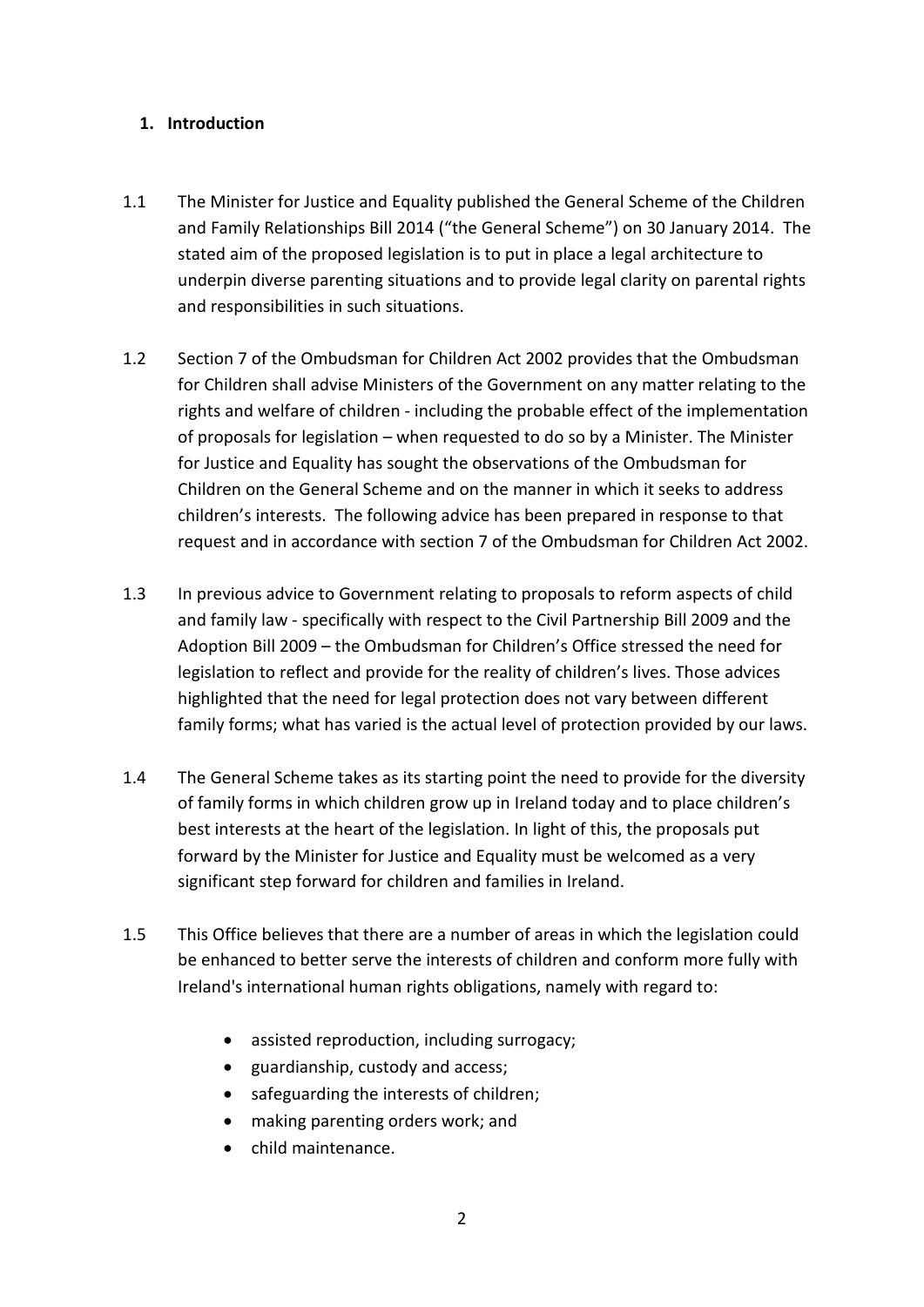- 1.6 Any analysis of the General Scheme must also be cognisant of the wider context in which the legislation has been brought forward. This includes:
	- the passing of a referendum in November 2012 to strengthen the protection of children's rights in the Constitution;
	- the proposals to restructure the courts in order to provide a more specialised forum for family law proceedings; and
	- the pending judgment in *M.R. and D.R. and An tÁrd Chláraitheoir Ireland and the Attorney General*[1](#page-3-0) (hereafter *M.R. and D.R.*)
- 1.7 The implications of these developments for the legislation ultimately enacted by the Oireachtas must be borne in mind.

<span id="page-3-0"></span> $1$  High Court, [2013] I.E.H.C. 91; Supreme Court (judgment pending).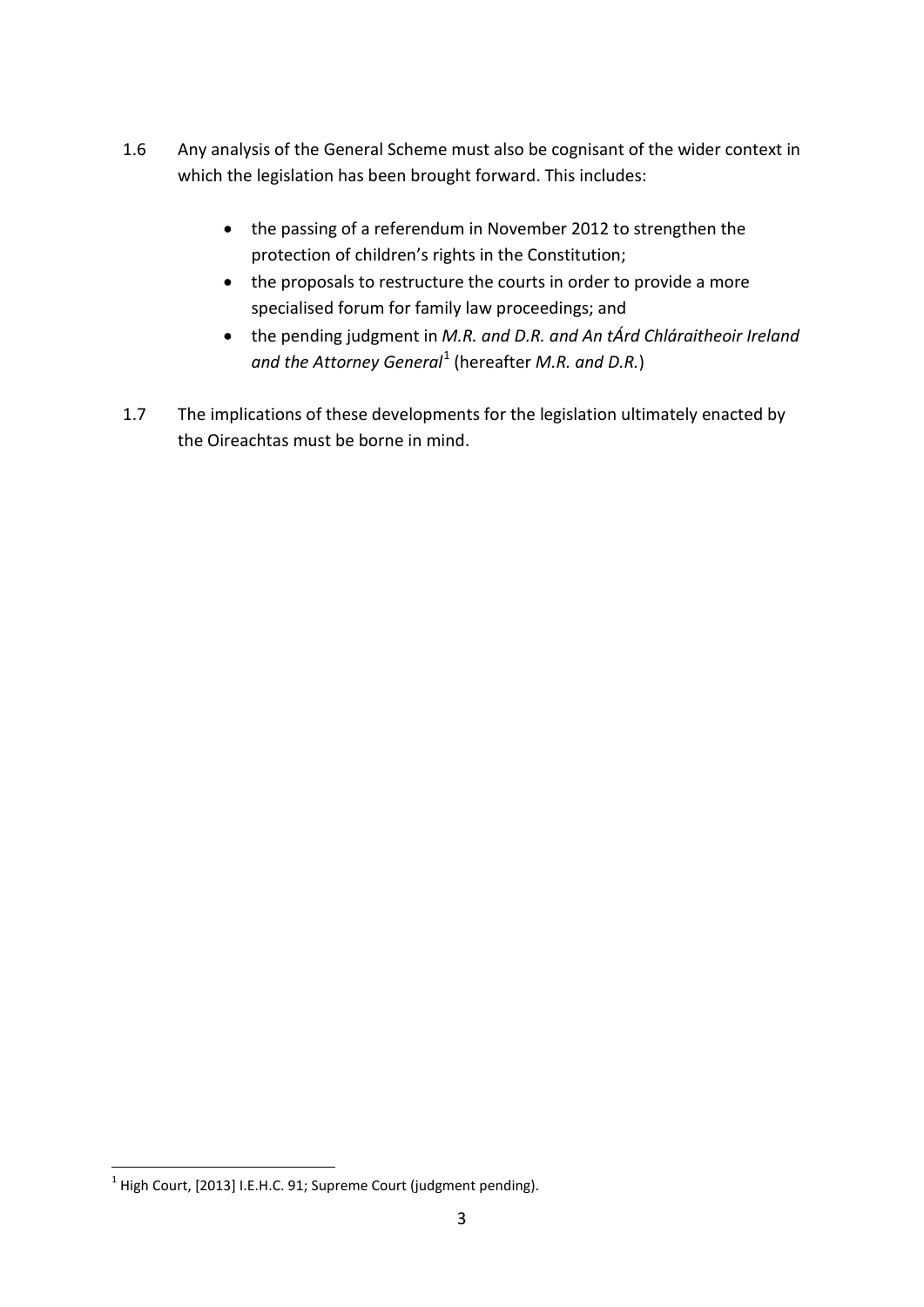#### <span id="page-4-0"></span>**2. International human rights standards**

2.1 There is a range of international human rights instruments relevant to children and their familial relationships that have been developed by the United Nations and by the Council of Europe; the principal standards are set out below.

### **United Nations Convention on the Rights of the Child (UNCRC)**

- 2.2 The UNCRC reflects a broad and flexible approach to the term family, acknowledging in the Preamble that it is the "fundamental group of society and the natural environment for the growth and well-being of all its members and particularly children". This flexible approach has also been endorsed by the UN Committee on the Rights of the Child, the group of independent experts charged with monitoring the implementation of the UNCRC. It has commented that a diverse range of family arrangements may be consistent with providing for a child's care, nurturance, development and well-being, including the nuclear family, the extended family and other community-based arrangements.<sup>[2](#page-4-1)</sup>
- 2.3 Article 2 of the UNCRC requires States Parties to respect and ensure the rights set out in the Convention to each child within their jurisdiction without discrimination of any kind, irrespective of the child's or his or her parent's or legal guardian's race, colour, sex, language, religion, political or other opinion, national, ethnic or social origin, property, disability, birth or other status. Furthermore, Article 2(2) adds protection against "all forms of discrimination or punishment on the basis of the status…of the child's parents, legal guardians or family members." This provision has been interpreted as prohibiting in unequivocal terms the inferior treatment of children based on the relationship status or sexual orientation of their parents or guardians.<sup>[3](#page-4-2)</sup> According to the UN Committee, Article 2 requires States to take appropriate measures which are necessary to ensure the recognition and realisation of all children's rights. $<sup>4</sup>$  $<sup>4</sup>$  $<sup>4</sup>$  This includes a requirement to collect and</sup> evaluate disaggregated data in order to identify and monitor discrimination.<sup>[5](#page-4-4)</sup>

<span id="page-4-1"></span><sup>&</sup>lt;sup>2</sup> UN Committee on the Rights of the Child, *General Comment No. 7: Implementing child rights in early* 

<span id="page-4-2"></span>childhood (2005) UN doc. CRC/C/GC/7/Rev.1. at pp. 7-9.<br><sup>3</sup> U. Kilkelly, *Children's Rights in Ireland: Law, Policy and Practice* (Dublin: Tottel Publishing, 2008) at p. 100.<br><sup>4</sup> UN Committee on the Rights of the Child, *Ge* 

<span id="page-4-3"></span>*the Convention on the Rights of the Child* (2003) UN doc. CRC/GC/2003/5 at p. 7.<br><sup>5</sup> Ibid. p. 12.

<span id="page-4-4"></span>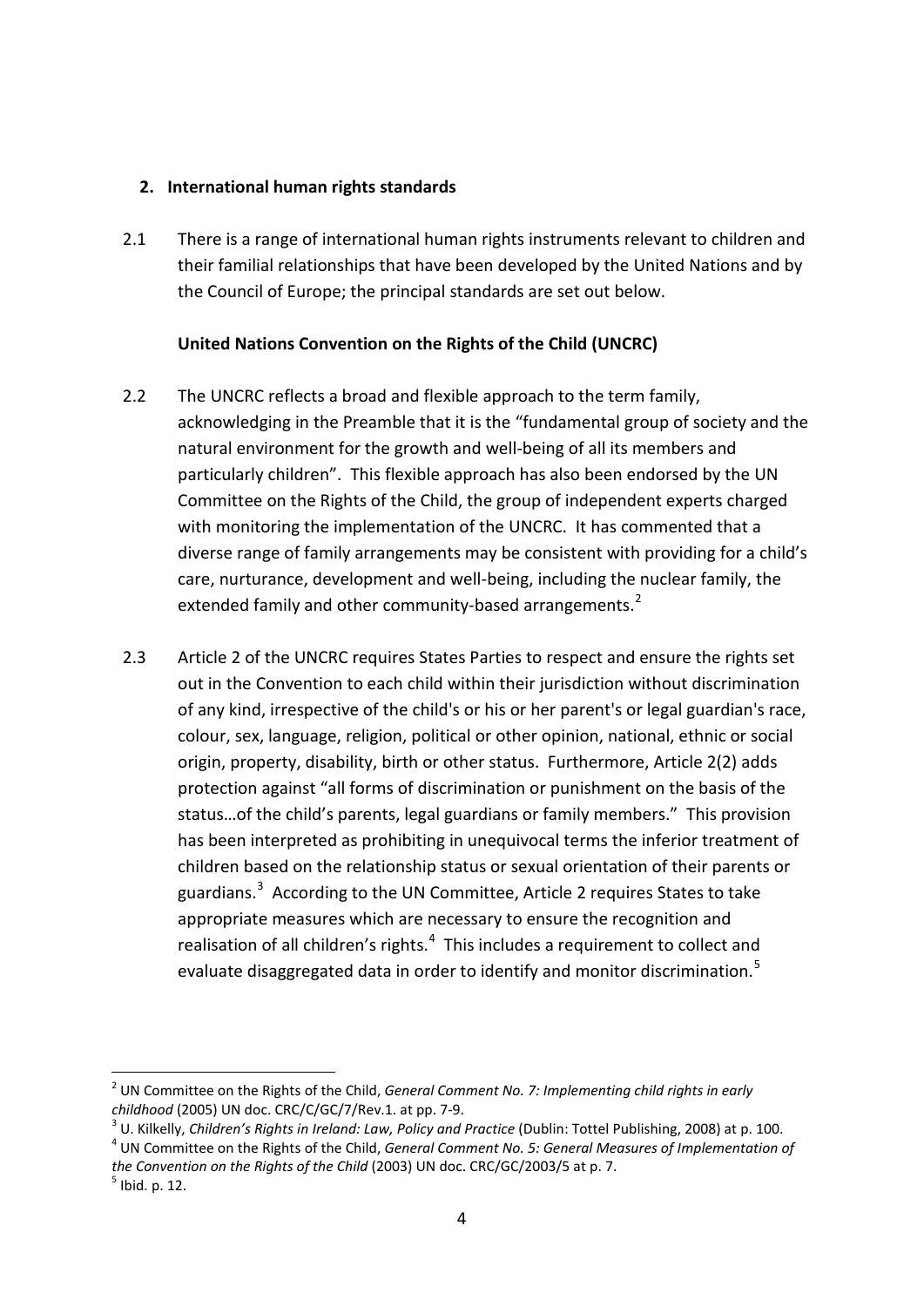- 2.4 Article 3 of the UNCRC provides that in all actions concerning children, whether undertaken by public or private social welfare institutions, courts of law, administrative authorities or legislative bodies, the best interests of the child shall be a primary consideration. The UN Committee has outlined its understanding of this provision and indicated that it applies, without restriction, to all judicial proceedings and relevant procedures concerning children, including conciliation, mediation and arbitration processes.<sup>[6](#page-5-0)</sup> The Committee has also emphasised that children need to be provided with appropriate legal representation when their best interests are being formally assessed and determined and any decision concerning a child must be motivated, justified and explained.<sup>[7](#page-5-1)</sup> States have been encouraged to draw up a non-exhaustive and non-hierarchical list of elements that could be included in an assessment of a child's best interests by any decision-maker.<sup>[8](#page-5-2)</sup> In addition, the UNCRC imposes an obligation on States to undertake a continuous process of child rights impact assessment to predict the impact of any law on children and the enjoyment of their rights, as well as an obligation to evaluate the relevant law after it has entered into force. $9$
- 2.5 Under Article 6 of the UNCRC, States are obliged to ensure to the maximum extent possible the survival and development of the child. The term "development" is to be interpreted in its broadest sense as a holistic concept, embracing the child's physical, mental, spiritual, moral, psychological and social development.<sup>10</sup> Furthermore, States must have regard to the recognition in the Preamble of the UNCRC that the child, "for the full and harmonious development of his or her personality, should grow up in a family environment, in an atmosphere of happiness, love and understanding."<sup>[11](#page-5-5)</sup> The UN Committee has highlighted that implementation measures should be aimed at achieving the optimal development for all children  $12$
- 2.6 Article 7 of the UNCRC requires States, as far as possible, to secure the right of all children to know and be cared for by their parents. As far as the child's right to know his or her parents is concerned, the definition of "parents" has been extended to persons who are intimately bound up in the child's identity, including

<span id="page-5-0"></span><sup>6</sup> UN Committee on the Rights of the Child, *General Comment No. 14 on the right of the child to have his or her*  best interests taken as a primary consideration (2013) UN doc. CRC/C/GC/14 at p. 8.<br><sup>7</sup> General Comment No. 14, pp. 19-20.<br><sup>8</sup> General Comment No. 14, p. 12.<br><sup>9</sup> General Comment No. 14, p. 10.<br><sup>10</sup> UN Committee on the Righ 1

<span id="page-5-1"></span>

<span id="page-5-2"></span>

<span id="page-5-3"></span>

<span id="page-5-4"></span>*the Convention on the Rights of the Child (2003) UN doc. CRC/GC/2003/5 at p. 4.* 11 UNICEF, *Implementation Handbook for the Convention on the Rights of the Child (United Nations*)

<span id="page-5-5"></span>Publications, Geneva, 2007) at p. 93.<br><sup>12</sup> UN Committee on the Rights of the Child, *General Comment No. 5: General Measures of Implementation of* 

<span id="page-5-6"></span>*the Convention on the Rights of the Child* (2003) UN doc. CRC/GC/2003/5) at p. 4.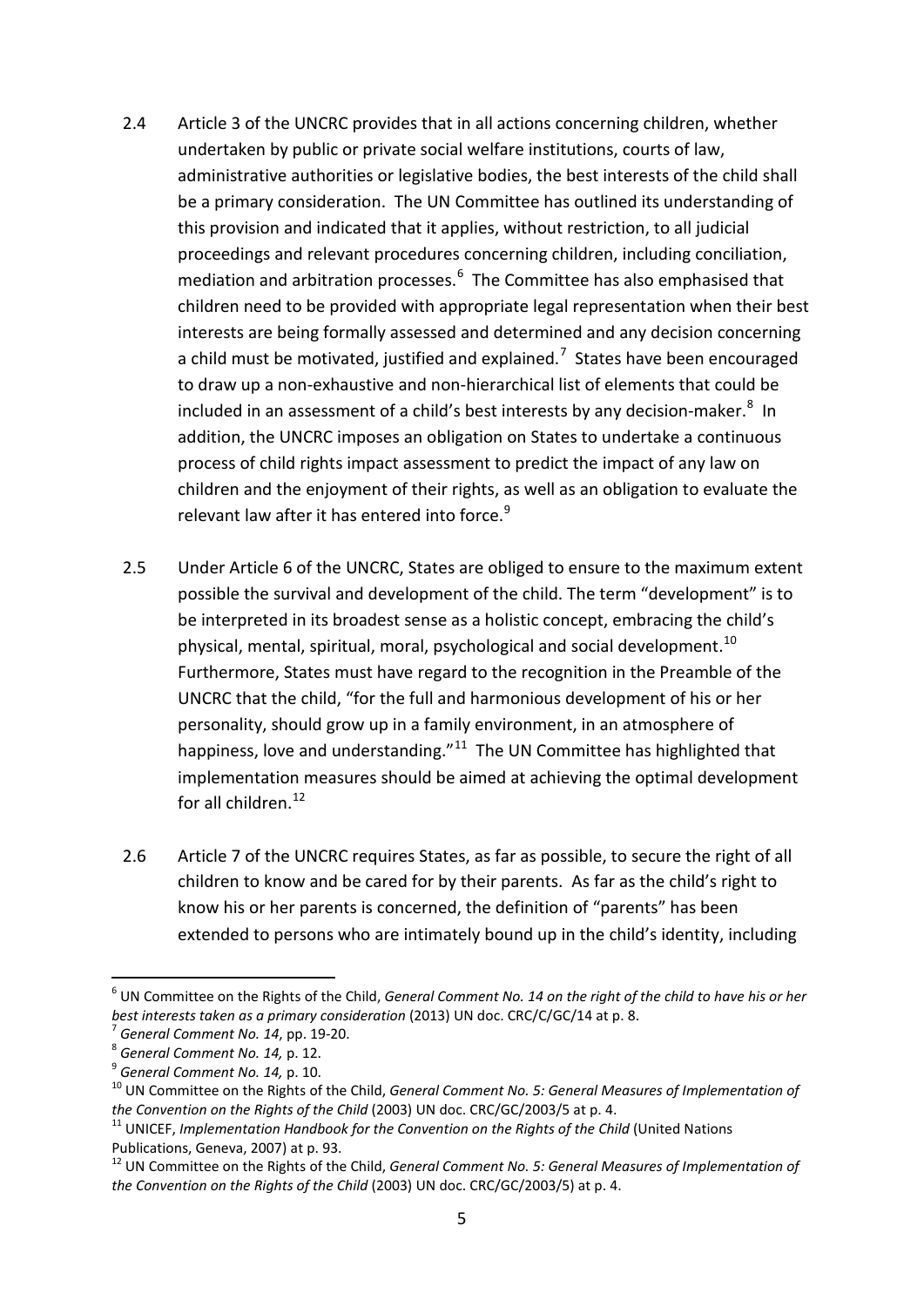genetic parents, birth parents and those who cared for the child for significant periods during infancy and childhood.<sup>[13](#page-6-0)</sup> This right is qualified by the phrase "as far as possible" to recognise situations where the child's parent cannot be identified, where the identification of a parent would cause harm to the child's mother or where the State decides that a parent should not be identified.<sup>14</sup> However, despite this qualification, the State has a role to play in creating accessible and expeditious procedures for the assignment of parentage, in order to facilitate and support the full implementation of the child's right to know his or her parents.<sup>[15](#page-6-2)</sup> Moreover, the UN Committee has highlighted that there is a possible contradiction between Article 7 and the policy of certain States to protect the anonymity of donors in cases of assisted reproduction.<sup>16</sup> The Committee has further emphasised that the right of children to know their parents can only be refused on the grounds of best interests in the most extreme and unambiguous circumstances, with children being given the opportunity for this decision to be reviewed at a later date.<sup>[17](#page-6-4)</sup>

- 2.7 The right of a child to be cared for by both parents implies that children have a right to the active involvement of such persons in their life, beyond contributions of a financial nature.<sup>18</sup> The framing of Article 7 emphasises that this is a right of the child and not a parental right. Furthermore, although this provision is qualified, domestic law must be based on the presumption that it is in the interests of children to be cared for by their parents.<sup>[19](#page-6-6)</sup>
- 2.8 Article 8 of the UNCRC requires States to respect the right of the child to preserve his or her identity, including nationality, name and family relations as recognised by law without unlawful interference. It has been emphasised that children's best interests and sense of identity can be protected without the need to deny them knowledge of their origins.<sup>20</sup> The concept of identity under Article 8 requires the State to recognise that siblings, grandparents and other family members may be as important to the child's sense of identity as his or her parents are. $^{21}$  $^{21}$  $^{21}$  This Article

<span id="page-6-0"></span><sup>13</sup> UNICEF, *Implementation Handbook for the Convention on the Rights of the Child* (United Nations

<span id="page-6-2"></span><span id="page-6-1"></span>

Publications, Geneva, 2007) at pp. 105-106.<br><sup>14</sup> Ibid. p. 106.<br><sup>15</sup>UN Committee on the Rights of the Child, *Consideration of Reports submitted by State Parties under Article 44 of the Convention: Concluding Observations – Antigua and Barbuda* (2004) UN doc. CRC/C/15/Add.247 at

<span id="page-6-3"></span>paras 33-34.<br><sup>16</sup> UN Committee on the Rights of the Child, *Consideration of Reports submitted by State Parties under Article*<br>44 of the Convention: Concluding Observations – Norway (2005) UN doc. CRC/C/15/Add.263 at para

<span id="page-6-4"></span><sup>&</sup>lt;sup>17</sup> UNICEF, *Implementation Handbook for the Convention on the Rights of the Child* (United Nations Publications, Geneva, 2007) at p. 107. Therefore, under the terms of Article 7, the State should ensure that information about genetic parents is preserved to be made available to children if possible.<br><sup>18</sup> Ibid. p. 108.<br><sup>19</sup> Ibid. p. 111.<br><sup>20</sup> Ibid. p. 114.<br><sup>21</sup> Ibid. p. 114.

<span id="page-6-5"></span>

<span id="page-6-7"></span><span id="page-6-6"></span>

<span id="page-6-8"></span>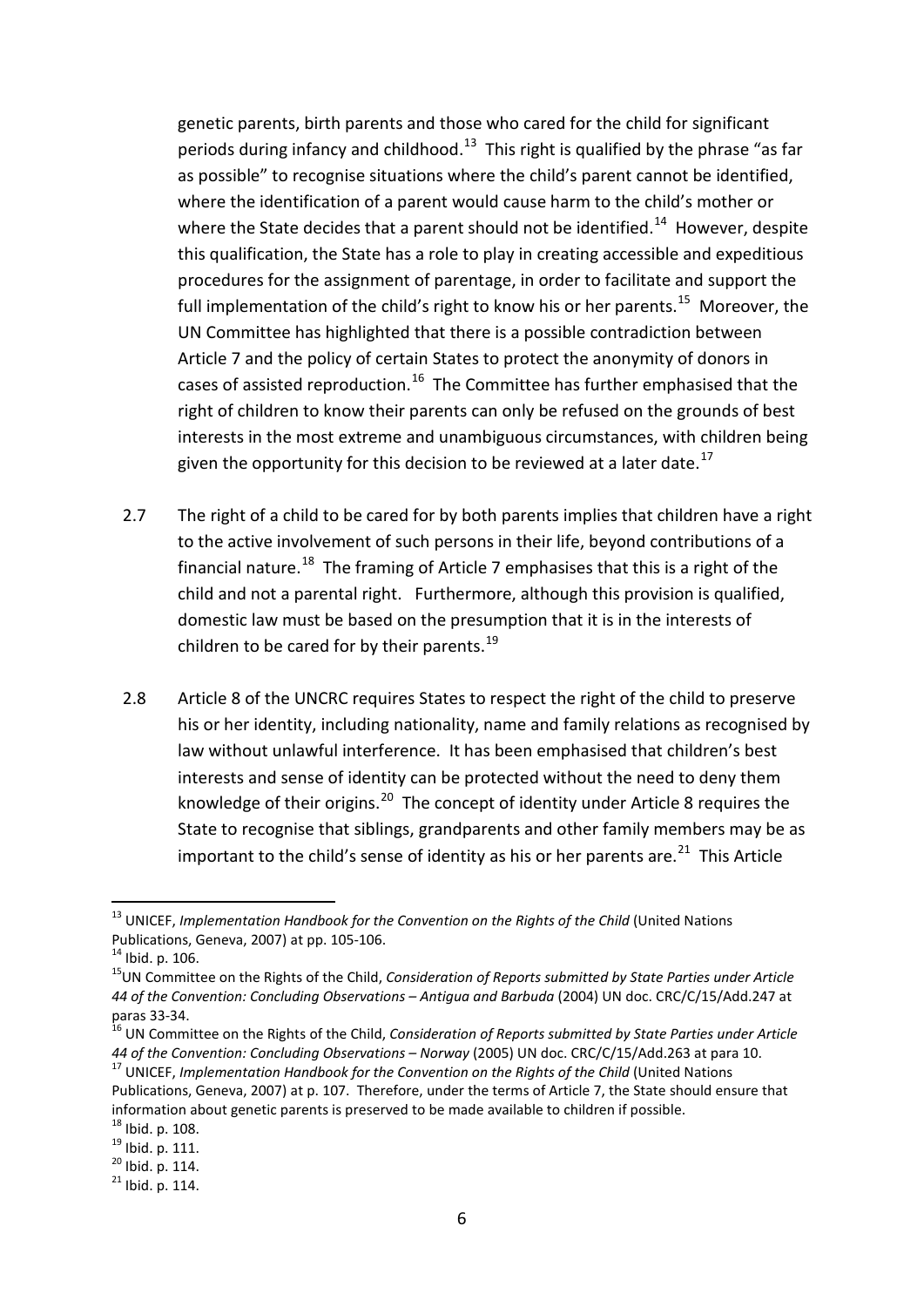also places an obligation on States to enforce detailed record-keeping and the preservation of confidential records relating to the genealogy and birth registration of a child. $^{22}$  $^{22}$  $^{22}$ 

- 2.9 Under Article 9 of the UNCRC, States Parties are required to ensure that a child shall not be separated from his or her parents against their will, except when judged necessary for the child's best interests. The Article recognises that such separation may be necessary where the parents are living separately and a decision must be made as to the child's place of residence. However, such a decision must be dealt with expeditiously and made by an authority which is competent to determine the best interests of the child.<sup>[23](#page-7-1)</sup> Furthermore, under Article 9 all children who are separated from one or both parents have the right to maintain personal relations and direct contact with both parents on a regular basis, except if this will have adverse consequences for a child. Although States often decree that the child's best interests shall be paramount in decisions concerning access, domestic legislation has been criticised for failing to explicitly enshrine that the maintenance of regular contact with both parents is generally in the child's best interest. [24](#page-7-2) Article 9 also places an obligation on States to ensure practical assistance to children whose parents are in conflict through the provision of neutral meeting places or the supervision of access.<sup>[25](#page-7-3)</sup>
- 2.10 Article 12 of the UNCRC obliges States to assure to children who are capable of forming their own views the right to express those views in all matters affecting them, with due weight given to those views in accordance with the age and maturity of the children. The UN Committee has emphasised that this provision applies without limitation to all judicial proceedings and mediation processes affecting children, including those relating to the separation of parents, custody, care and adoption.<sup>[26](#page-7-4)</sup> Indeed, children are unequivocally affected by decisions relating to their care and familial relationships. Therefore, States must ensure that the legislative framework governing family relationships includes appropriate mechanisms to solicit the views of the child in all matters affecting him or her and to give due weight to those views.<sup>27</sup> Expressing views is a choice for each child, not an obligation, but States must provide an appropriate and child-friendly environment that facilitates children to exercise their rights under Article 12.<sup>28</sup>

<span id="page-7-2"></span>

<span id="page-7-4"></span><span id="page-7-3"></span>

<span id="page-7-1"></span><span id="page-7-0"></span><sup>&</sup>lt;sup>22</sup> Ibid. p. 115.<br><sup>23</sup> Ibid. pp. 127-129.<br><sup>24</sup> Ibid. p. 130.<br><sup>25</sup> Ibid. p. 130.<br><sup>26</sup> UN Committee on the Rights of the Child, *General Comment No. 12: The Right of the Child to be Heard*  $(2009)$  UN doc. CRC/C/GC/12 at p. 9.<br><sup>27</sup> General Comment No. 12, at p. 6.

<span id="page-7-6"></span><span id="page-7-5"></span><sup>&</sup>lt;sup>28</sup> General Comment No. 12 at pp. 5-7.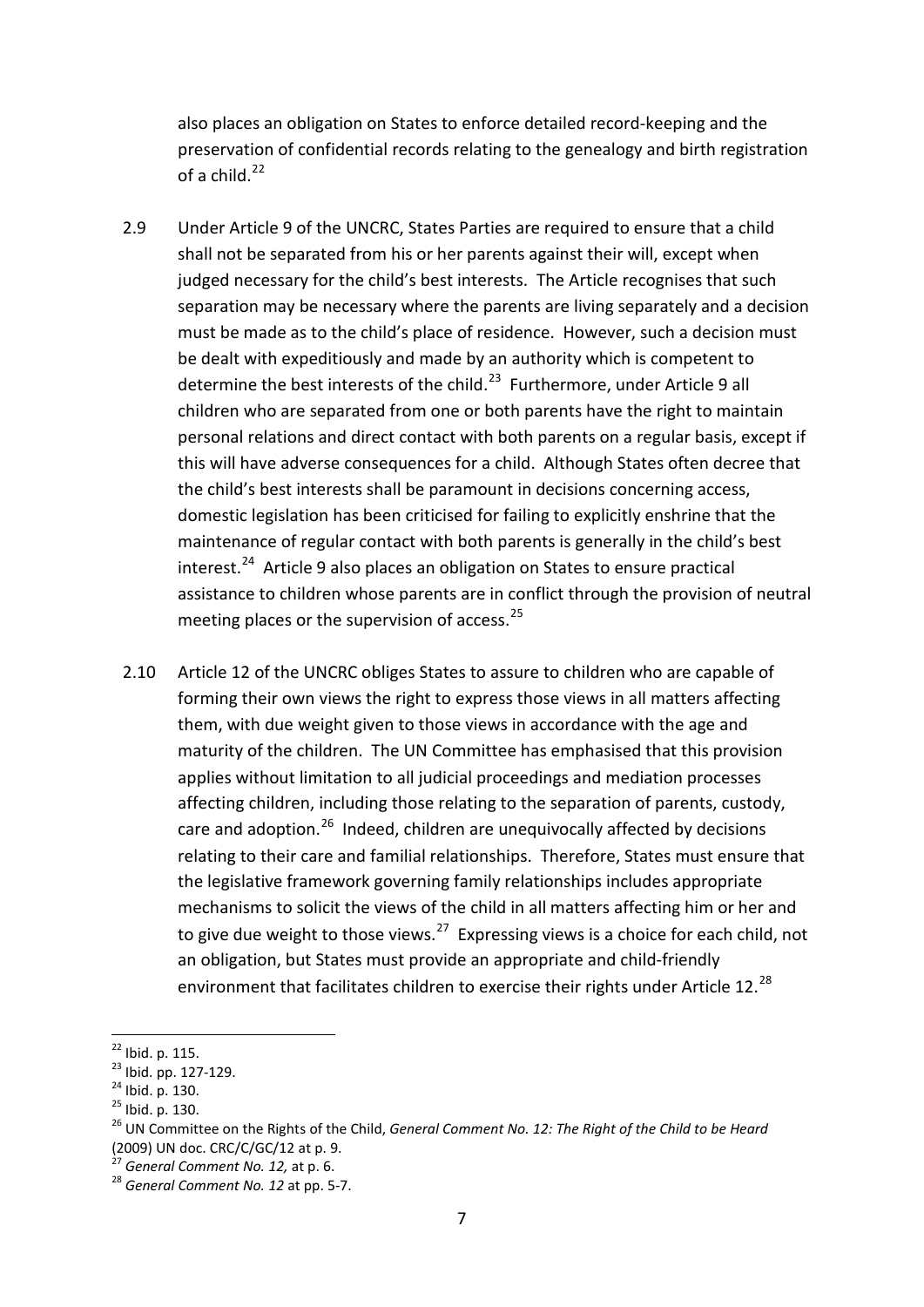Legislative mechanisms should also be introduced to provide children with access to appropriate information and adequate support where necessary.<sup>[29](#page-8-0)</sup> The UN Committee has emphasised that Article 12 imposes no age limit on the right of the child to express his or her views and strongly discourages States from introducing age limits in law which would restrict the child's right to be heard in all matters affecting him or her.<sup>30</sup> It also encourages States to introduce legislative measures which require decision makers in judicial proceedings to explain the extent of the consideration given to the child's views and the consequences for the child. $31$ 

2.11 Under Article 18 of the UNCRC, States Parties must use their best efforts to ensure recognition of the principle that both parents have common responsibilities for the upbringing and development of their child. This places an obligation on States to implement parental education measures, designed to inform parents about their equal responsibilities towards their children. $32$  This provision also requires States to provide appropriate assistance to parents and legal guardians in the performance of their child-rearing responsibilities.<sup>33</sup> The UN Committee has interpreted this reference to "appropriate assistance" as including the provision of parental counselling and other quality services for mothers, fathers, siblings, grandparents and others who may be responsible for promoting the child's best interests.<sup>34</sup> Furthermore, the provision of support by the State to parents and other family members must allow for the development of positive and sensitive relationships between children and their caregivers.<sup>[35](#page-8-6)</sup>

#### **European Convention on Human Rights (ECHR)**

2.12 The ECHR has particular relevance in the Irish context because, in addition to being ratified by Ireland in 1953, it was indirectly incorporated into Irish law by the European Convention on Human Rights Act 2003.<sup>[36](#page-8-7)</sup>

<span id="page-8-3"></span><span id="page-8-2"></span>

<span id="page-8-1"></span><span id="page-8-0"></span><sup>&</sup>lt;sup>29</sup> General Comment No. 12 at p. 9.<br><sup>30</sup> General Comment No. 12 at pp. 6-7.<br><sup>31</sup> General Comment No. 12 at p. 9.<br><sup>32</sup> UN Committee on the Rights of the Child. Consideration of Reports submitted by State Parties under Arti 44 of the Convention: Concluding Observations – United Kingdom (1995) UN doc. CRC/C/15/Add.34 at para 30.<br> $33$  Committee on the Rights of the Child, General Comment No. 7: Implementing child rights in early childhood (2005) UN doc. CRC/C/GC/7/Rev.1 at p. 9.<br> $34$  General Comment No. 7 at p. 9.

<span id="page-8-4"></span>

<span id="page-8-7"></span><span id="page-8-6"></span><span id="page-8-5"></span><sup>&</sup>lt;sup>35</sup> *General Comment No. 7* at p. 9.<br><sup>36</sup> Section 2 of the 2003 Act provides that in interpreting and applying any statutory provision or rule of law, a court shall, in so far as is possible, subject to the rules of law relating to such interpretation and application, do so in a manner compatible with the State's obligations under the Convention provisions. Section 4 further provides that judicial notice shall be taken of Convention provisions and of any judgment of the European Court of Human Rights.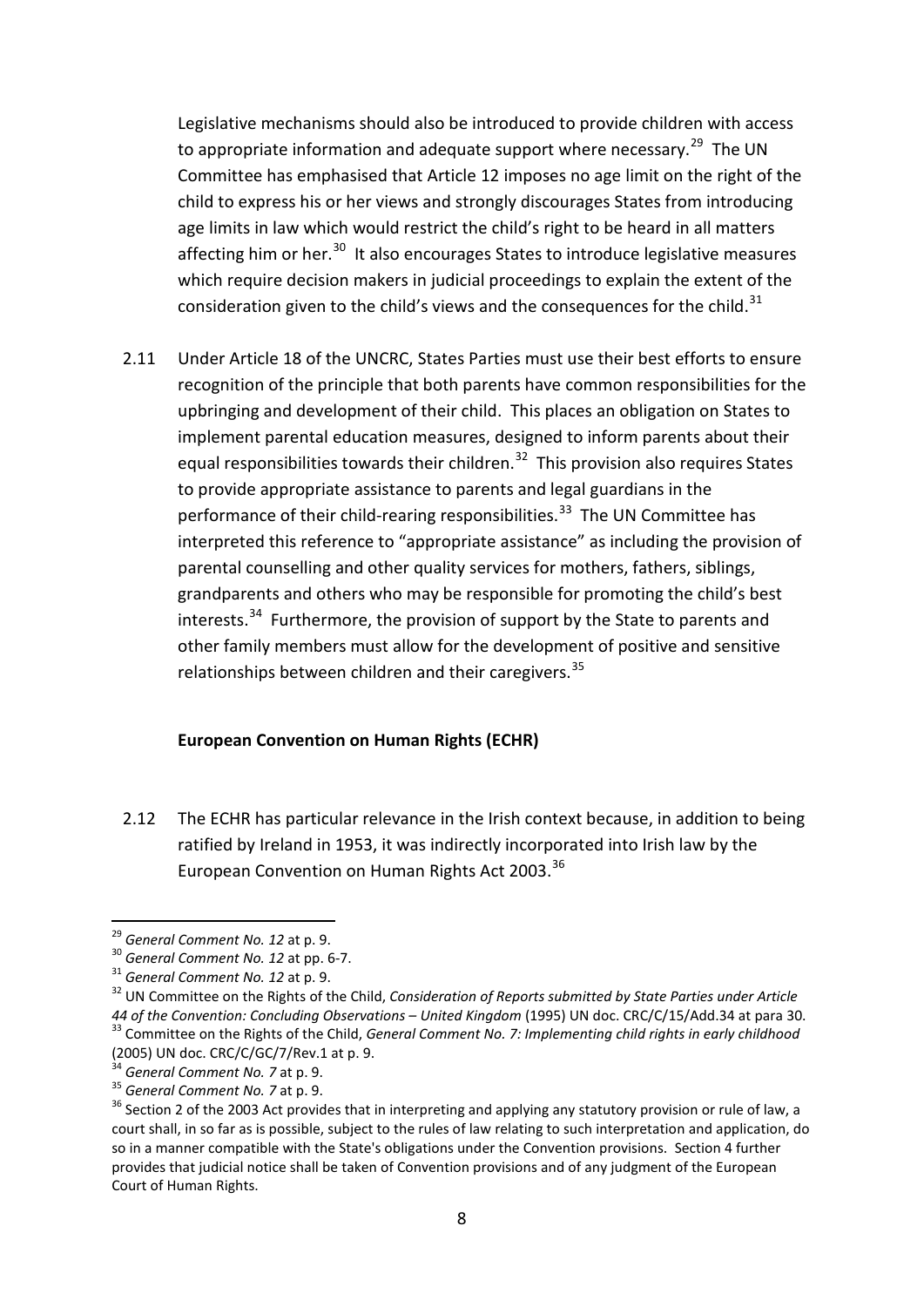- 2.13 Article 8(1) of the ECHR provides that everyone has the right to respect for his or her private and family life. This is subject to the proviso in Article 8(2) that there shall be no interference by a public authority with the exercise of this right except such as is in accordance with the law and is necessary in a democratic society for the protection of health or morals, or for the protection of the rights and freedoms of others. There is no qualification as to the age of those whose private and family life is protected and therefore children are clearly included within the scope of Article 8's protection.
- 2.14 A full analysis of the case-law that has developed under Article 8 is beyond the scope of this advice. However, there are a number of principles that have emerged of direct relevance to the General Scheme, which are summarised below:
	- Article 8 places a positive obligation on States to take the necessary steps to ensure that it is possible for their citizens to enjoy their right to private and family life.<sup>[37](#page-9-0)</sup>
	- Article 8 also places a negative obligation on States to refrain from interfering with the rights afforded by the provision unless such interference can be justified under Article 8(2).
	- The European Court of Human Rights (ECtHR) has given a broad interpretation to Article 8 and found that the right to respect for family life includes an inherent procedural right for children to be consulted about their views during private family law proceedings, having due regard to the specific circumstances of the case and the age and maturity of the child concerned.[38](#page-9-1)
	- The ECtHR has found that family life exists between parents and their children in all but very exceptional cases regardless of the parent's marital

1

<span id="page-9-0"></span><sup>37</sup> The ECtHR has stated in *Hokkanen v. Finland,* (No. 19823/92), 9 September 1994 at para 53 that "the essential object of Article 8 is to protect the individual against arbitrary interference by the public authorities. There may in addition be positive obligations inherent in an effective 'respect' for family life." The ECtHR reiterated this in *X., Y. and Z. v. The United Kingdom,* (No. 21830/93), 22 April 1997 at para 41 and *Kosmopoulou v. Greece,* (No. 60457/00), 5 February 2004 at 43.<br><sup>38</sup> In *Sahin v. Germany,* (No. 30943/96), 8 July 2003 at para 73-77 the Grand Chamber established the test that

<span id="page-9-1"></span>the issue of whether a child should be heard in court during private family law proceedings "depends on the specific circumstances of each case, having due regard to the age and maturity of the child concerned." In this case the Grand Chamber held that as the domestic court had obtained an expert report which detailed the views of the applicant's child that its procedural approach was acceptable and therefore there was no violation of Article 8. In *Sommerfeld v Germany,* (No. 1871/96), 8 July 2003 at paras 71-75 the Grand Chamber applied the same test and found that there was no violation of Article 8, despite the lack of an expert report, as the District Court had availed of the ample opportunities to hear the views of the child involved directly. Subsequently, in *C v Finland*, (No. 18249/02), 9 May 2006 at para 57 the Chamber acknowledged the general acceptance that courts should take into account the views of children in private family law proceedings in order for the decision to comply with Article 8.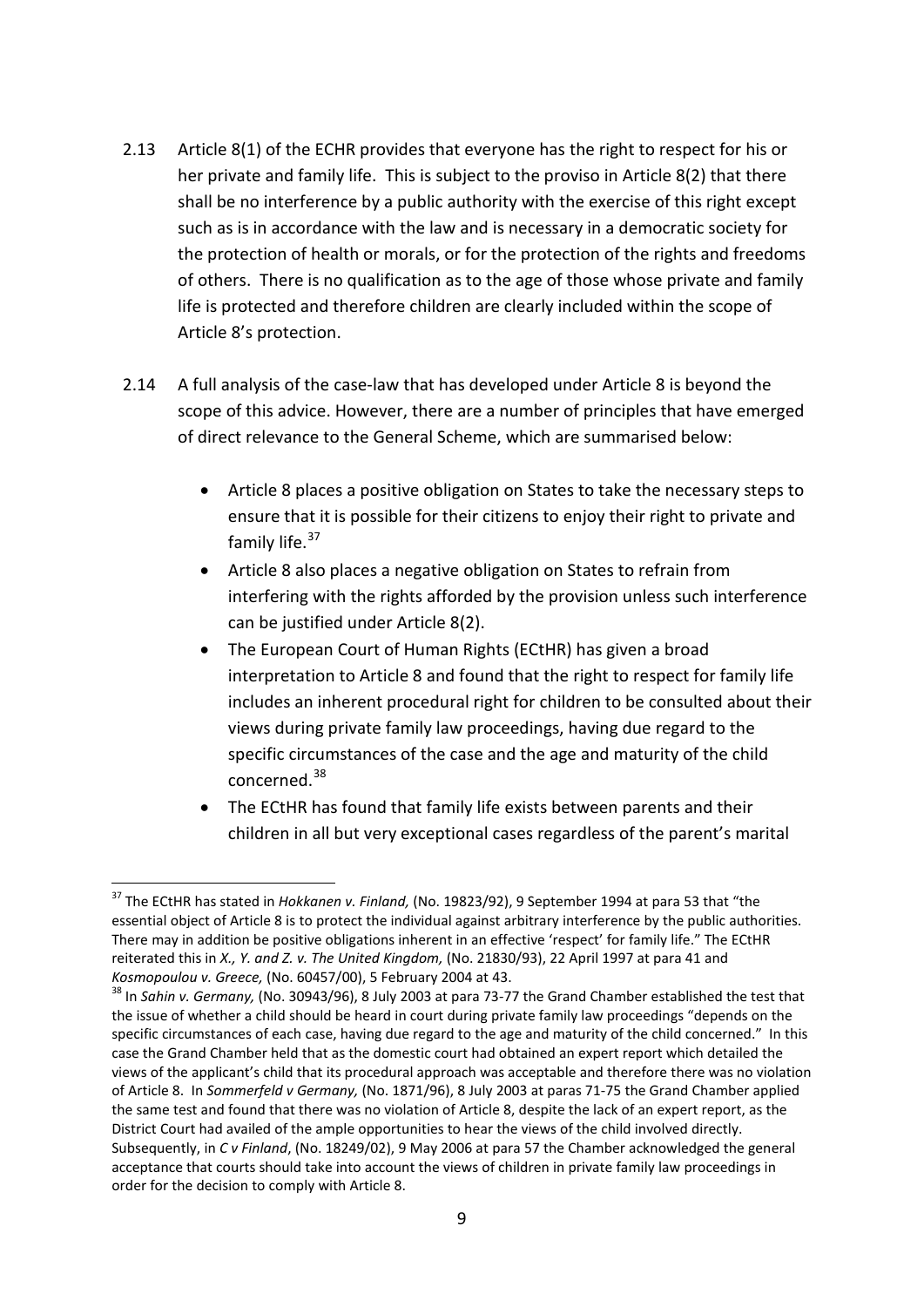status [Marckx v Belgium (unmarried mother and her child); Johnston v Ireland (unmarried parents and their child)], the family's living arrangements [Berrehab v Netherlands] or their apparent lack of commitment to their children [C v Belgium, Ahmut v Netherlands & Soderback v Sweden]."<sup>[39](#page-10-0)</sup>

- The ECtHR has also found the existence of family life between children and their grandparents [Marckx v Belgium], between siblings [Olsson v Sweden; Boughanemi v France], between an uncle and his nephew [Boyle v UK] and between parents and children born into second relationships [Jolie & Lebrun v Belgium]
- The ECtHR has also found that the existence or non-existence of family life for the purposes of Article 8 is essentially a question of fact depending upon the real existence in practice of close personal ties and a range of factors, of which cohabitation is only one. Where it concerns a potential relationship which could develop between a child born out of wedlock and its natural father, relevant factors include the nature of the relationship between the natural parents and the demonstrable interest in and commitment by the father to the child both before and after its birth.<sup>[40](#page-10-1)</sup>
- The Court has held that under Article 8 of the ECHR, individuals have a vital interest, protected by the Convention, in receiving the information necessary to know and to understand their childhood and early development.<sup>[41](#page-10-2)</sup> Matters of relevance to one's identity and development for the purposes of Article 8 of the Convention include the identity of one's parents.<sup>[42](#page-10-3)</sup> The Court has also held that birth, and in particular the circumstances in which a child is born, forms part of a child's, and subsequently the adult's, private life guaranteed by the Convention.<sup>[43](#page-10-4)</sup>

<span id="page-10-0"></span><sup>&</sup>lt;sup>39</sup> U. Kilkelly, *Children's Rights in Ireland: Law, Policy and Practice* (Dublin: Tottel Publishing, 2008) at pp. 101-2.<br><sup>40</sup> Lebbink v The Netherlands, (No. 45582/99), 1 June 2004 at para 36.<br><sup>41</sup> Gaskin v. United King

<span id="page-10-2"></span><span id="page-10-1"></span>

<span id="page-10-3"></span>Ebru and Tayfun Engin Colak v. Turkey (No. 60176/00) (2006)

<span id="page-10-4"></span><sup>43</sup> Mikulić v. Croatia (No. 53176/99)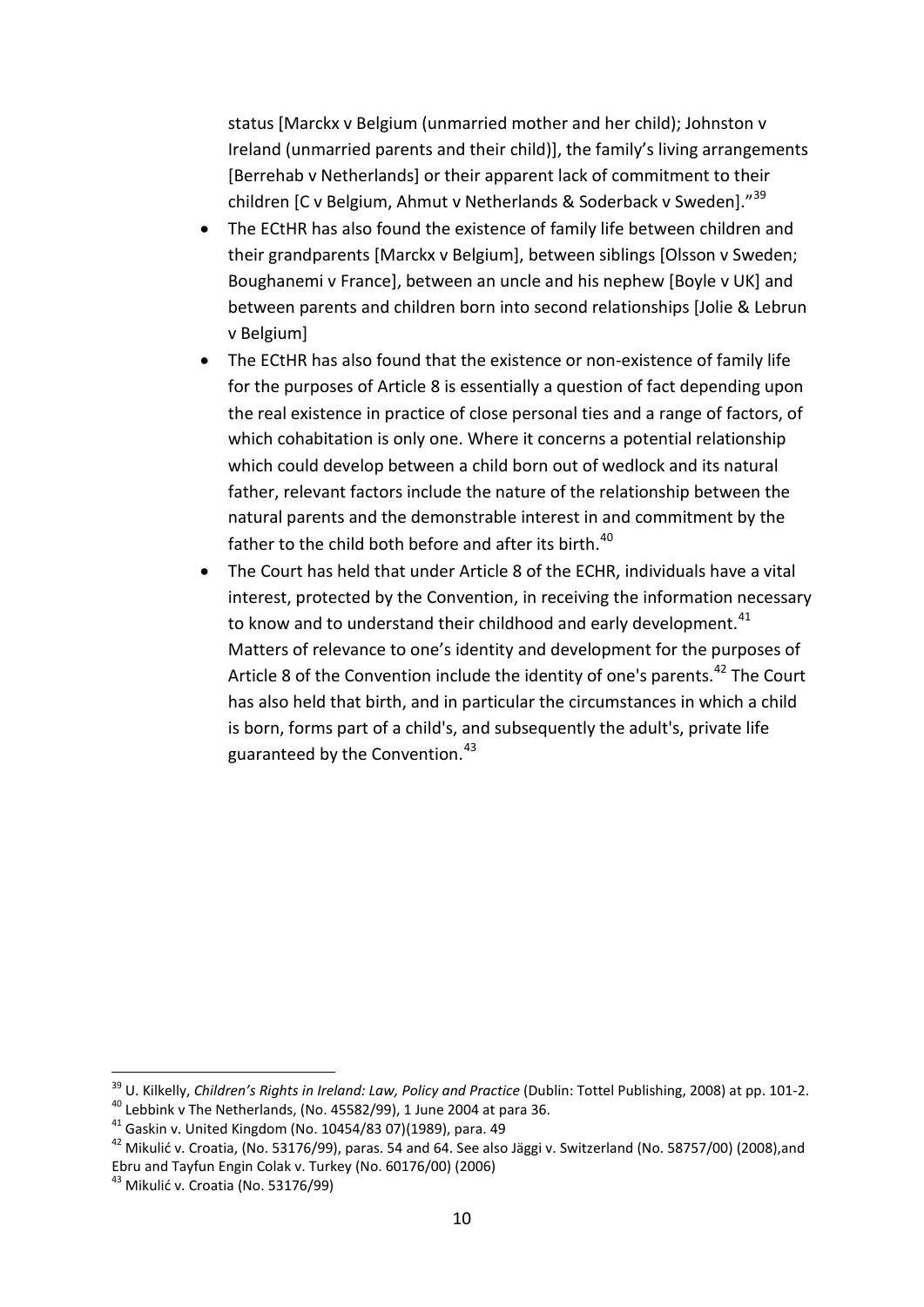### <span id="page-11-0"></span>**3. Assisted reproduction and surrogacy**

- 3.1 Parts 3, 4 and 5 of the General Scheme provide a detailed framework for determining parentage in cases of assisted reproduction and for surrogacy arrangements.
- 3.2 The Ombudsman for Children wrote to the Minister for Justice and Equality in April 2012 outlining concerns that had been raised with the Office regarding the manner in which the State provides for children born through surrogacy in other jurisdictions and highlighting the need to find workable solutions to deal with this uncertainty.
- 3.3 The General Scheme of the Children and Family Relationships Bill addresses some aspects of that legal uncertainty for children and indeed represents the first time that legislative proposals in this area have been brought forward in Ireland; the introduction of legal clarity will therefore be a welcome development.

### Information relating to birth and origin

- 3.4 An aspect of assisted reproduction and surrogacy that is not addressed in the legislation is access to birth information for donor-conceived individuals and those born through surrogacy arrangements.
- 3.5 A desire to know about one's birth and origins is not a manifestation of simple curiosity; it springs from a need that runs deep enough to be a basic aspect of human dignity. As noted above, there is strong support in the international standards – particularly the UN Convention on the Rights of the Child - for the contention that withholding information of this nature represents a failure to vindicate in full individuals' identity rights.
- 3.6 In addition, the Courts in this jurisdiction have had occasion to explore principles relevant to a consideration of access to birth information. The importance of "biological truth" was referred to by Abbott J. in the High Court judgment in *M.R. and D.R.*[44](#page-11-1) The right to know the identity of one's natural mother was also recognised as an unenumerated constitutional right in the case of *I'O'T. v. B and Ors*. [45](#page-11-2) The Supreme Court held in that case that the right of a natural child to know the identity of his or her natural parent was an unenumerated right guaranteed by the Constitution; the right existed by virtue of Article 40.3.1°. However, it was held

1

<span id="page-11-1"></span><sup>&</sup>lt;sup>44</sup> High Court, [2013] I.E.H.C. 91 at para. 55.<br><sup>45</sup> [1998] 2 I.R. 321.

<span id="page-11-2"></span>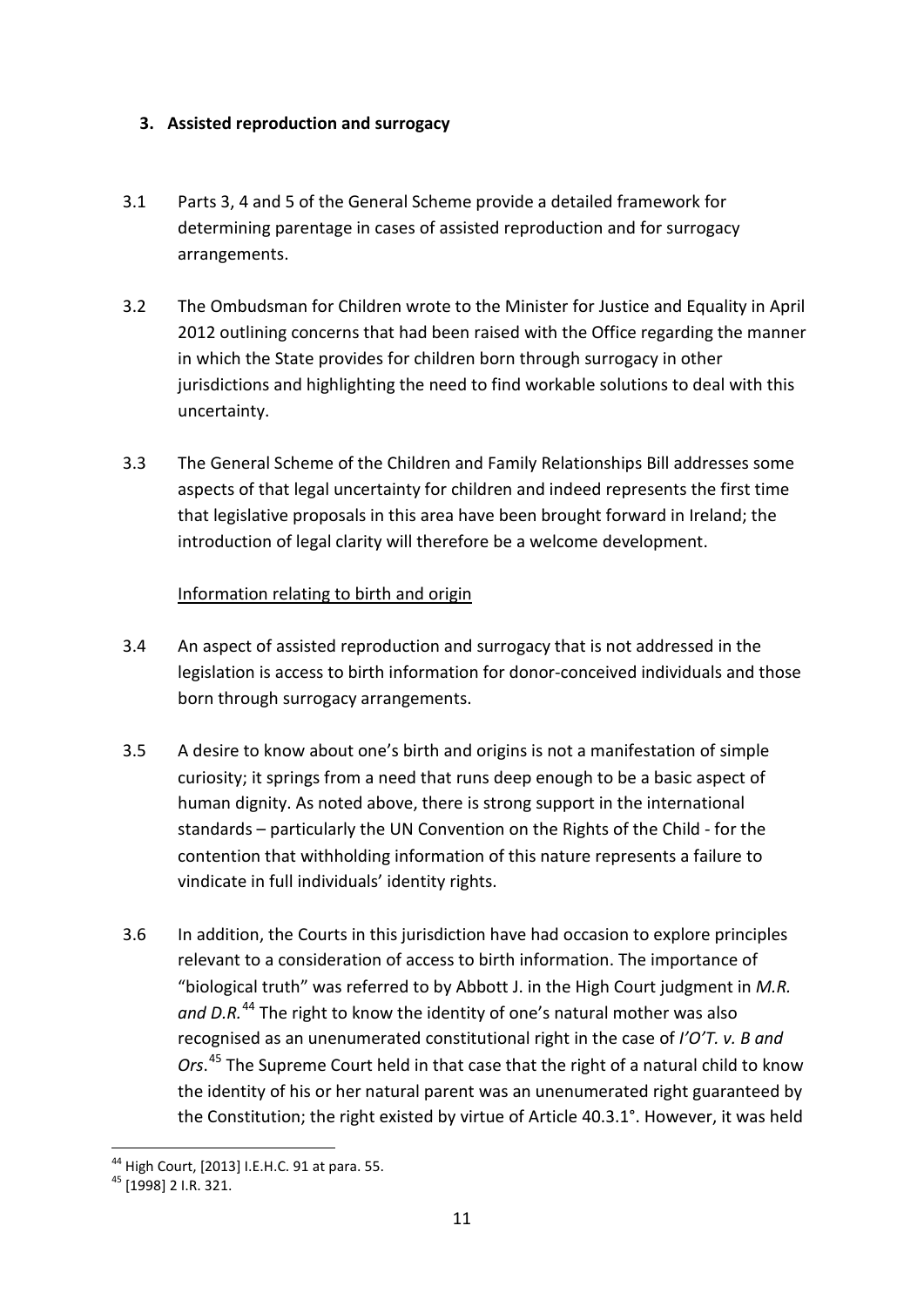that while the Applicants enjoyed the constitutional right to know the identity of their respective natural mothers, the exercise of such right might be restricted by the unenumerated constitutional right to privacy of the natural mothers.

- 3.7 A further consideration is that the Report of the Commission on Assisted Human Reproduction recommended that any child born through the use of donated gametes or embryos should, on maturity, be able to identify the donor(s) involved in his/her conception and that a child born through surrogacy, on reaching maturity, should be entitled to access the identity of the surrogate mother and, where relevant, the genetic parents.<sup>[46](#page-12-0)</sup>
- 3.8 It may be argued that the General Scheme is not the most appropriate vehicle for tackling the issue of information regarding the birth and origins of people born through assisted reproduction, as it relates primarily to the determination of parentage rather than the wider regulation of assisted reproduction in Ireland. Nonetheless, there are a number of reasons why the Ombudsman for Children's Office strongly recommends that the Minister for Justice and Equality include a provision on the gathering and retention of information on donors and surrogate mothers, including the identity of such donors and surrogates.
- 3.9 The first is that the Children and Family Relationships Bill 2014 will represent the first time Irish legislation has ever dealt with the question of assisted reproduction or surrogacy. In the nine years since the Commission on Assisted Human Reproduction published its report, no Government has brought forward legislation on the matter.<sup>[47](#page-12-1)</sup> There is also no indication that the Department of Health will bring forward separate legislation in the near future; indeed, proposals for more substantial regulation of assisted reproduction in Ireland do not currently appear on the Government's programme of legislation.<sup>[48](#page-12-2)</sup> It is reasonable to conclude that the chances of this gap in our law being addressed within the term of the current Dáil is remote.
- 3.10 Ireland has not distinguished itself with respect to vindicating individuals' identity rights; our country has a demonstrably poor history in relation to respecting the rights of adopted people in this domain. It would be deeply unfortunate and disappointing for the Oireachtas to now overlook the identity rights of those born

<span id="page-12-0"></span><sup>46</sup> *Report of the Commission on Assisted Human Reproduction* (2005), p. xvi. The report is available on the website of the Department of Health (www.dohc.ie)<br><sup>47</sup> The *Report of the Commission on Assisted Human Reproduction* was published in March 2005

<span id="page-12-2"></span><span id="page-12-1"></span><sup>&</sup>lt;sup>48</sup> The Government's Programme of Legislation published by the Office of the Government Chief Whip on 15 January 2014 does not include any reference to legislation from the Department of Health on this matter.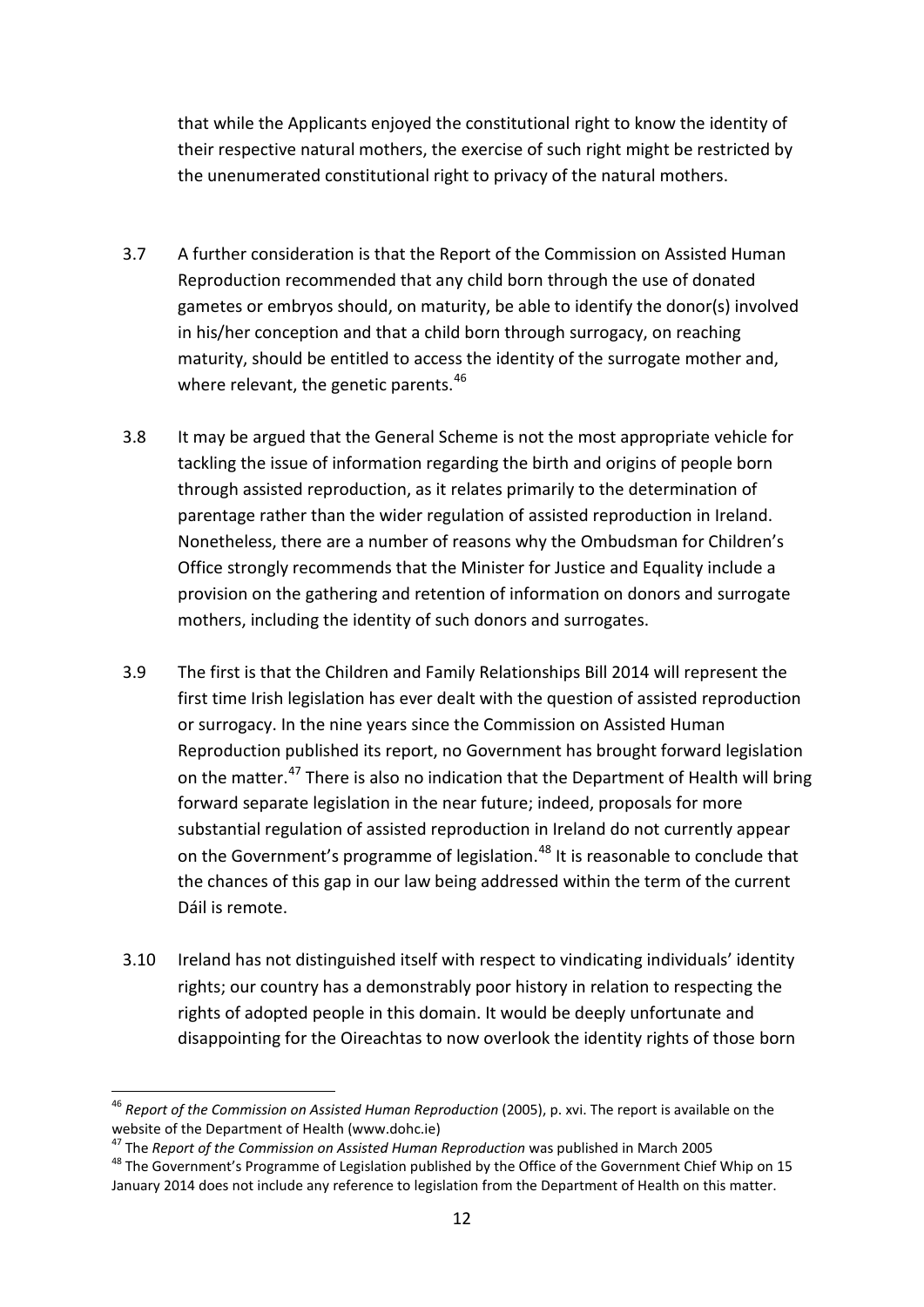through assisted reproduction. The reality is that a failure to act will allow an injustice to continue that the Oireachtas will not be able to remedy in future.

- 3.11 The second reason for addressing identity rights in this legislation is that while gathering, retaining and providing access to information regarding donors and surrogate mothers is not without difficulty, the Ombudsman for Children's Office believes that it can for practical purposes be treated legislatively as a discrete matter, related to but distinct from other elements of a general statute on assisted reproduction.
- 3.12 The third and most important reason to address the question of birth information for donor-conceived individuals and those born through surrogacy arrangements now is that any future legislation is unlikely to have retrospective effect. It is not simply that those born by means of assisted reproduction may not be able to access complete birth information before the enactment of the relevant legislation; it is that if they are conceived and born prior to that time, they may never be able to access all of that information.<sup>[49](#page-13-0)</sup>
- 3.13 There are at least four broad elements that should be included in legislation concerning access to information for those born through assisted reproduction: the nature of the information that centres providing the relevant services must gather on donors and surrogates; where that information is held; how that information is accessed; and how information for those born through assisted reproduction is recorded for the purposes of civil registration (i.e. on birth certificates).
- 3.14 With respect to the first of these elements, the practice in other jurisdictions is to set out in either primary or secondary legislation the information that those providing assisted reproduction services must gather.<sup>[50](#page-13-1)</sup> The specified information typically covers matter such as the identity and characteristics of the donor, the donor's medical history, and whether the donor has children (whether born through assisted reproduction or not).

<span id="page-13-0"></span><sup>&</sup>lt;sup>49</sup> In the United Kingdom, for example, the nature of the information that donor-conceived people can access from the Human Fertilisation and Embryology Authority depends on the time of their conception and birth. Specifically, there are differences between those conceived before 1 August 1991 (the establishment day of the Human Fertilisation and Embryology Authority), those conceived between 1 August 1991 and 1 April 2005, and those conceived after 1 April 2005 (the entry into force of all the provisions of the Human Fertilisation and Embryology Authority [Disclosure of Donor Information] Regulations 2004 [No. 1511 of 2004]). Only those conceived after 1 April 2005 are guaranteed access to identifying information regarding their genetic parents. Further details of the framework governing donor-conceived people's access to birth information may be obtained at www.hfea.gov.uk -

<span id="page-13-1"></span><sup>&</sup>lt;sup>50</sup> See, for example, section 31 of the Human Fertilisation and Embryology Act 1990 as amended by section 24 of the Human Fertilisation and Embryology Act 2008 (United Kingdom); Part 3 of the Assisted Human Reproductive Technology Act 2004 (New Zealand); and section 33 of the Assisted Reproductive Technology Act 2007 (New South Wales, Australia).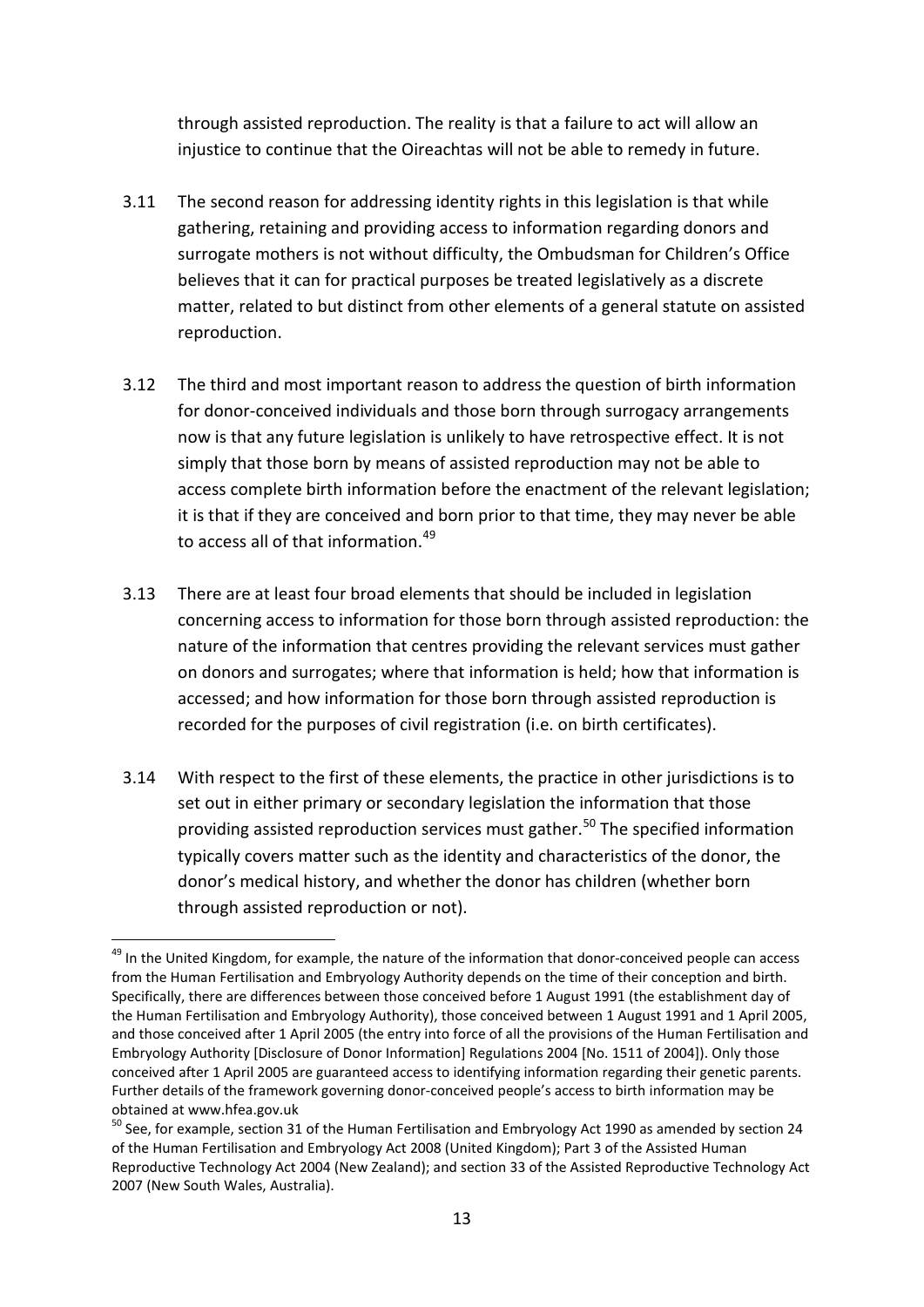- 3.15 The second limb of a statutory provision relating to birth information for those born through assisted reproduction would be identifying the repository for the information gathered by service providers. In some jurisdictions, this function is carried out by the regulatory authority with responsibility for assisted reproduction (such as the Human Fertilisation and Embryology Authority in the United Kingdom). In others, the obligation to maintain a register of information relating to assisted reproduction falls to the body charged with overall responsibility for civil registration (such as the Registrar-General in New Zealand) or indeed to a Department of State (as is the case in New South Wales, Australia). Given that there is currently no regulatory authority for assisted reproduction in Ireland, it would seem most appropriate to explore the possibility of the General Register Office taking on this function, without prejudice to any future changes that might be introduced should a regulatory authority be established in Ireland.
- 3.16 The third aspect of legislation regarding access to birth information relates to how that information may be accessed and by whom. This would, of course, have to include access by those born by assisted reproduction to information - including identifying information - on donors and surrogates. In addition, the relevant legislation could also provide for matters such as the provision of information to donor-conceived individuals regarding genetic siblings, the provision of information to descendants of donor-conceived people and the setting up of a voluntary contact register.
- 3.17 An issue that arises with respect to access to birth information is the age at which individuals can access such information. Practice varies between jurisdictions. In some, identifying information cannot be accessed until the person becomes an adult; in others, access to a donor's identity is possible at an earlier stage (14 in Austria, 16 in the Netherlands and Western Australia, for example).<sup>[51](#page-14-0)</sup> Sweden and Victoria (Australia) rely on a "sufficient maturity" test rather than specifying an age at which this information may be obtained by a donor-conceived person.<sup>[52](#page-14-1)</sup> This approach is more in keeping with the principles set out in the UN Convention on the Rights of the Child, specifically those relating to respecting the evolving capacities of the child and respect for the views of the child.<sup>[53](#page-14-2)</sup>
- 3.18 The fourth element of legislation regarding birth information relates to civil registration. The Ombudsman for Children's Office is mindful of the fact that there

<span id="page-14-0"></span><sup>&</sup>lt;sup>51</sup> Blyth, E., "Access to genetic and birth origins information for people conceived following third party assisted conception in the United Kingdom", *International Journal of Children's Rights 20 (2012) 200-318*, p. 311 <sup>52</sup> Ibid.<br><sup>52</sup> Ibid. 53 See in particular Articles 5 and 12 of the Convention. 1

<span id="page-14-2"></span><span id="page-14-1"></span>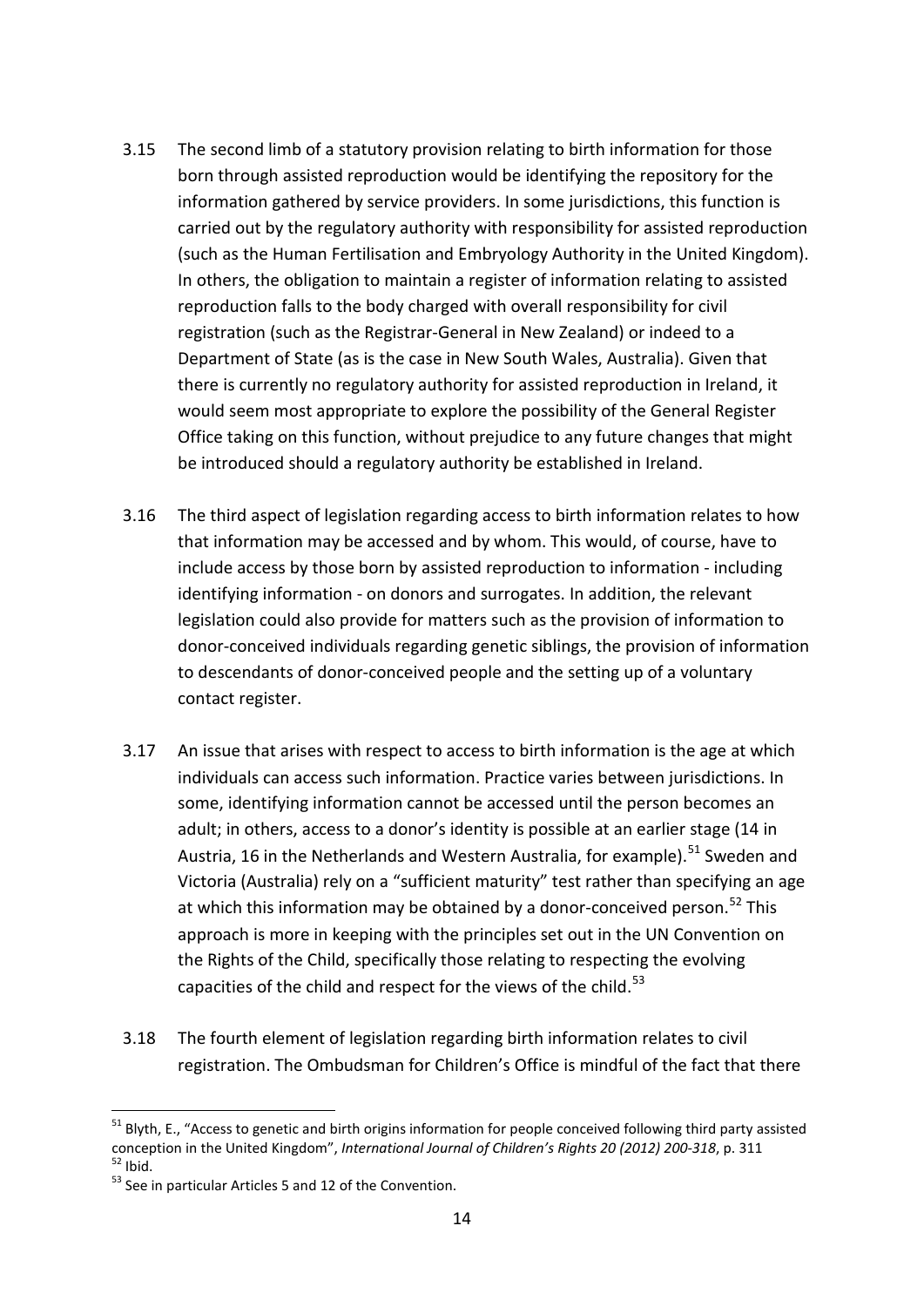is a judgment pending from the Supreme Court in the case of *M.R. and D.R.* and that the outcome of that case will be crucial to determining how parentage will be reflected on birth certificates in cases of gestational surrogacy. However, in general terms, the Ombudsman for Children's Office believes that the process of birth registration must facilitate an individual born through assisted reproduction being able to access full and accurate information that reflects the reality of his or her lineage and birth. This would necessarily include the identity of any gamete donors or surrogate.

- 3.19 It does not follow that all of that information should necessarily be included on a birth certificate. Indeed, there is a compelling argument for omitting sensitive information of this nature from a birth certificate: the birth certificate is a public document that can, in principle, be obtained by anyone. It would represent an unacceptable infringement of the privacy of those born through assisted reproduction for a publicly available document to disclose such information regarding their conception and birth.
- 3.20 However, it is possible to link the register of births with a statutory register of information concerning those born through assisted reproduction. The Assisted Reproductive Treatment Act 2008 in Victoria, Australia provides for a form of annotation which allows registrars to see whether a particular birth certificate relates to a donor-conceived person; if it does, the registrar is then obliged to attach an addendum to the birth certificate stating that further information is available about the entry.<sup>[54](#page-15-0)</sup> Crucially, the registrar may not issue the addendum to any person other than the person conceived by a donor treatment procedure named in the entry.
- 3.21 Ensuring there is a link between the register of births and a register of information concerning those born through assisted reproduction also serves another important purpose: it provides a clear incentive for parents to inform a child at some point that he or she was born through assisted reproduction. An individual cannot seek additional information regarding his/her birth and origin without first being made aware such information exists.
- 3.22 It is clearly not for a piece of legislation to address how and when such information is to be conveyed. Providing for a link with the register of births as outlined above would, however, facilitate greater openness because of the reality that an individual is overwhelmingly likely to require the full version of their birth certificate at some point – for a passport or driving licence, for example - and that it

<span id="page-15-0"></span><sup>&</sup>lt;sup>54</sup> Section 153 of the Assisted Reproductive Treatment Act 2008 provides for an amendment to the relevant section of the Births, Deaths and Marriages Registration Act 1996. 1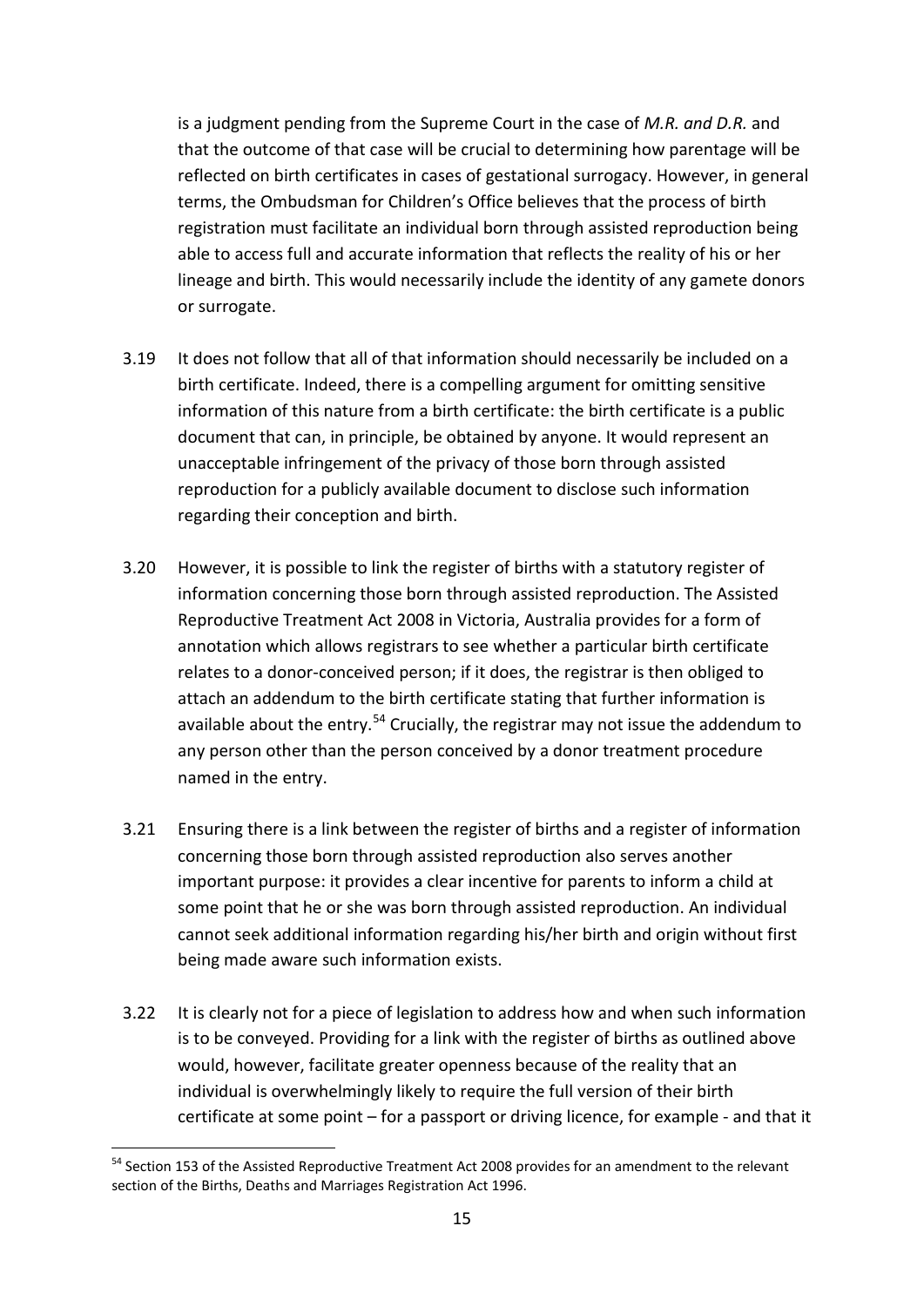would therefore encourage parents to be open with their children about their birth and origins. This is similar to the way in which adopted people in Ireland will necessarily discover that they are adopted if they seek the long version of their birth certificate.<sup>[55](#page-16-0)</sup>

3.23 The Ombudsman for Children's Office appreciates that the inclusion of a new part in the General Scheme relating to access to information for those born through assisted reproduction would represent a substantial addition to the forthcoming legislation. However, this Office believes that as imperfect as the solution may be, it is one that must be considered.

### **Recommendation**

-

**The General Scheme should be amended to provide for the gathering, retention and disclosure of information to people born through assisted reproduction and surrogacy regarding their birth and origins.**

### Parentage in the context of assisted reproduction other than surrogacy

- 3.24 There would appear to be two central legal propositions in Head 8 of the General Scheme which form the foundation for some of the subsequent elements in the Heads of the Bill. Firstly, the donation of human reproductive material does not confer parenthood on the donor. Secondly, it specifies that there is no presumption of parenthood in relation to the partner of a surrogate.
- 3.25 Head 10(2) provides that where a child is conceived through the provision of human reproductive material or an embryo provided by a man only, the parents of the child are his/her birth mother and the child's genetic father provided that he consented to be a parent of the child and did not withdraw the consent before the child's conception. Head 10(3) addresses the situation of donor sperm so that the child's parents are the birth mother and the person who:
	- a) was married to or in a civil partnership with or cohabiting in an intimate and committed relationship with the birth mother at the time of the child's conception, and

<span id="page-16-0"></span><sup>&</sup>lt;sup>55</sup>Unfortunately, adopted people in Ireland do not have a statutory right to access their original birth certificate (see Ombudsman for Children's Office, *Advice of the Ombudsman for Children on the Adoption Bill 2009*  [2009]). However, the fact that the General Register Office is not able to provide that document will necessarily indicate to an individual that he or she is adopted. See Part 10 of the Adoption Act 2010 (No. 21 of 2010)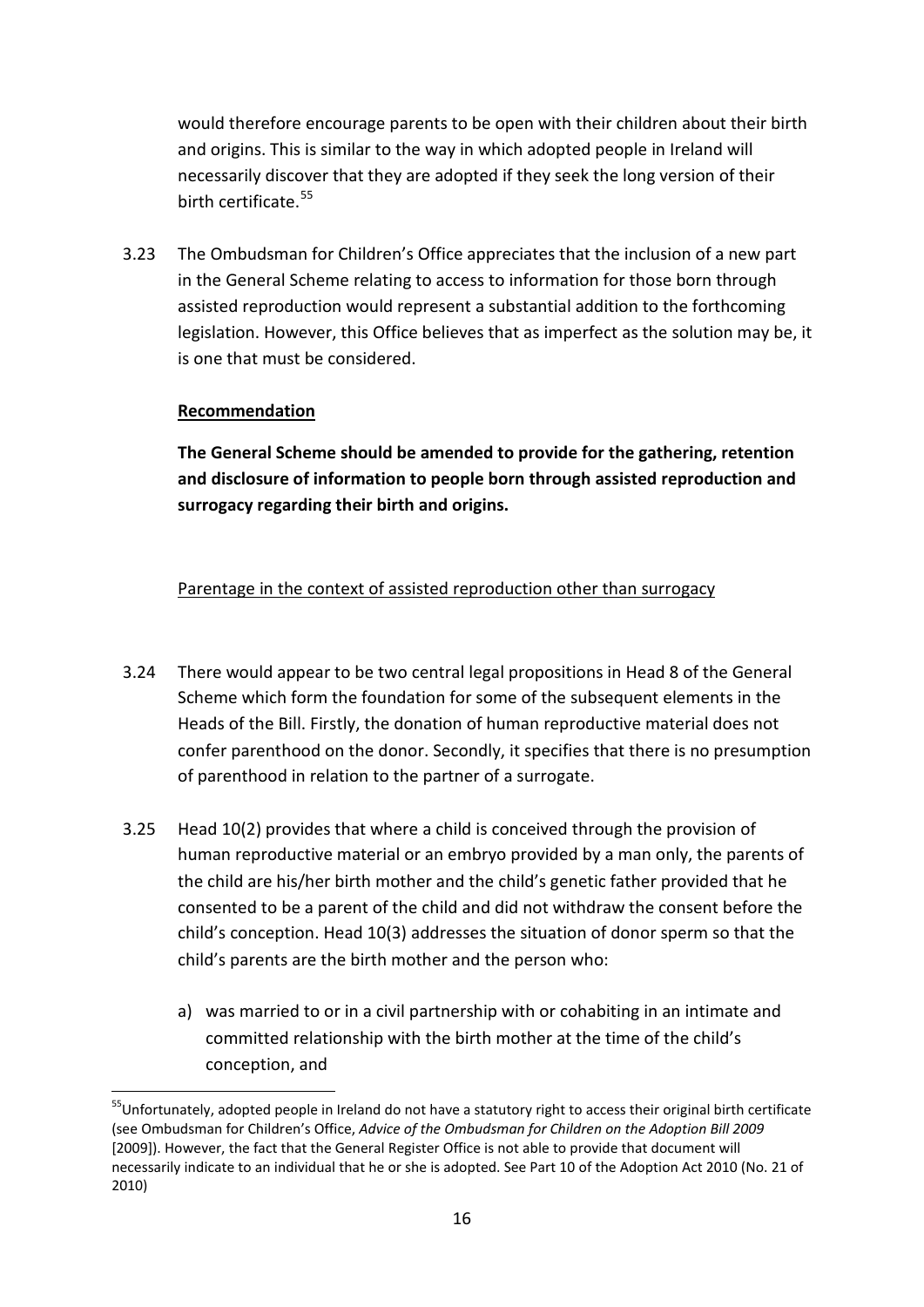- b) consented to be a parent of a child born as a result of assisted reproduction and did not withdraw that consent before that child's conception.
- 3.26 The consent referred to at (b) is presumed in law, "unless the contrary is proven."<sup>[56](#page-17-0)</sup> Head 10(3) may raise issues for clarification in respect of donor insemination where the parents are a lesbian couple. There are two particular issues that occur.
- 3.27 Firstly, it is clear from Head 10(3)(b) that the sperm donor will not be recognised without his consent. If the birth mother is in a civil partnership or cohabiting, then under Head 10(3)(a), her partner is presumed to be the other parent. However, it is unclear as to whether her partner is an automatic legal guardian of the child. Secondly, a circumstance could arise where a woman in a same-sex relationship carries her partner/cohabitant's genetic child. Head 10(3) suggests that provided limbs (a) and (b) are satisfied, then it does not matter which woman is the genetic parent and both women would be recognised as parents. It may be that these two issues require further clarification from the legislature in the form of explanatory Notes to any future legislation.
- 3.28 Head 10(5) covers the situation whereby both donor egg and donor sperm is used. The child's legal parents are then the birth mother the person with whom she was married to or in a civil partnership with or cohabiting in an intimate and committed relationship at the time of the child's conception. As with Head 10(3), male parentage is premised upon his consent and that the said consent was not withdrawn before the child's conception. The consent is again as with Head 10(3) presumed in law, "unless the contrary is proven."
- 3.29 Head 10(7) gives the provisions retroactive effect which supports the Bill's general approach to legal certainty for a child's identity.
- 3.30 The General Scheme does not specify the form of any consent for the purpose of ascertaining parentage nor the circumstances in which that consent is deemed to be withdrawn. Rather, Head 10(8) provides that Regulations may specify these elements of consent. It is unclear why the General Scheme does not simply address consent. The question of consent is central to the operation of many of the provisions of the General Scheme and it is arguably better to address it as part of the primary legislation rather than by means of Regulations.

<span id="page-17-0"></span> $56$  See Head 10(6). -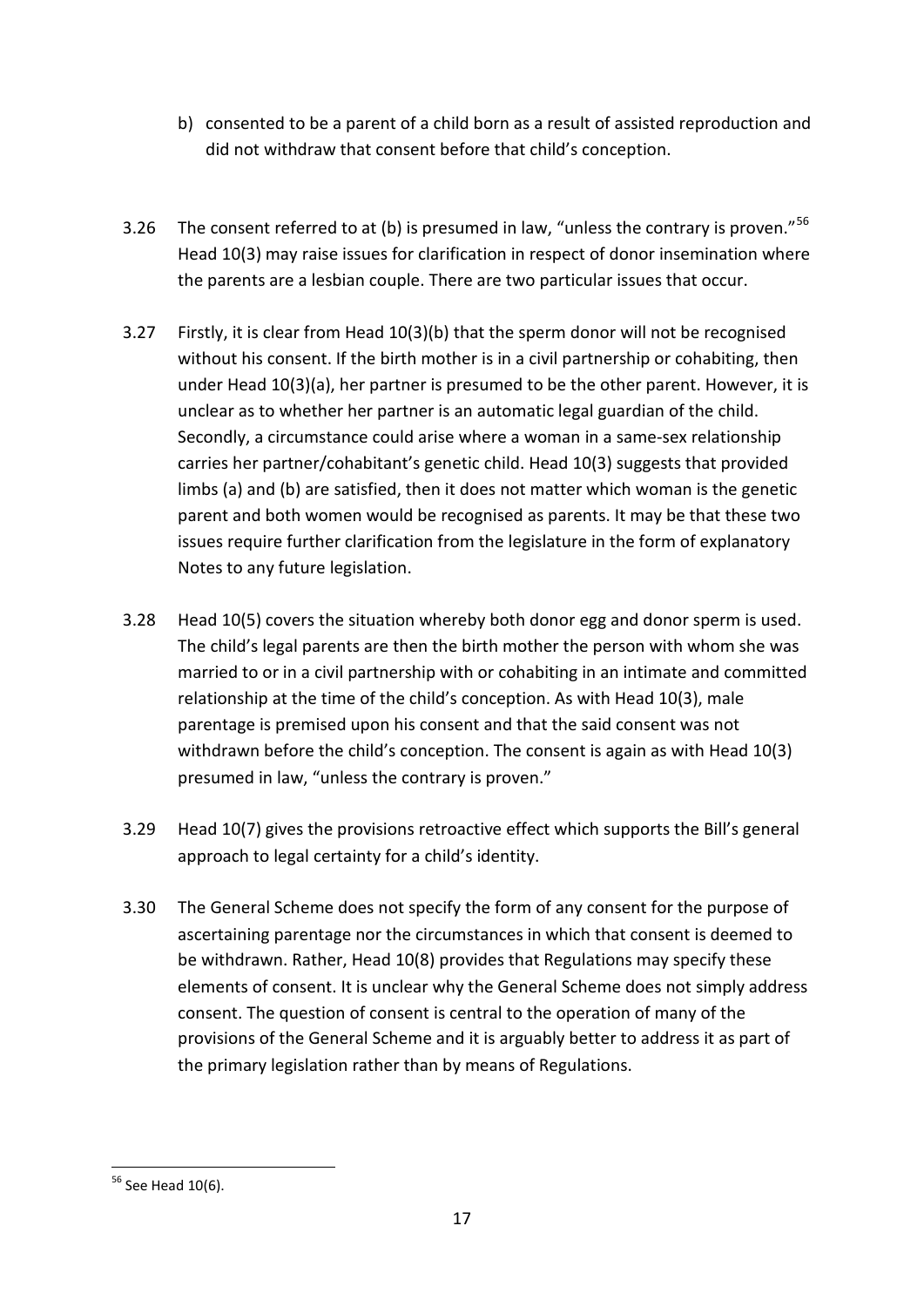### **Recommendation**

**The General Scheme should specify the form of any consent required for the purposes of ascertaining parentage rather than providing for it by means of secondary legislation.**

- 3.31 Head 11 provides for declarations of parentage in relation to assisted reproduction other than surrogacy. Where a declaration is sought under this Head, the court is required to have regard to the applicable presumptions set out in Head 10, and to give effect to the relevant presumption and make the relevant declaration accordingly.
- 3.32 Head 11(7) provides that there shall be no appeal from a declaration of parentage nor shall the court hear and determine any application under Head 7 in relation to a child after a declaration is made. The Notes explain the rationale behind Head 11(7) as follows: *"Subhead (7) proposes that a declaration will act as a blocking order in relation to any alternative attempts to determine the legal parentage of a child born through AHR. This is to ensure the child's status as the member of a particular family is safeguarded."* This form of blocking order, while it has a worthwhile policy objective of securing legal certainty for a child, may raise questions on possible interference with access to the courts, which is a well-established principle of Irish law.<sup>[57](#page-18-0)</sup> It may be that a better balance between having legal certainty and access to the courts would be achieved by a short appeal timeframe and specified periods within which a return date must be given.

## **Recommendation**

**The provision that prevents appeals from a declaration of parentage should be amended to allow for appeals within a short time period and specified periods within which a return date must be given.**

## Parentage in cases of Surrogacy

3.33 Head 12, read alongside Head 13, addresses how parentage may be assigned by the courts in cases of surrogacy. It essentially provides for three different scenarios in respect of the parents of the child, namely:

<span id="page-18-0"></span><sup>57</sup> See, *inter alia*, *Macauley v. Minister for Post and Telegraphs* [1966] I.R. 345. 1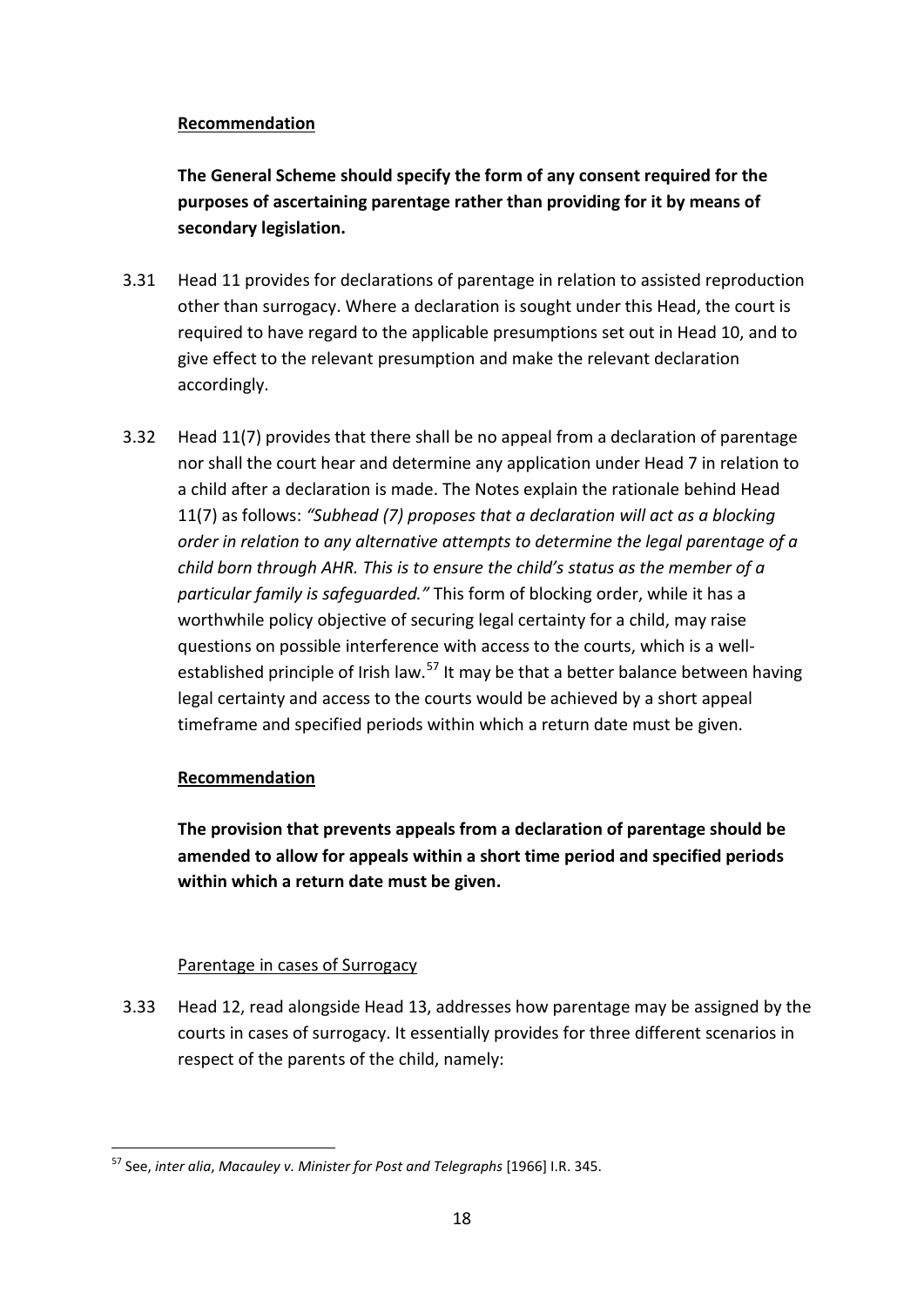- (i) the parents are the man who provides human reproductive material, and his spouse, civil partner or cohabitant if that person has consented to be a parent of the child;
- (ii) the parents are the woman who provides human reproductive material, and her spouse, civil partner or cohabitant if that person has consented to be a parent of the child;
- (iii) the parents are the man and woman who have both provided human reproductive material.
- 3.34 Parentage under all of the categories at (i) to (iii) is only assigned where the birth mother is declared under Head 13(9) not to be a parent. Head 13(9) seeks to protect the rights of the surrogate and/or child by ensuring that the surrogate consents to the declaration and it is in the best interests of the child to make the declaration.
- 3.35 What is clear throughout Heads 12 and 13 is the intention to record the birth mother as the child's mother in a surrogacy arrangement but to allow the surrogate or commissioning parents to apply to court within a reasonable period of time for the assigning of legal parentage to them. The basis for assigning legal parentage is genetic connection to one or both of the intending parents and where genetic connection exists in relation to one, then by extension to the spouse, civil partner or cohabiting partner of that person. In the absence of the surrogate's consent, she remains the legal mother of the child.
- 3.36 A matter that is not addressed in the General Scheme is the situation where the surrogate consents to the assignment of legal parentage to the commissioning mother, but the latter refuses to accept legal parentage. In this circumstance, the question is whether legal parentage would be "forced" on the surrogate or the commissioning mother. It is probable that legal parentage would be assigned to the commissioning mother who may subsequently be released from parental duties, whether under the Adoption Act, 2010 or the Child Care Act, 1991 (as amended). If deemed to be a child to a commissioning mother, then the mother owes constitutional duties to him/her. By cancelling a surrogacy arrangement, it could be argued that the mother had breached her constitutional duty, thereby freeing the child for adoption or to become subject to legal proceedings under the Child Care Act 1991 (as amended); although an unlikely situation, Ireland's experience in intercountry adoption suggests that it would be prudent to provide for such an eventuality in the General Scheme.<sup>[58](#page-19-0)</sup>

<span id="page-19-0"></span><sup>&</sup>lt;sup>58</sup> For the cancellation of the registration of a foreign adoption in circumstances where the adoptive parents no longer wished to have custody of the child, see *Dowse v. An Bord Uchtála* [2006] 2 I.R. 507. 1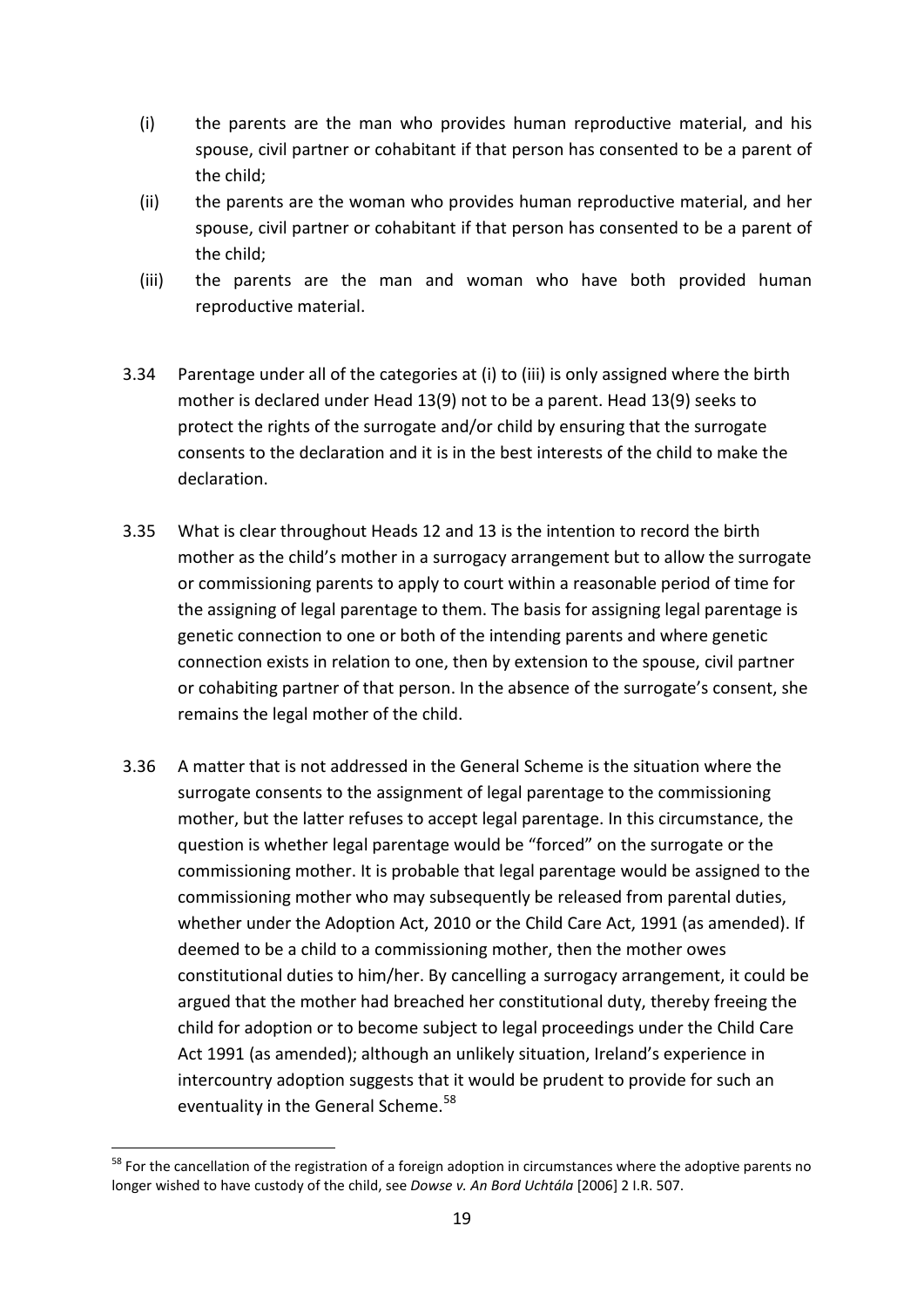#### **Recommendation**

**The General Scheme should provide for situations in which a surrogate consents to the assignment of legal parentage to the commissioning mother, but the latter refuses to accept legal parentage.**

#### Cross-border and commercial surrogacy

- 3.37 Under Head 17, a surrogacy arrangement is not an enforceable contract save where this relates to the payment of a birth mother's reasonable expenses but even then, only if the surrogacy arrangement is one made prior to conception. Reasonable expenses include reasonable medical costs, loss of earnings for the surrogate mother, counselling and legal advice expenses.
- 3.38 Save for the reimbursement of a birth mother's surrogacy costs, Head 18 of the General Scheme prohibits the making or receiving of payment in relation to a surrogacy arrangement. Head 23 makes it an offence to make or receive or agree to receive any payment in relation to a surrogacy arrangement in contravention of Head 18.
- 3.39 The area of cross-border surrogacy raises many complicated issues in private international law. There is no worldwide consensus on the legality or otherwise of surrogacy arrangements. Several countries including France, Italy, Germany and China prohibit surrogacy arrangements completely, even if there is no commercial element to the agreement. Other countries permit non-commercial or altruistic surrogacy arrangements. Examples of this second approach include the United Kingdom, Australia, New Zealand and Holland. However, there is a third approach which recognises as legally enforceable commercial surrogacy arrangements. Examples of this last approach include India, Russia, Thailand and some American states such as Florida and California.
- 3.40 With regard to non-commercial surrogacy, the proposed legislation does not address the recognition or otherwise of foreign surrogacy arrangements and/or court orders and the consequent parental status conferred on parties. Equally, the legislation does not address parental status under other types of assisted reproduction entered into abroad. These issues raise questions of European Union law and private international law which cannot be ignored. It may be that the legislature could enact regulations in a similar manner to statutory instruments that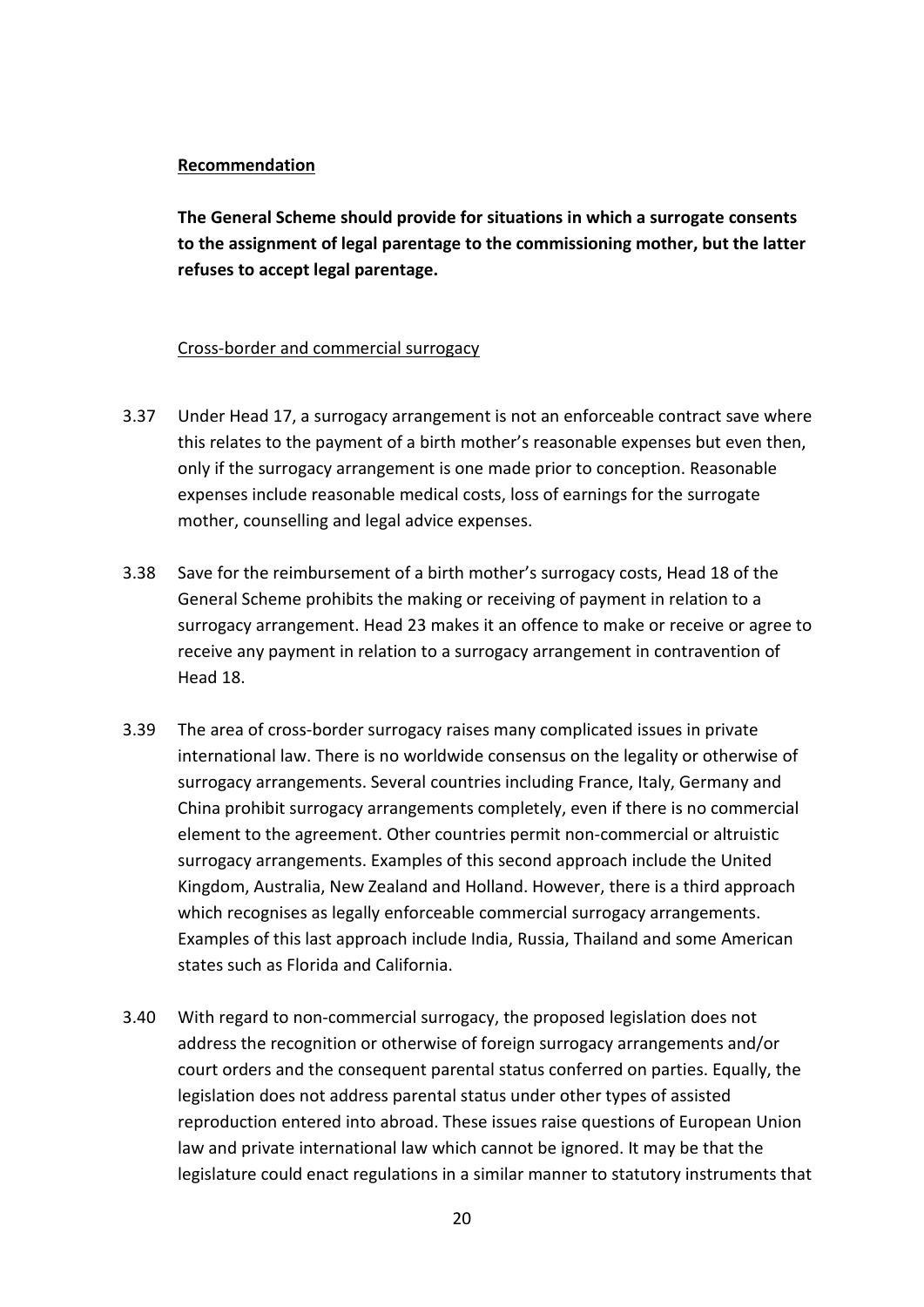address the recognition of foreign same-sex relationships. There have been numerous statutory instruments which have recognised that certain classes of foreign relationships are entitled to be recognised in the State as a civil partnership.[59](#page-21-0)

#### **Recommendation**

**The General Scheme should confer a power on the Minister for Justice and Equality to recognise court orders relating to assisted reproduction or surrogacy from other jurisdictions that are compatible with Irish law and public policy.**

- 3.41 This in turn raises other questions for consideration. If, for example, the foreign non-commercial surrogacy does not conform to the regulatory regime in this jurisdiction, will recognition be refused on public policy grounds? If however the father seeking recognition of a foreign surrogacy arrangement/court order is biologically related to the child, the child is entitled to Irish citizenship in any event.<sup>[60](#page-21-1)</sup> Issues to do with nationality and immigration arise in the context of foreign surrogacy arrangements, even for those that are not commercial in nature.
- 3.42 Given the absence of any international surrogacy regime, there is no reciprocity between Ireland and other countries which creates a great deal of uncertainty for the regulation of this area. Although the Department of Justice and Equality has issued Guidance in this area, it is non-statutory.<sup>[61](#page-21-2)</sup> In addition, the Guidance will require updating or replacement once the legislation is enacted to ensure compatibility between the two. For example, the Guidance operates on the basis that *"the surrogate mother and the child will have a life-long relationship with one another."* This second proposition no longer necessarily accords with parental status proposed under the General Scheme (should the surrogate consent to transfer of parentage) and the Guidance therefore no longer reflects what is proposed in the legislation.
- 3.43 With respect to commercial surrogacy, it is clear that the Bill prohibits persons from making or receiving payments in relation to a surrogacy arrangement other than

<span id="page-21-0"></span><sup>&</sup>lt;sup>59</sup> The Minister for Justice and Equality's powers to make such Orders are set out in section 5 of the Civil Partnership and Certain Rights and Obligations of Cohabitants Act 2010. The most recent of these Orders was S.I. No. 490/2013.<br><sup>60</sup> Irish Nationalitv and Citizenship Act, 2004. See also Passport Act, 2008.

<span id="page-21-2"></span><span id="page-21-1"></span><sup>&</sup>lt;sup>61</sup> Department of Justice and Equality, Guidance Document on Citizenship, Parentage, Guardianship and Travel *Document Issues in relation to Children born as a result of Surrogacy Arrangements entered into outside the State*, (February 2012).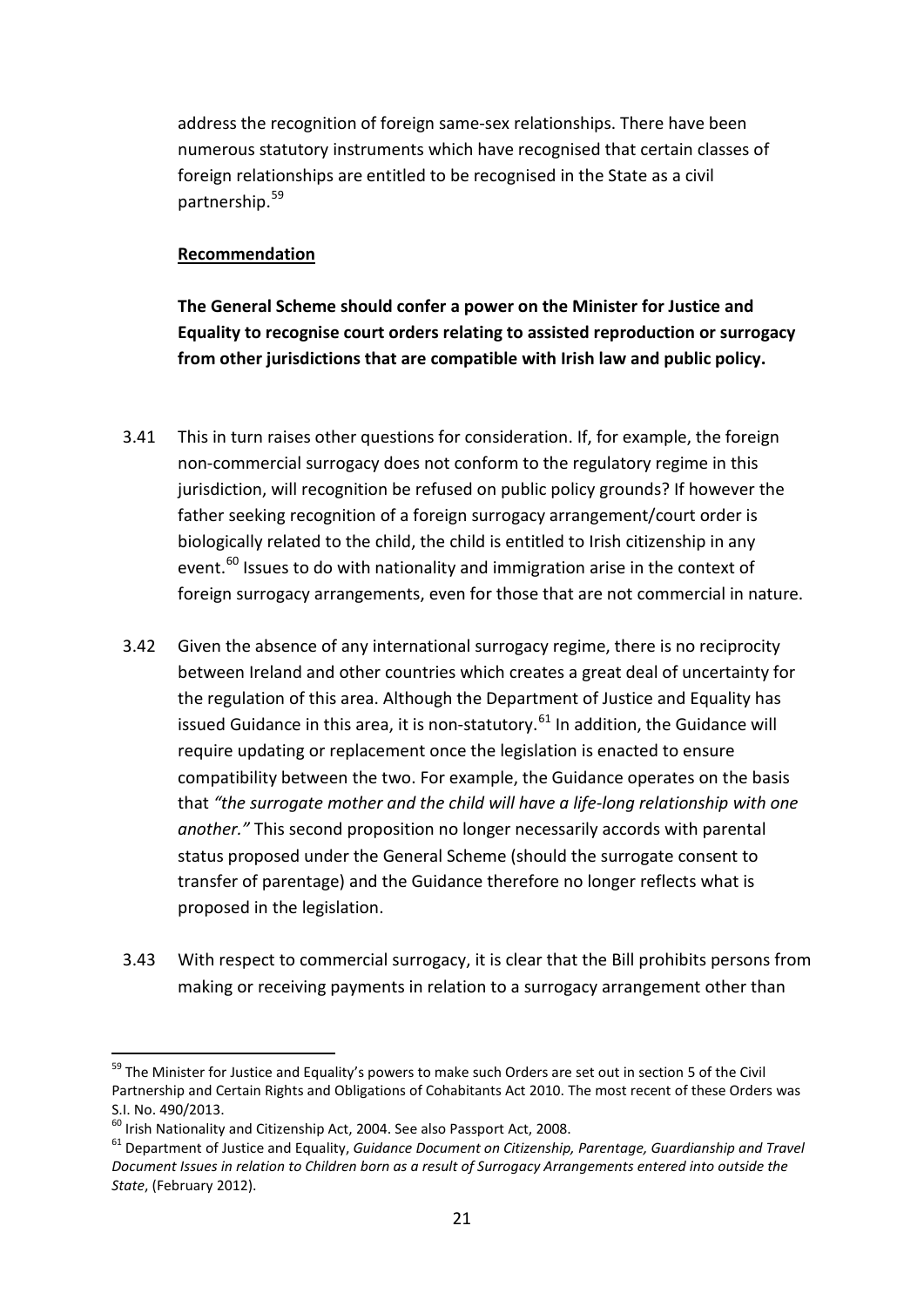the birth mother's reasonable costs. This approach reflects the position adopted in 2005 by the Commission on Assisted Human Reproduction.<sup>[62](#page-22-0)</sup>

- 3.44 There are other instances in Irish law which operate to guard against the risk of commercialisation. The most relevant example may be found in section 145 of the Adoption Act 2010, which contains a prohibition against receiving, making or giving certain payments and rewards in consideration of an adoption. The provisions of the General Scheme prohibiting commercial surrogacy are therefore consistent with analogous provisions of existing Irish legislation.
- 3.45 If the legislation contains a prohibition of this sort which is entirely reasonable and important given the significant ethical difficulties posed by commercial surrogacy – it follows that there must also be a sanction. However, the Ombudsman for Children's Office is of the view that in such situations the consequences should fall on the parties responsible for the commercial surrogacy arrangement rather than the child.
- 3.46 At present, the General Scheme does not outline what the exact consequences would be for a child whose parents enter into a commercial surrogacy arrangement. It is clear that the parents would be guilty of an offence by virtue of Head 18 and Head 23 of the General Scheme. In addition, it would appear from Head 13(19) that the courts would be precluded from making a declaration of parentage.
- 3.47 The General Scheme does not provide for what will then happen to the child. Specifically, it is not clear who else might be appointed as a guardian for the child, how the denial of parentage would affect the citizenship of the child – with all the consequences that would flow from that – and whether the child would be left in the care of the individuals who had entered into the surrogacy arrangement (one or both of whom would be the child's genetic parents) but who could not act as the child's guardians.
- 3.48 It is instructive to consider how this issue has been addressed in the United Kingdom. Section 54(8) of the Human Fertilisation and Embryology Act 2008 provides that in the context of applications for a parental order:

"The court must be satisfied that no money or other benefit (other than for expenses reasonably incurred) has been given or received by either of the applicants for or in consideration of—

<span id="page-22-0"></span><sup>62</sup> *Report of the Commission on Assisted Human Reproduction,* p. 50 -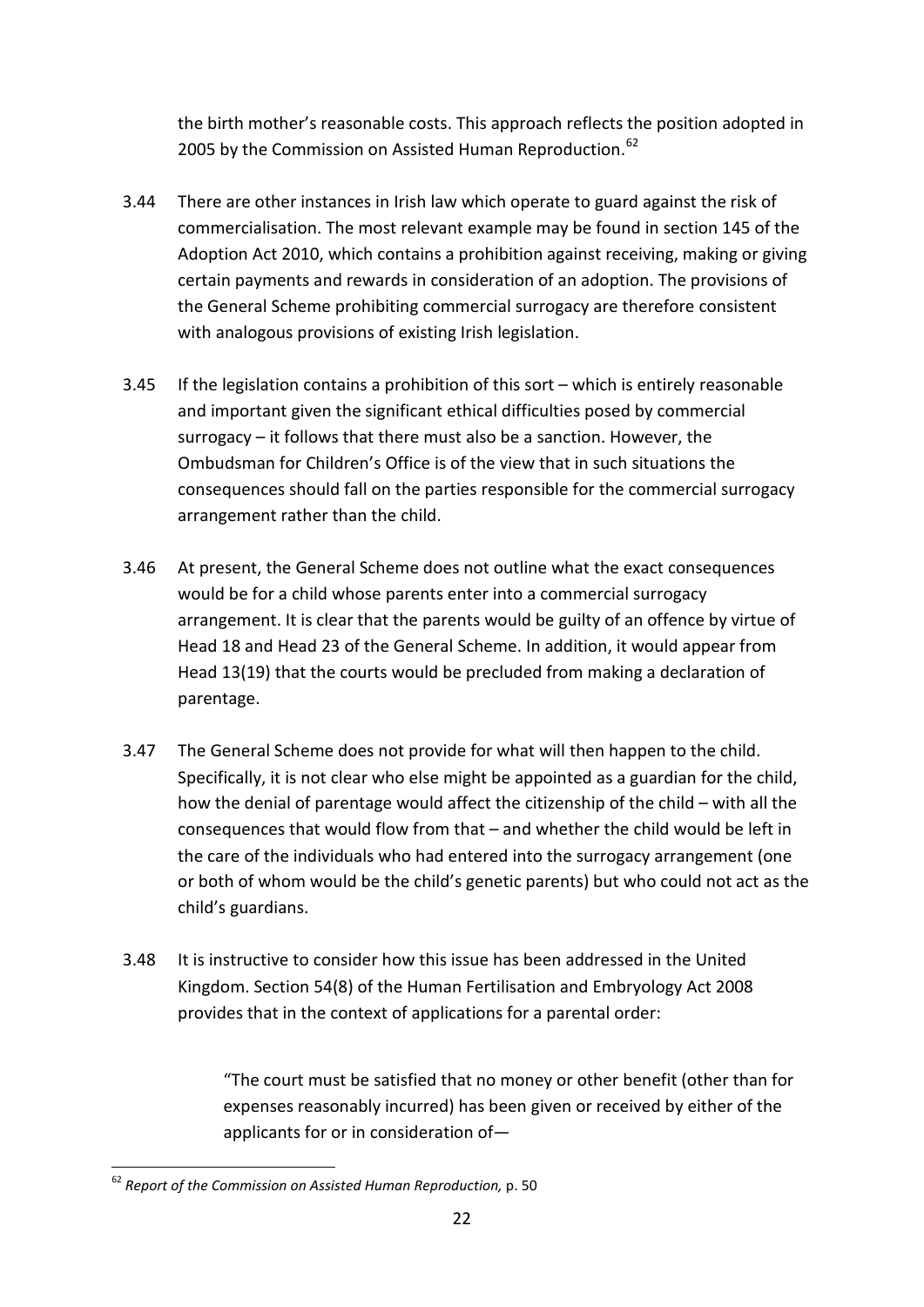(a) the making of the order,

(b) any agreement required by subsection (6)[relating to the consent of third parties],

(c) the handing over of the child to the applicants, or

(d) the making of arrangements with a view to the making of the order, unless authorised by the court."<sup>[63](#page-23-0)</sup>

- 3.49 In practice, the courts in the United Kingdom have been willing to retrospectively authorise payments to surrogate mothers that exceed "reasonable expenses" within the meaning of section 54 of the 2008 Act. The basis for taking this course of action has been that it would not be in the interests of the child born as a result of the surrogacy arrangement for the court refuse to make the parental order.  $64$
- 3.50 The difficulty posed by this approach in reconciling the public policy objective of prohibiting commercial surrogacy and acting in the best interests of the child in such cases was summarised by Mr Justice Hedley in *Re X and Y (Foreign Surrogacy)*:

"I feel bound to observe that I find this process of authorisation most uncomfortable. What the court is required to do is to balance two competing and potentially irreconcilably conflicting concepts. Parliament is clearly entitled to legislate against commercial surrogacy and is clearly entitled to expect that the courts should implement that policy consideration in its decisions. Yet it is also recognised that as the full rigour of that policy consideration will bear on one wholly unequipped to comprehend it let alone deal with its consequences (i.e. the child concerned) that rigour must be mitigated by the application of a consideration of that child's welfare. That approach is both humane and intellectually coherent. The difficulty is that it is almost impossible to imagine a set of circumstances in which by the time the case comes to court, the welfare of any child (particularly a foreign child) would not be gravely compromised (at the very least) by a refusal to make an order."[65](#page-23-2)

3.51 The General Scheme poses the challenge of reconciling these two competing principles in the Irish context. The Ombudsman for Children's Office believes that it is appropriate for the Oireachtas to provide as much clarity as possible, rather than

<sup>1</sup> 

<span id="page-23-1"></span><span id="page-23-0"></span><sup>&</sup>lt;sup>63</sup> Section 54(8) of the Human Fertilisation and Embryology Act 2008 (United Kingdom)<br><sup>64</sup> See, for example, *Re L(A Minor)(Commercial Surrogacy)* [2010] E.W.H.C. 3146 (Fam) at para. 9-10 and *Re S (Parental Order)* [2009] E.W.H.C. 2977 (Fam) at paras. 7-8<br><sup>65</sup>[2008] EWHC 3030 (Fam) at para. 24

<span id="page-23-2"></span>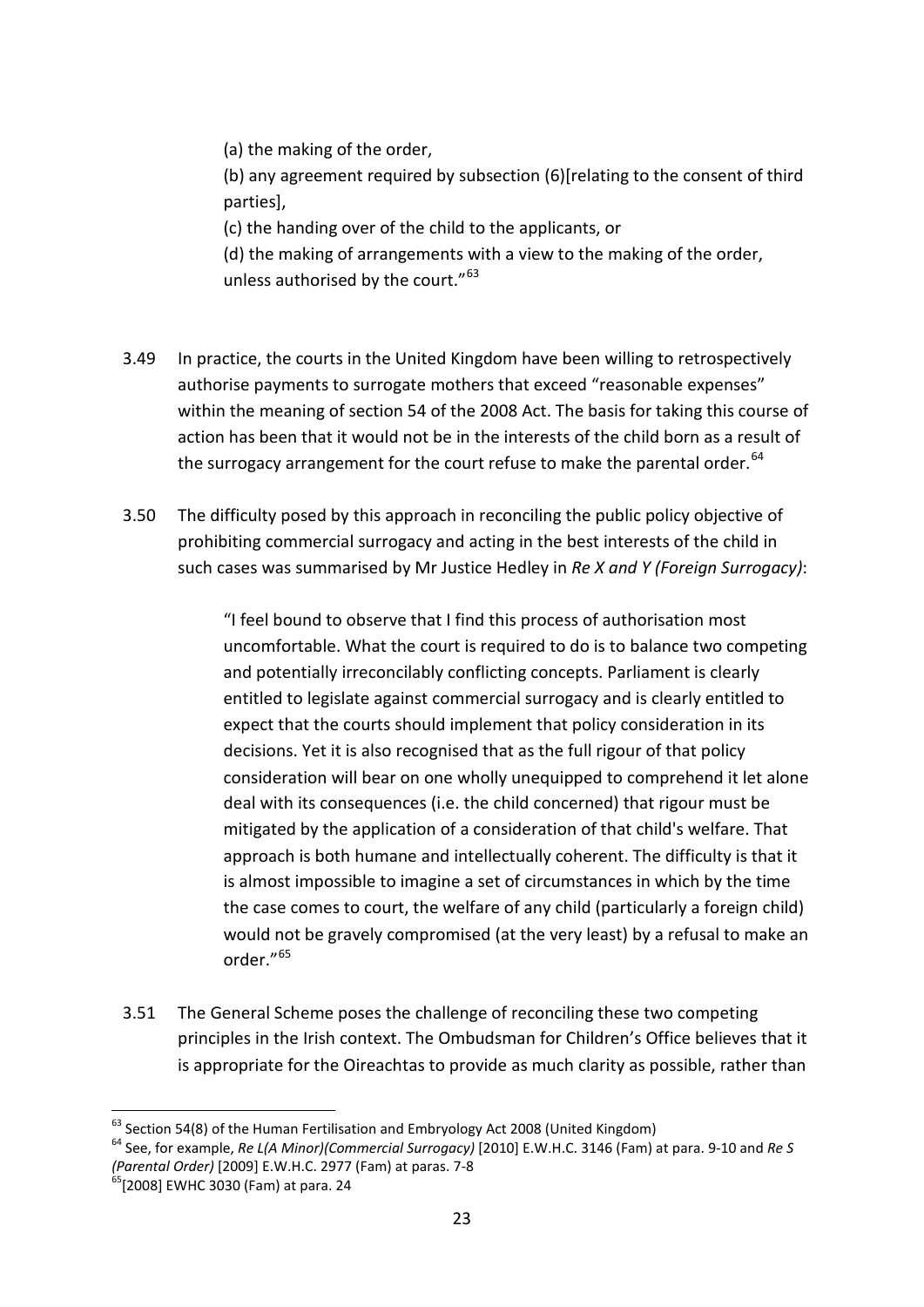leaving it to the courts to determine what will happen to children of Irish citizens or residents who enter into surrogacy arrangements in other jurisdictions.

- 3.52 Maintaining the integrity of the prohibition of commercial surrogacy is entirely legitimate. Allowing a situation to develop in which there is routine recognition and effective authorisation of commercial surrogacy arrangements based on the interests of individual children would in practical terms undermine that prohibition. Such a pattern could potentially establish itself in Ireland.<sup>[66](#page-24-0)</sup>This arguably works against the interests of children more generally as a group and indeed women in jurisdictions where commercial surrogacy is lawful.
- 3.53 However, categorically excluding the possibility of making a declaration of parentage will have immediate and very grave consequences for a child born as a result of a commercial surrogacy arrangement. If legal recognition of filiation with an Irish citizen parent is denied, it is not clear how the child could be granted Irish citizenship and consular protection; as the child may well be regarded as an Irish citizen by the state in which he/she was born, this could therefore have the effect of leaving the child stateless.
- 3.54 In addition, a child could be left without a guardian, with the attendant short- and long-term problems this would create in relation to who would make important decisions about the child and who would be obliged to provide for the child's wellbeing and development. It could be argued that this would fall to the Child and Family Agency in accordance with the Child Care Act 1991. However, it is not clear how immediately applicable the provisions of the 1991 Act would be if a child born as a result of a commercial surrogacy arrangement were cared for appropriately by the commissioning parents, one or both of them being the child's genetic parents.
- 3.55 The Ombudsman for Children's Office believes that consideration should be given to an approach that eschews the extremes of effectively removing the sanction for entering into commercial surrogacy arrangements and of leaving children born from such arrangements in a situation of great legal uncertainty and vulnerability.
- 3.56 This Office believes that such a balance may be achieved by retaining the criminal sanction for those who enter into commercial surrogacy arrangements but by

<span id="page-24-0"></span> $66$  Such a situation would arguably be rendered more likely should Article 42A of the Constitution come into effect. The new article 42A.4.1° provides, *inter alia*, that provision shall be made by law that in the resolution of all proceedings concerning the adoption, guardianship or custody of, or access to, any child, the best interests of the child shall be the paramount consideration. The capacity of primary legislation to provide that other considerations – such as maintaining the prohibition of commercial surrogacy – would override a consideration of an individual child's best interests in proceedings relating to parentage and guardianship is therefore debatable.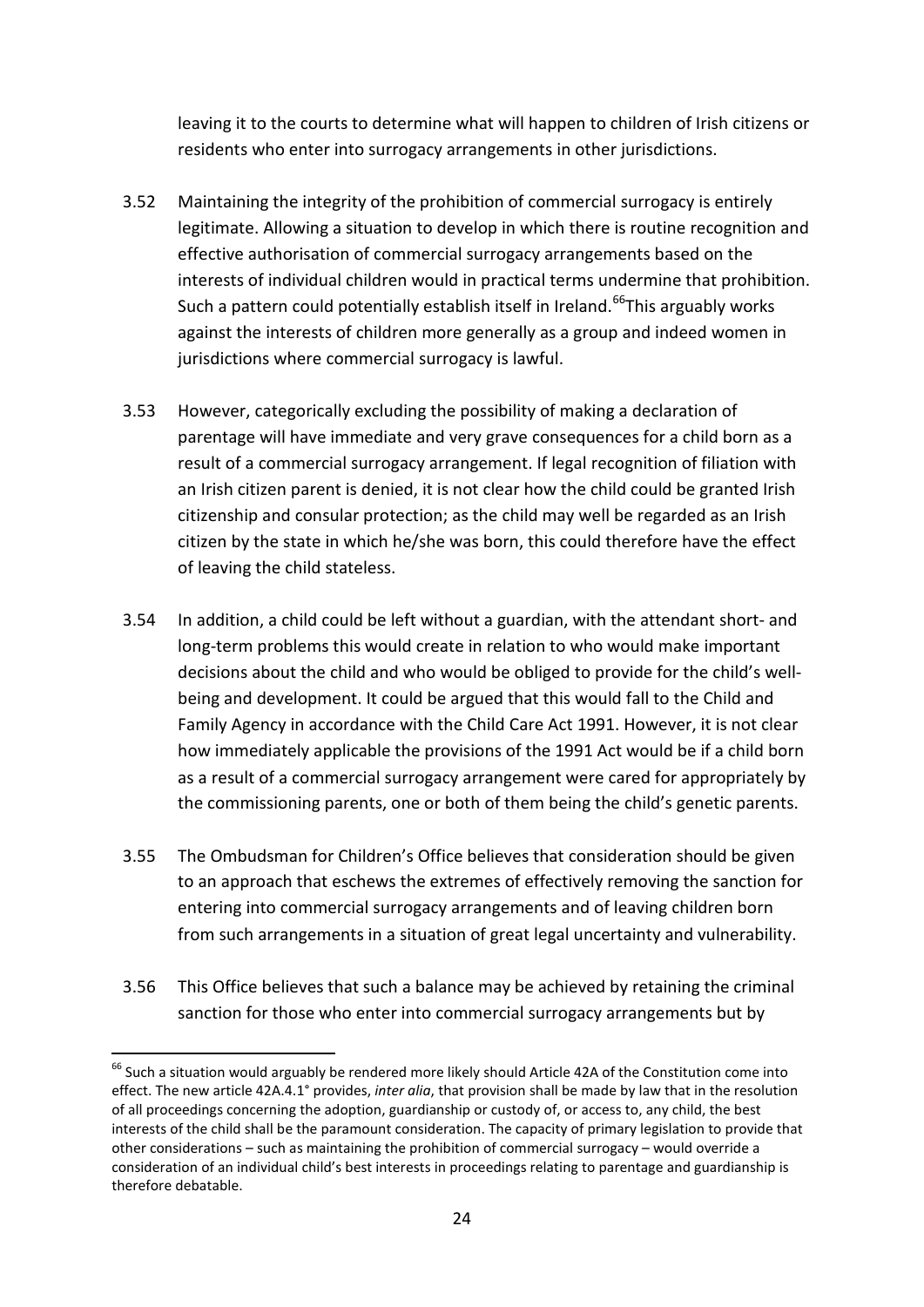allowing for a declaration of parentage to be made in relation to the child under certain circumstances. It should be emphasised that this does not mean that parents who have entered into a commercial surrogacy arrangement would automatically be recognised as parents or made guardians of the child. The court would have regard to a range of factors, including the extent to which any payments exceeded the "reasonable expenses" contemplated by the General Scheme; whether any contravention of the legislation was inadvertent; and whether any alternatives to making the declaration of parentage would be in the child's best interests.

- 3.57 The Ombudsman for Children's Office is not aware of any concrete, alternative proposal that would cater for the child's interests in these circumstances. The General Scheme certainly does not do so in its current form.
- 3.58 Moreover, this Office believes that the retention of a criminal sanction would act as a deterrent for couples who contemplate entering into a commercial surrogacy. No deterrent is absolutely effective but a sanction could be framed in order to have an appropriately dissuasive effect.

#### **Recommendation**

**The General Scheme should retain a criminal sanction for those who engage in commercial surrogacy arrangements. The General Scheme should also provide for the legal consequences that arise for children born as a result of such arrangements; however, the Ombudsman for Children's Office does not believe that declarations of parentage should be denied where this would leave the child born as a result of a commercial surrogacy arrangement in a vulnerable legal position.**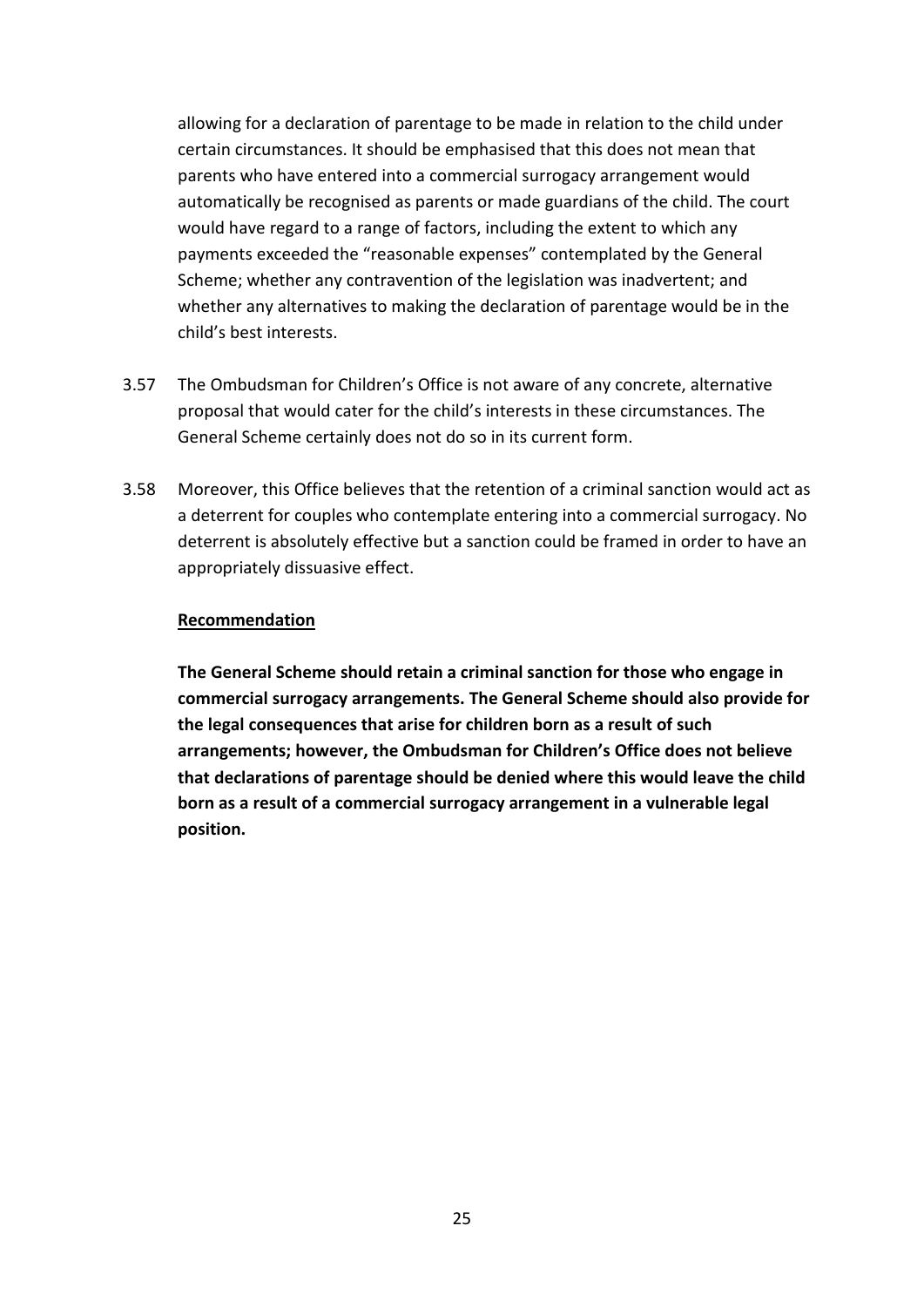#### <span id="page-26-0"></span>**4. The best interests principle**

- 4.1 The requirement to make the best interests of the child a primary consideration in proceedings that affect him/her is one of the general principles of the UN Convention on the Rights of the Child, as outlined above.
- 4.2 This principle also found expression in the amendment to the Constitution on the rights of the child passed by referendum in November 2012. Should the referendum result be upheld by the Supreme Court, the relevant part of Article 42A.4 of the Constitution will provide as follows:

1° Provision shall be made by law that in the resolution of all proceedings—

i. brought by the State, as guardian of the common good, for the purpose of preventing the safety and welfare of any child from being prejudicially affected,

or

ii. concerning the adoption, guardianship or custody of, or access to, any child,

the best interests of the child shall be the paramount consideration.

- 4.3 The General Scheme reflects the best interests principle in a wide range of provisions, including those relating to: declarations of parentage (Heads 7, 11 and 13); legal advice relating to surrogacy (Head 22); direction for the use of DNA tests (Head 25); the duties of guardians (Head 35); the appointment of guardians (Head 39); the duration and termination of guardianship (Head 44); applications for custody (Head 47); applications for access (Head 48); the making of interim custody or access orders (Head 50); the power of the court relating to the production of a child (Head 51); orders in respect of custody or access agreements (Head 57); furnishing court reports on the welfare of the child to the child in question (Head 58); and the presence of a child during proceedings that concern him/her under the legislation (Head 59).
- 4.4 However, the most significant provision of the General Scheme relating to the best interests principle is Head 32, which is concerned solely with how the best interests of the child are to be determined in the course of proceedings relating to guardianship, custody, access or the upbringing of a child. It provides that: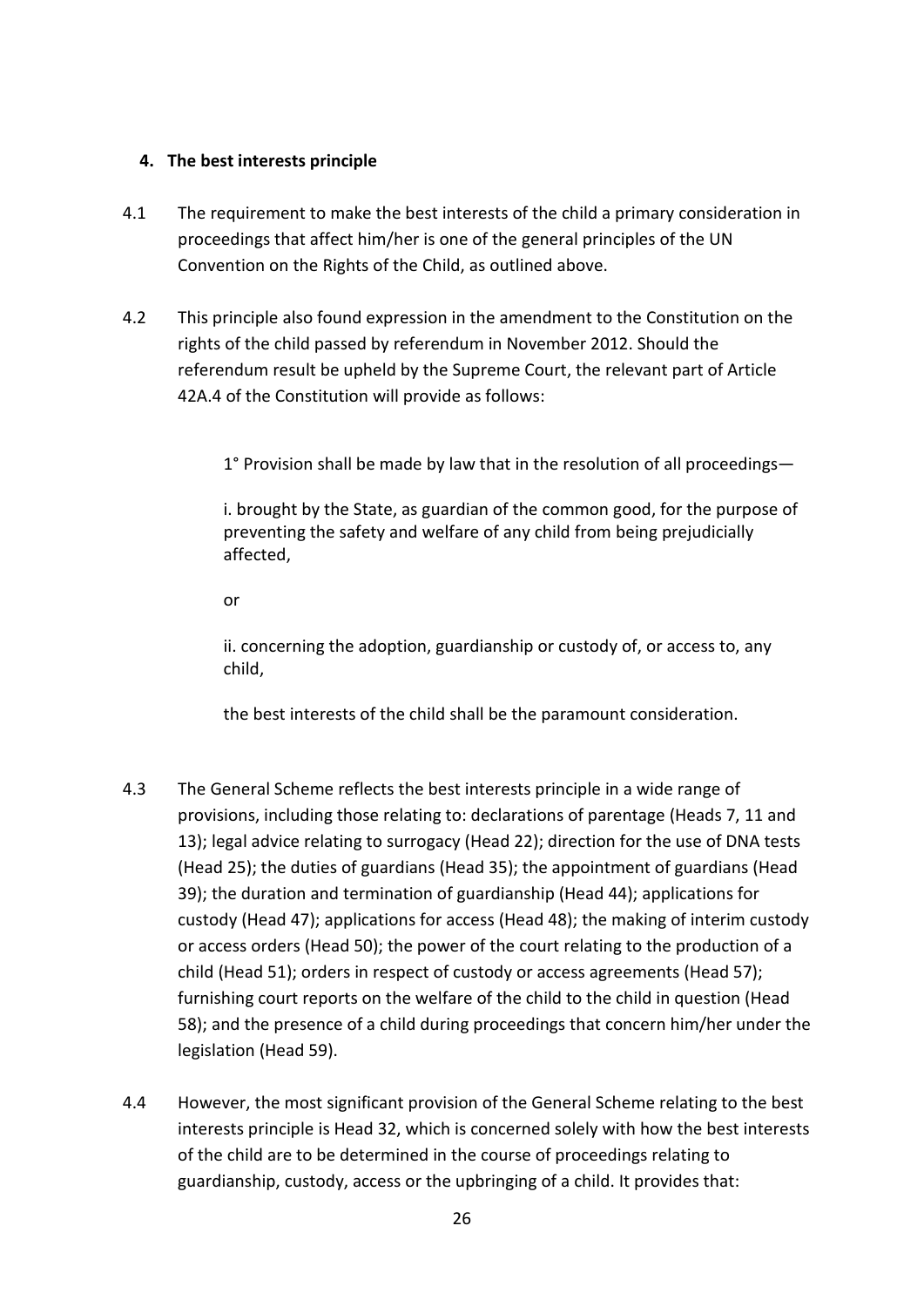- if in any proceedings before any court the guardianship, custody or upbringing of or access to a child or the administration of any property belonging to or held on trust for a child or the application of the income thereof, is in question, the court, in deciding that question, shall regard the best interests of the child as the paramount consideration;
- in any such proceedings the court shall have regard to the general principle that unreasonable delay in determining the question may be contrary to the best interests of the child; and
- in determining what is in the best interests of the child, the court shall have regard to a range of factors including the benefit of having a meaningful relationship with both parents, the views of the child, the need for stability, the preservation of relationships with other relatives, the desirability of cooperation between guardians and the protection of the child's safety and psychological wellbeing.
- 4.5 In its 2006 concluding observations on Ireland's report under the UN Convention on the Rights of the Child, the UN Committee on the Rights of the Child recommended that the State ensure the general principle of the best interests of the child is a primary consideration without any distinction and is fully integrated into all legislation relevant to children. $67$  Asserting the paramountcy of the best interests principle is therefore an essential element of the legislation; indeed, it is significant that the principle is established in the General Scheme as the paramount consideration rather than being a primary consideration.
- 4.6 However, as noted above, the UN Committee has indicated that States' obligation to implement the best interests principle applies without restriction to all judicial proceedings and relevant procedures concerning children, including conciliation, mediation and arbitration processes. $^{68}$  In light of this, consideration should be given to extending the application of the best interests principle within the meaning of the legislation to encompass all the relevant proceedings and processes that have an impact on children, including in the context of mediation.

1

<span id="page-27-1"></span><span id="page-27-0"></span><sup>67</sup> UN Committee on the Rights of the Child, *Consideration of Reports submitted by State Parties under Article*  44 of the Convention: Concluding Observations - Ireland CRC/C/IRL/CO/2 (29 September 2006), para 23<br><sup>68</sup> UN Committee on the Rights of the Child, General Comment No. 14 on the right of the child to have his or her *best interests taken as a primary consideration* (2013) UN doc. CRC/C/GC/14 at p. 8.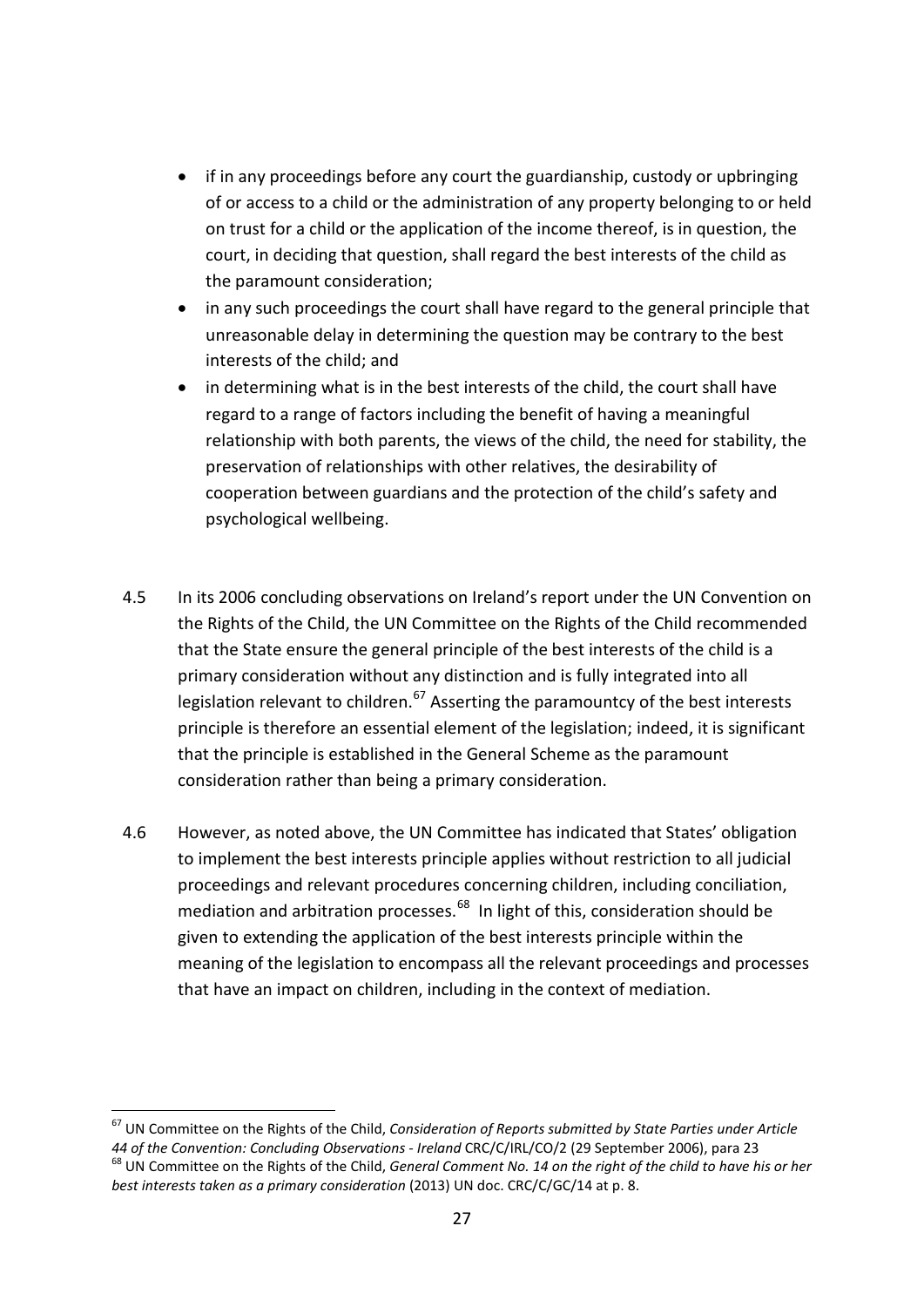### **Recommendation**

**The General Scheme should provide for the general application of the best interests principle within the meaning of the legislation to encompass all the relevant proceedings and processes that have an impact on children, including in the context of mediation.**

- 4.7 It is welcome that there is an explicit acknowledgement of the impact of delays on children and how they act against children's interests. This Office's investigations into the actions of public bodies have consistently highlighted how delay in providing services to children and resolving disputes can rapidly produce an adverse effect on a child, in a manner that is qualitatively worse than it is for adults.
- 4.8 The decision to include a list of factors in subhead 3 to which the court must have regard when determining what it considers to be in the best interests of children is also a welcome addition. The UN Committee on the Rights of the Child has commented that it is useful to provide decision makers with guidance on how to undertake a best interests determination when it has to be applied in a specific context; the UN Committee has indicated that drawing up non-exhaustive and nonhierarchical lists of elements to be included in such assessments can give greater precision to the decision-making process and thereby ensure that the different aspects of a child's interests and rights are appropriately weighed.<sup>[69](#page-28-0)</sup>
- 4.9 The Ombudsman for Children's Office notes that subhead 4 requires the court to have regard to any family violence when making a determination on the best interests of the child; this violence is defined as including behaviour by a parent or guardian or a household member causing or attempting to cause physical harm to the child or another parent or household member, including sexual abuse or causing the child or a parent or other household member to fear for his safety or that of another household member.
- 4.10 Requiring that particular attention be paid to the presence of any family violence is a logical and useful addition to the legislation. However, the Ombudsman for Children's Office notes that the definition of violence in the General Scheme is confined to physical harm, including sexual abuse, or causing a child or household member to fear for his/her safety. This definition is not as expansive as the definition adopted by the UN Committee on the Rights of the Child in its General Comment on the protection of children from all forms of violence, which outlines how for the purposes of the implementation of the relevant parts of the UN

<span id="page-28-0"></span><sup>69</sup> UN Committee on the Rights of the Child, *General Comment 14*, p. 12 -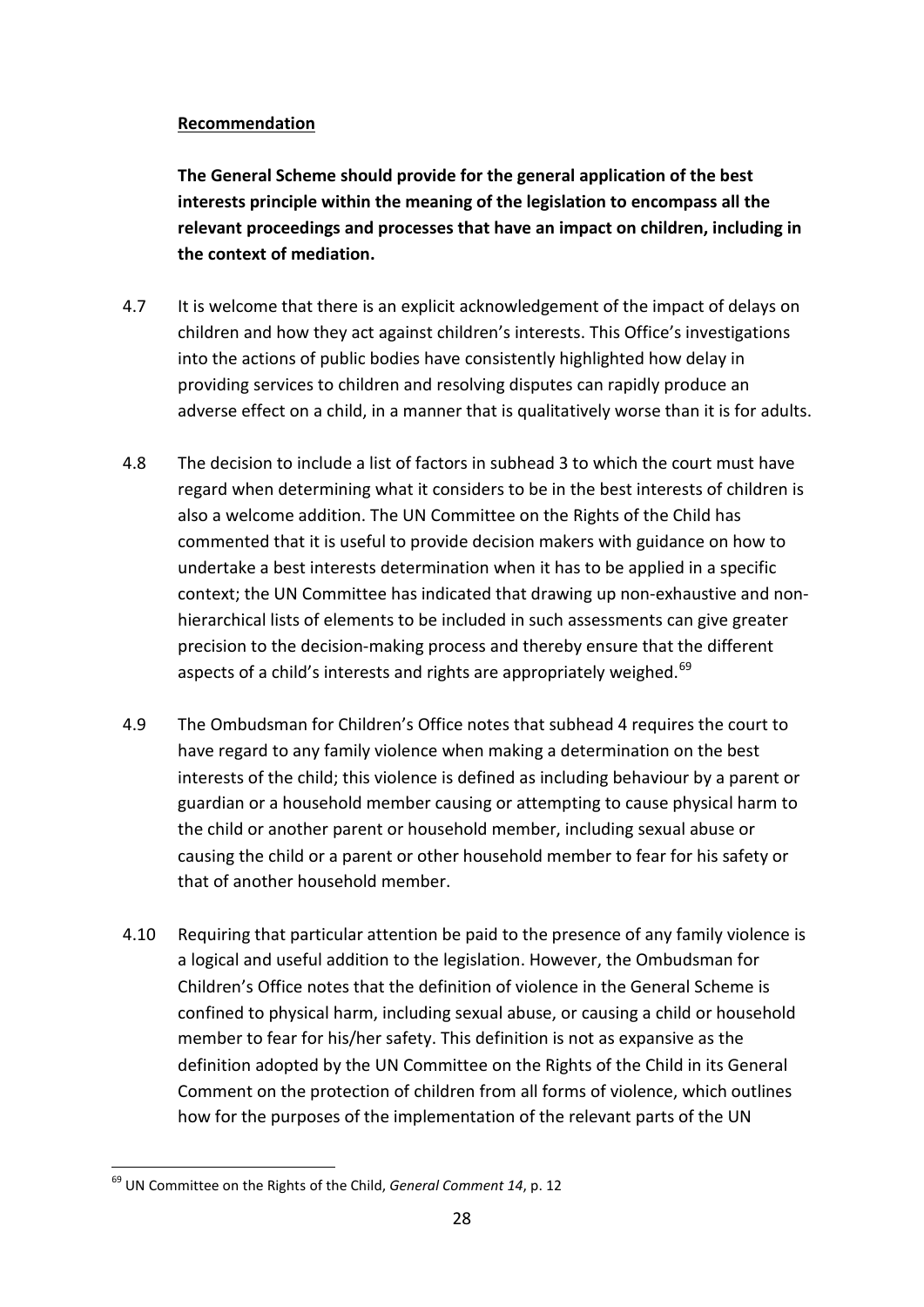Convention, "violence" is understood to mean "all forms of physical or mental violence, injury or abuse, neglect or negligent treatment, maltreatment or exploitation, including sexual abuse".<sup>[70](#page-29-0)</sup> Consideration should be given to expanding the defintion of family violence contained in subhead 5 to include these additional elements.

#### **Recommendation**

**The definition of family violence should be extended to ensure its conformity with the definition favoured by the UN Committee on the Rights of the Child.**

<span id="page-29-0"></span><sup>70</sup> UN Committee on the Rights of the Child *General Comment 13*, CRC/C/GC/13, para. 4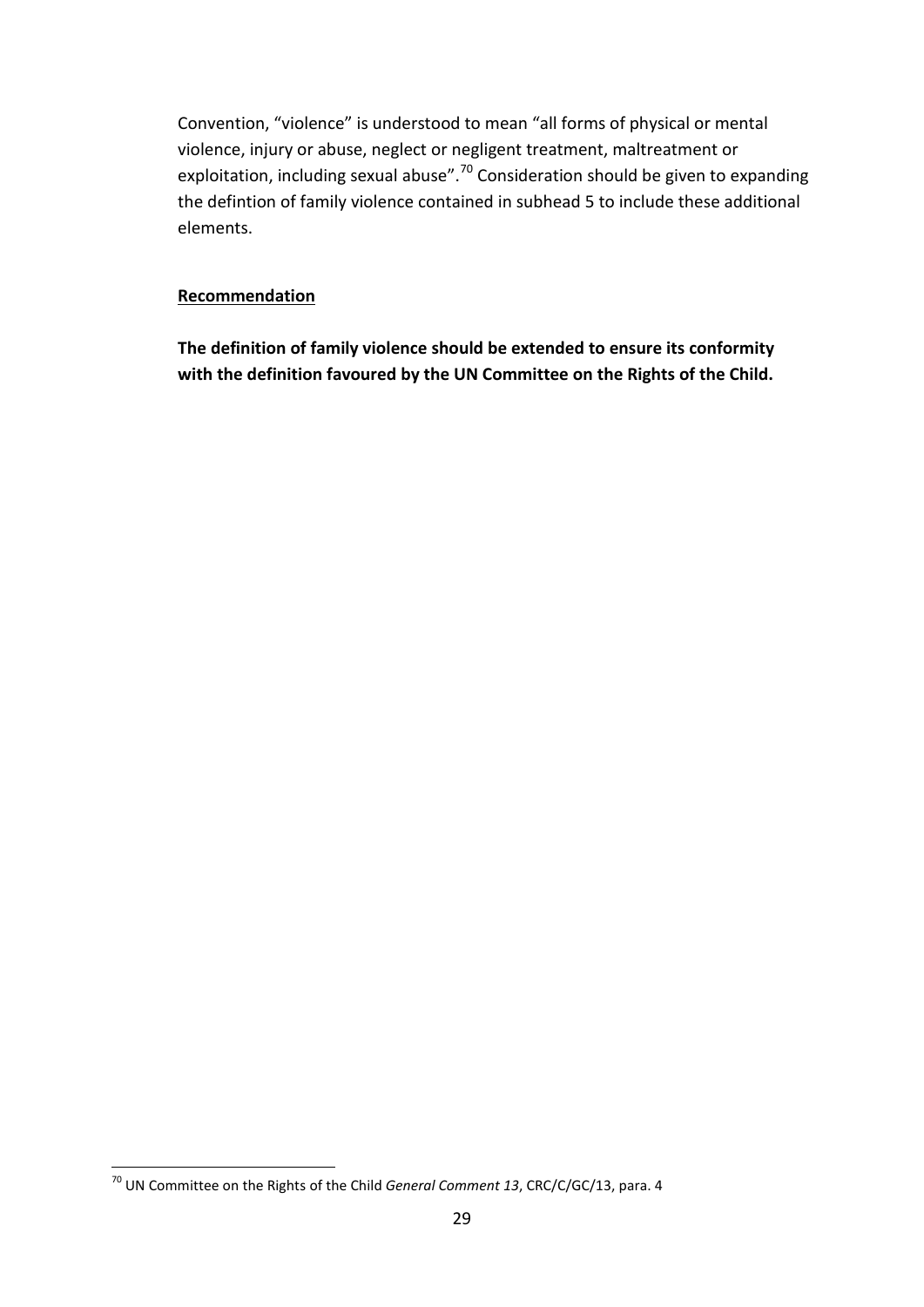### <span id="page-30-0"></span>**5. Respect for the views of the child**

5.1 As noted above, respect for the views of the child is one of the general principles of the UN Convention on the Rights of the Child. It also forms part of the amendment to the Constitution on the rights of the child passed by referendum in November 2012. Should the referendum result be upheld by the Supreme Court, Article 42A.4 of the Constitution will provide as follows:

1° Provision shall be made by law that in the resolution of all proceedings—

i. brought by the State, as guardian of the common good, for the purpose of preventing the safety and welfare of any child from being prejudicially affected,

or

1

ii. concerning the adoption, guardianship or custody of, or access to, any child,

the best interests of the child shall be the paramount consideration.

2° Provision shall be made by law for securing, as far as practicable, that in all proceedings referred to in subsection 1° of this section in respect of any child who is capable of forming his or her own views, the views of the child shall be ascertained and given due weight having regard to the age and maturity of the child.

- 5.2 It should be noted that a child's right to express views on matters affecting him/her has been recognised as an unenumerated right under Article 40.3 of the Constitution; however, pending the amendment of the Constitution to include Article 42A, it is not yet explicitly provided for. $71$
- 5.3 The General Scheme makes provision for children and young people to express their views and for those views to be given consideration in a range of circumstances:

<span id="page-30-1"></span><sup>71</sup> See, *inter alia*, the comments of Finlay Geoghan J in *F.N. and E.B. v C.O*. ([2004] 4 I.R. 311 at para 29) and *M.N. v R.N.* (Child Abduction) ([2009] 1 I.R. 388 at para.32). The Supreme Court approved the approach of Finlay Geoghan J in *B.U v B.E.* (Child Abduction) ([2010] 3 I.R. 740) and also in *UA v UTN* (Unreported, Supreme Court, October 13, 2011; [2011] IESC 39)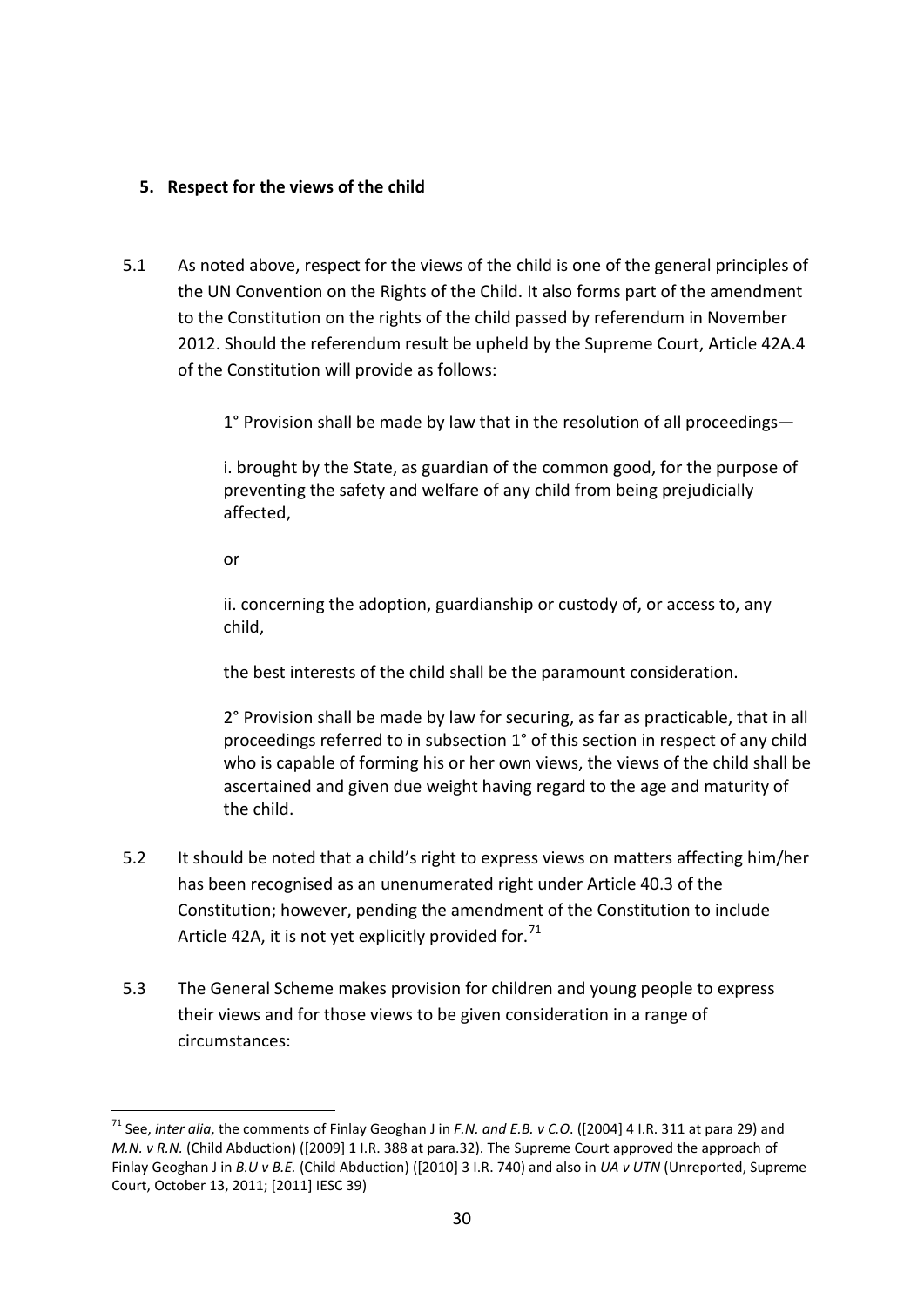- When it falls to the court to consider what is in the best interests of child in the context of proceedings relating to the guardianship, custody, upbringing, access to or administration of the property of the child, it must have regard to the ascertainable view of the child, giving due weight to such views having regard to the age and maturity of the child (Head 32);
- In obtaining the views of the child in accordance with Head 32, the court shall ensure that the manner in which such views are provided to the court facilitates the child freely expressing such views and, in so far as is practicable, that the views so expressed are not as a result of the undue influence of another, including a parent of a child (Head 32);
- In determining whether to grant an application for access by a relative of a child or a person acting in loco parentis, the court shall have regard to all the circumstances, including in particular the views of the child (Head 48);
- When a guardian *ad litem* is appointed, the guardian is obliged to ensure that any views expressed by the child in relation to the matters to which the proceedings relate are fully put before the court (Head 60).
- 5.4 Taken together, it is clear from these provisions that the intention of the General Scheme is to advance respect for children's right to express their views in the context of relevant proceedings and for those views to be given appropriate weight in accordance with the child's age and maturity. It is also evident that the General Scheme thereby seeks to give effect to the requirements of Article 42A.4.2°, in so far as they relate to private law.
- 5.5 However, the Ombudsman for Children's Office believes that the General Scheme could go further in securing children's right to express their views on the very important matters provided for in the proposed legislation.
- 5.6 In keeping with the approach of the UN Convention on the Rights of the Child and Article 42A of the Constitution, the obligation to afford children the opportunity to express their views and for those views to be given due weight should have parity with the provision relating to the bests interests of the child, in the sense that it should be a separate and overarching provision in the legislation. At present, it is included in the General Scheme as a consideration that informs a determination of what is in a child's best interests.
- 5.7 It is true that a determination of what is in a child's best interests within the meaning of the UNCRC must incorporate a consideration of the child's views, where the child wishes to express those views and is able to do so.<sup>[72](#page-31-0)</sup> However, it must be borne in mind that within the framework of the Convention respect for the

<span id="page-31-0"></span><sup>72</sup> UN Committee on the Rights of the Child, *General Comment 14*, p. 13 -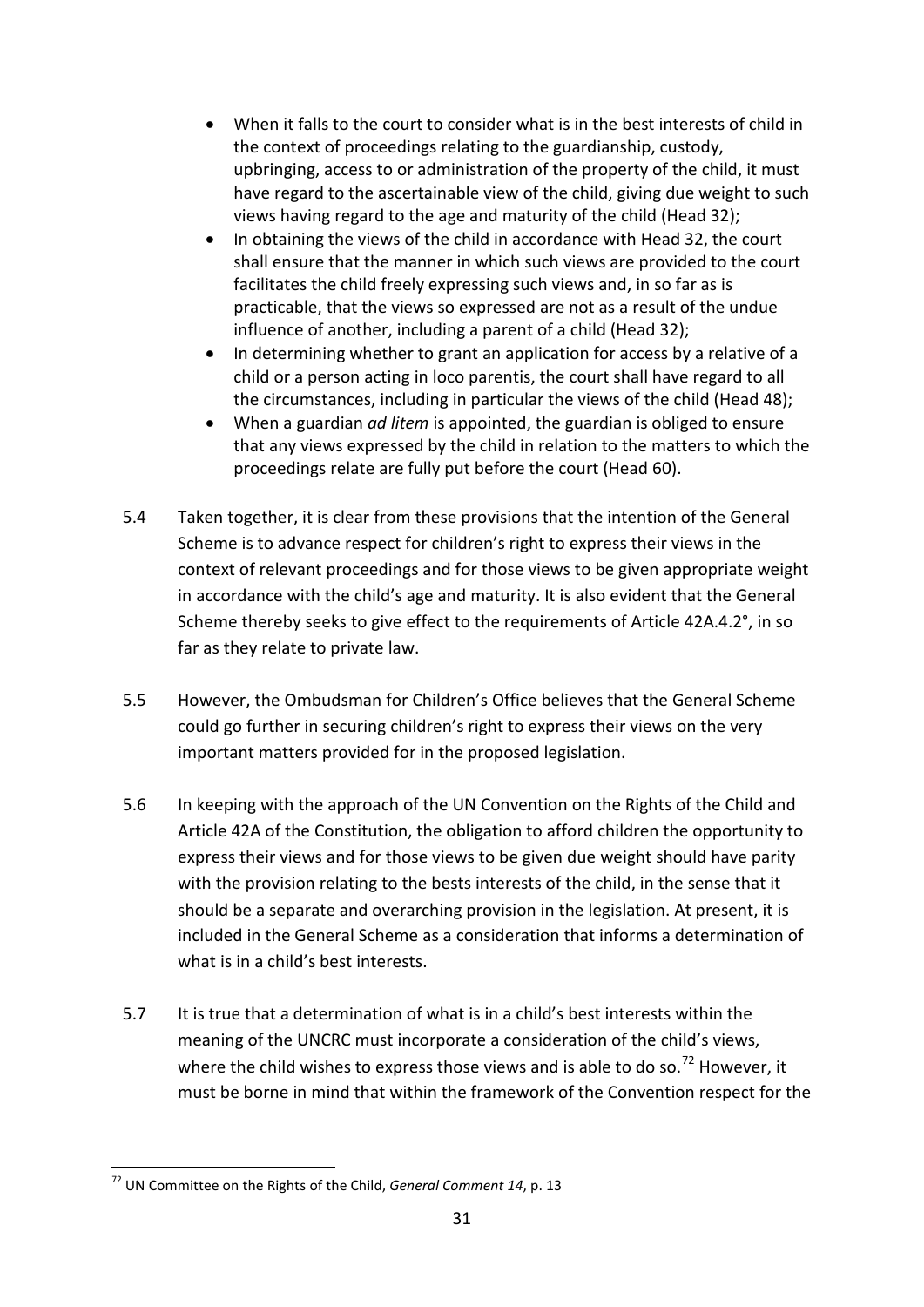best interests of the child and respect for the views of the child are interrelated; it is not the case that one is derived from the other.

- 5.8 A general legislative provision on respect for the views of the child could incorporate a number of the elements identified by the UN Committee on the Rights of the Child as being inherent aspects of Article 12 of the UNCRC, such as:
	- The applicability of the provision without limitation to all judicial proceedings and mediation processes affecting children;
	- The expression of views as a choice for children, with no obligation to express an opinion on any matter relevant to the proceedings if the child does not wish to do so – this accords with the experience of the Ombudsman for Children's Office that children wish to have an input but not to have the responsibility for significant decisions;
	- The exercise of this right should not be limited by reference to any particular age at which children may express their views;
	- The provision of appropriate information to a child and support in understanding such information and the relevant proceedings;
	- The provision of an appropriate environment and mechanisms to facilitate children in making their views known, either directly or through a representative.
- 5.9 With respect to the final point listed above, the General Scheme could benefit from greater clarity regarding the mechanisms by which children may express their views. This has a particular importance in light of the requirements of Article 42A.4.2° in that the legislation must secure as far as practicable that in all relevant proceedings, the views of the child *shall* be ascertained and given due weight having regard to the age and maturity of the child (emphasis added). The mandatory nature of this requirement would suggest that greater rigour is required in setting out the mechanisms through which this right can be vindicated.

### Guardian ad litem

- 5.10 The methods by which children express their views in relation to proceedings covered by the General Scheme can vary. One of the principal provisions of the General Scheme in this area is set out in Head 60, which relates to the appointment of a guardian *ad litem.*
- 5.11 Head 60 provides that if, in proceedings under the legislation, the child to whom the proceedings relate is not a party, the court may, if satisfied that having regard to the special circumstances of the case it is necessary in the best interests of the child and in the interests of justice to do so, appoint a guardian *ad litem* for the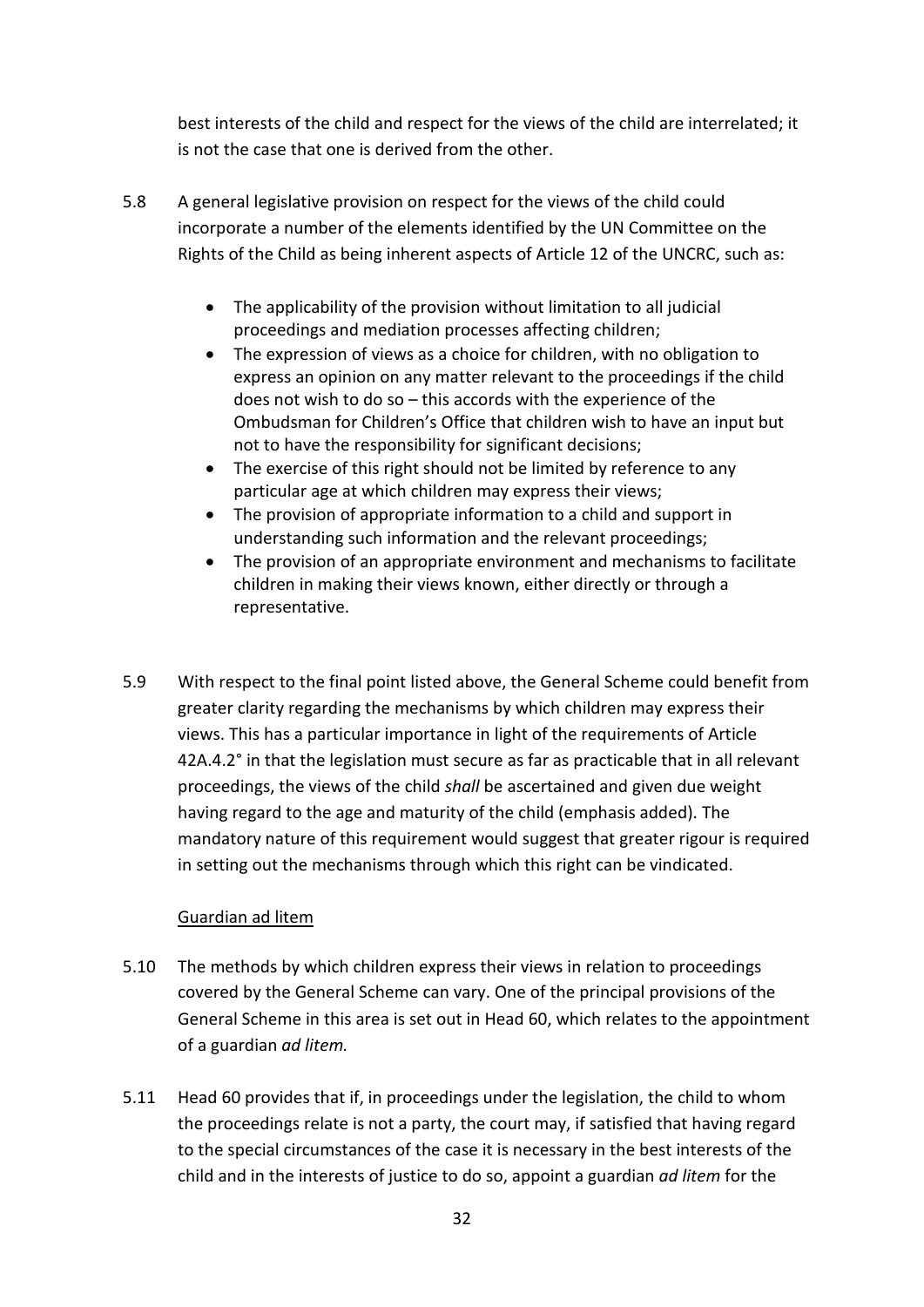child. In deciding whether to appoint a guardian *ad litem*, the court shall have regard to a number of factors, including:

- the age and understanding of the child;
- the nature of the issues in dispute in the proceedings;
- any report on any question affecting the best interests of the child that is furnished to the court under Head 58 of the General Scheme;
- the best interests of the child:
- whether and to what extent the child should be given the opportunity to express the child's wishes in the proceedings, taking into account any statement in relation to those matters in any report under Head 58, and whether the expression by the child of the child's wishes in the proceedings and consideration of same requires assistance being given to the court by a guardian *ad litem*;
- and any submission made in relation to the matter of the appointment of a guardian *ad litem* that is made to the court by or on behalf of a party to the proceedings or any other person to whom they relate.
- 5.12 Head 60 goes on to specify the role of the guardian *ad litem* as an independent officer of the court, charged with forming an independent view of what is in the best interests of the child, reporting to the court and ensuring that any views expressed by the child in relation to the matters to which the proceedings relate are fully put before the court.
- 5.13 A number of points arise with respect to the system for appointing guardians envisaged by the General Scheme.
- 5.14 The first of these is that the existing statutory provisions relating to the appointment of guardians in the context of private law proceedings - section 29 of the Guardianship of Infants Act 1964, as amended – have never been commenced. It is hoped that, whatever shape Head 60 finally takes, it will not remain inoperative after the enactment of the legislation.
- 5.15 The second point is that there is a potential inconsistency between Head 60 and the obligations contained in both Article 12 of the UNCRC and sub-article 4.2° of the constitutional amendment on the rights of the child. As outlined above, one of the factors to be considered by the court in determining whether to appoint a guardian is "whether and to what extent the child should be given the opportunity to express the child's wishes in the proceedings". This is framed in a way that is more discretionary than either the Convention or the constitutional amendment appears to contemplate. From the point of view of the UNCRC, the question is not whether a child should be given the opportunity to express his/her views in relation to proceedings but rather whether the child wishes to do so and, if so, how that can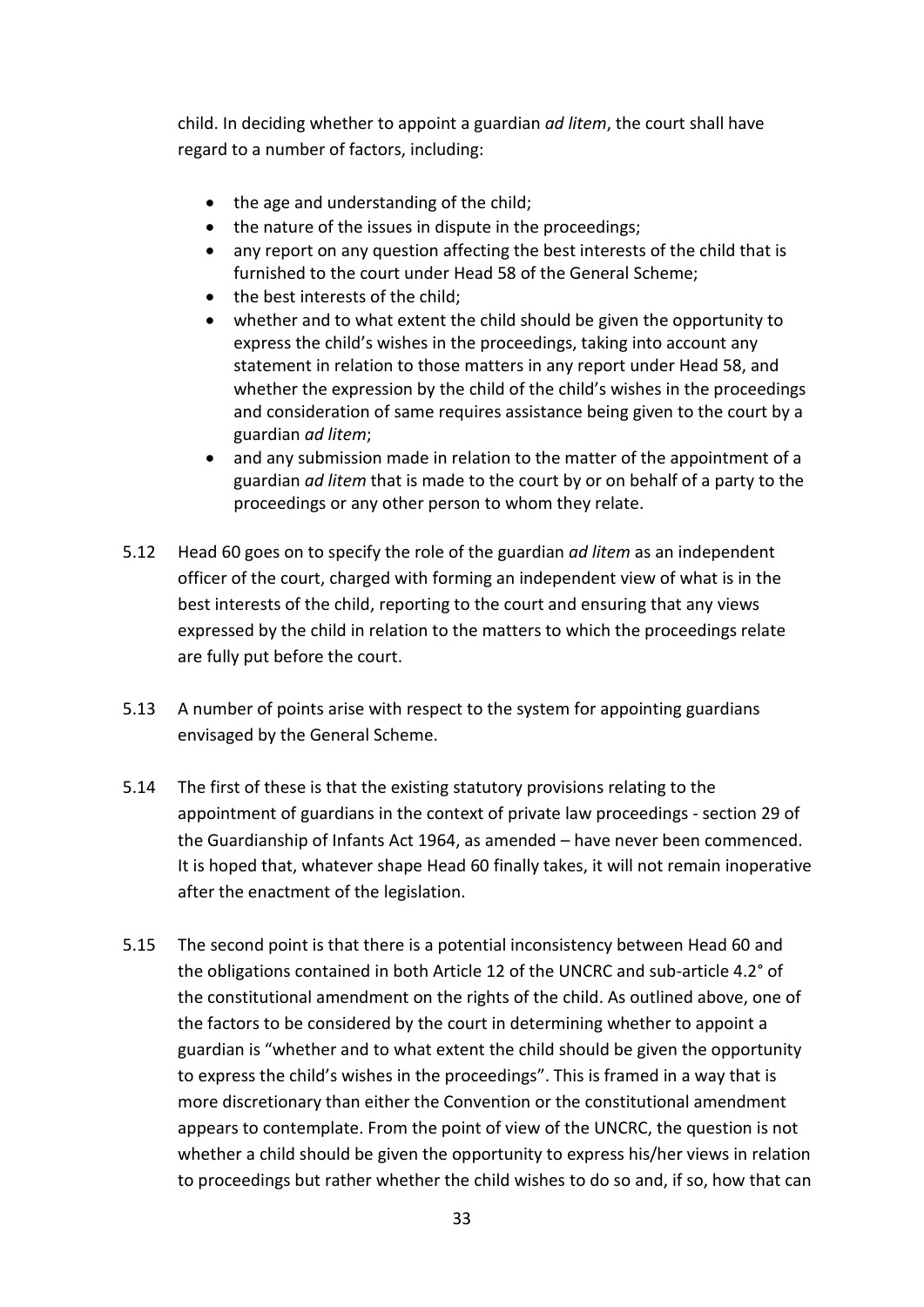be done most effectively. In respect of Article 42A.4.2°, the obligation to seek the ascertainable views of the child in relation to the relevant proceedings is circumscribed only with reference to the practicability of obtaining those views, not with reference to whether a court determines whether and to what extent the child should be afforded such an opportunity. The wording of Head 60 therefore appears to provide weaker protection for children's right to express their views than is provided for in the recent amendment to the Constitution.

- 5.16 This is not to suggest that a guardian ad litem should be appointed in every case. However, it is essential that there be a presumption in favour of allowing children and young people to express their views and that this possibility be explored at an early stage of proceedings. The Ombudsman for Children's Office understands that as part of reform of the courts under consideration by the Minister for Justice and Equality, an independent court welfare assessment service may be established. It may be that an officer of this service could be charged with exploring the avenues by which children at the centre of disputes may be able to express their views whether directly or indirectly – and make appropriate recommendations to the court. The Ombudsman for Children's Office notes that other jurisdictions have introduced systems by which trained professionals – usually psychologists or social workers – interact with families at an early stage in the interests of finding a resolution to the family law dispute, including direct interaction with any children of those families.<sup>[73](#page-34-0)</sup>
- 5.17 A further point relates to the reality that guardians currently operate in an unregulated environment. The Ombudsman for Children's Office has previously expressed concerns in relation to this in the arena of child care proceedings.<sup>[74](#page-34-1)</sup> This Office notes, however, that Head 91 provides explicitly for the Minister for Justice and Equality to make regulations concerning guardians *ad litem* that cover matters such as:
	- eligibility to be a guardian *ad litem* and the nature of their qualifications;
	- the training of guardians *ad litem*;

- the establishment of a register of guardians *ad litem*;
- detailing the work to be undertaken by guardians *ad litem*; and
- prescribing the fee structure applicable to guardians *ad litem*.

<span id="page-34-0"></span><sup>&</sup>lt;sup>73</sup> The Family Court of Australia, for example, introduced a Child Responsive Program, which involves a series of meetings between a family consultant (either a social worker or psychologist with experience of working with families), the parents and the children. The meetings focus on the children's needs and the aim is to assist parents and the court to achieve the best outcomes for the children. Family consultants meet the children separately from the parents. Further information on the programme may be obtained at

<span id="page-34-1"></span>www.familycourt.gov.au<br><sup>74</sup> Ombudsman for Children's Office, *Advice on the Child Care Amendment Bill 2009* (Dublin: OCO, 2010) section 3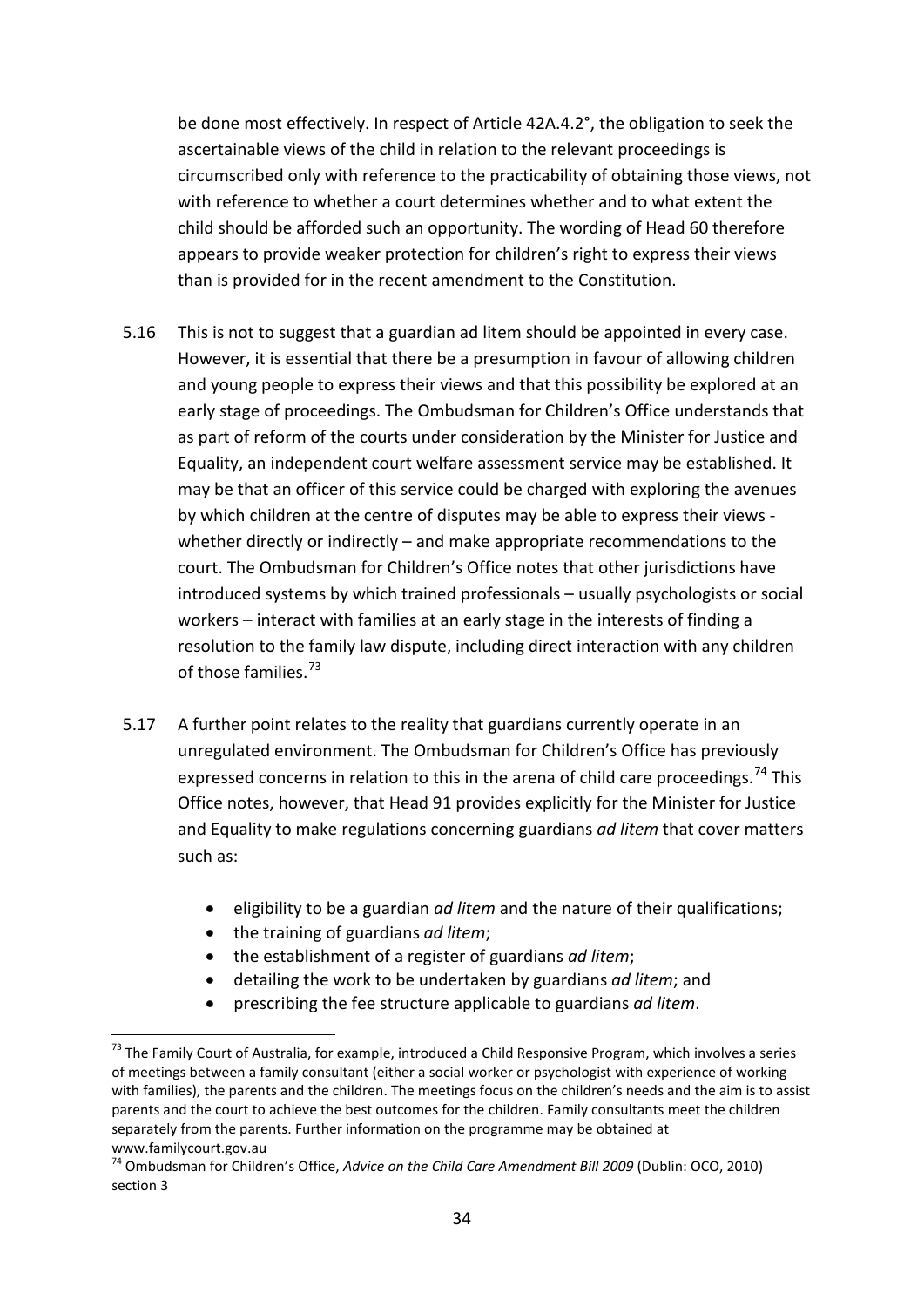- 5.18 This is a welcome development. The Ombudsman for Children's Office believes that it would be advantageous for the Minister for Justice and Equality to prepare draft regulations in accordance with Head 91 during the course of the Children and Family Relationships Bill's passage through the Houses of the Oireachtas. This would inform the debate on the legislation and allow greater precision in the analysis of its impact.
- 5.19 Finally, it is clear from Head 60 that a guardian will not be appointed when a child is party to proceedings and that, as an independent officer of the court, the guardian will not be a party. With respect to the exclusion of guardians when children have legal representation, the Ombudsman for Children's Office notes that guardians and legal representatives have very different roles and contribute to proceedings in distinct ways. As a result, it would seem prudent to allow for the opportunity under appropriate circumstances – to permit the appointment of a guardian even when a child is a party and has legal representation.

#### **Recommendation**

**The General Scheme must enhance the protection of a child's right to express views in the context of family law disputes by ensuring that there is a presumption in favour of seeking a child's views, subject to the child being willing to express those views. Appropriate mechanisms must also be put in place to allow children's views to be made known to the court in a manner that is sensitive and respectful of the young person.**

#### Judicial interviews

- 5.20 Another method by which children's views are made known to the courts is by means of direct engagement with members of the judiciary.<sup>[75](#page-35-0)</sup>
- 5.21 In commenting on this issue, the Ombudsman for Children's Office is mindful of the fundamental reform of the family law courts that is currently under consideration by the Department of Justice and Equality. One of the aims of this process of reform is to ensure that a more specialised group of judges will have responsibility for family law cases. This will have a direct impact on the capacity of judges to elicit the views of children sensitively and to weigh them accordingly.

<span id="page-35-0"></span><sup>75</sup> In *R.B. v A.S*. Keane CJ stated that "It has long been recognised that trial judges have a discretion as to whether they will interview children who are the subject of custody or access disputes in their chambers, since to invite them to give evidence in court in the presence of the parties or their legal representatives would involve them in an unacceptable manner in the marital disputes of their parents." [2002] 2 I.R. 428 at para. 456 1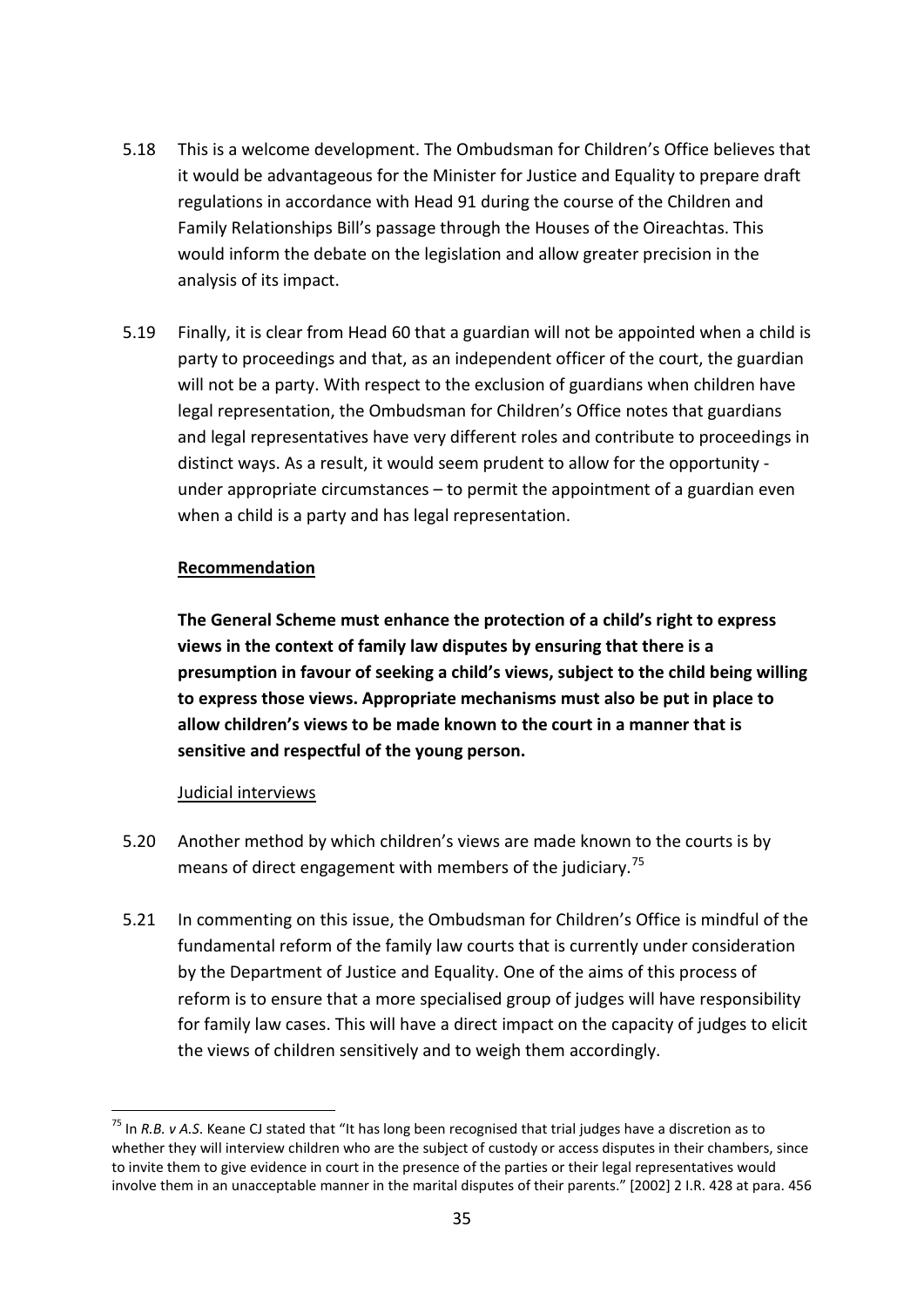5.22 Although this issue is not addressed in the General Scheme, it will have a significant bearing on the effectiveness of the framework put in place to give effect to our obligations under the Convention on the Rights of the Child and Article 42 A with regard to respecting the views of children. It must therefore form part of any review of the operation of the legislation once enacted.

### Court Reports

- 5.23 Head 58 provides for the preparation of a report on any question affecting the welfare of the child in proceedings to which the legislation relates. This provision is broadly analogous to section 47 of the Family Law Act 1995.
- 5.24 One of the novel aspects of this element of the General Scheme is that it allows the court to consider whether to furnish a report prepared in accordance with Head 58 to the child. Matters to which the court must have regard in coming to its decision include:
	- the age and maturity of the child;
	- the capacity of the child to understand the report;
	- the impact on the child of reading the report and the effect it may have on her/his relationship with his/her parents or guardians;
	- the best interests of the child; and
	- whether, in the circumstances, such a report should be furnished to the child's parent, guardian, next friend or guardian *ad litem* but should not be furnished to the child.
- 5.25 The provision of appropriate information to a child is a pre-requisite for meaningful participation in proceedings affecting him/her. In light of this, the capacity of the courts to provide welfare reports to children affected by proceedings under the legislation is most welcome, subject to the safeguards already outlined in the General Scheme.
- 5.26 A concerning aspect of the existing system for providing welfare reports to the courts is the cost of obtaining them. As the fees and expenses incurred in the preparation of the report fall to the parties, this can place a significant burden on families, especially those of limited means. Disputes regarding the proportion of costs to be borne by such parties can also lead to delays in family law proceedings. Against this background, consideration should be given to State funding for the preparation of reports.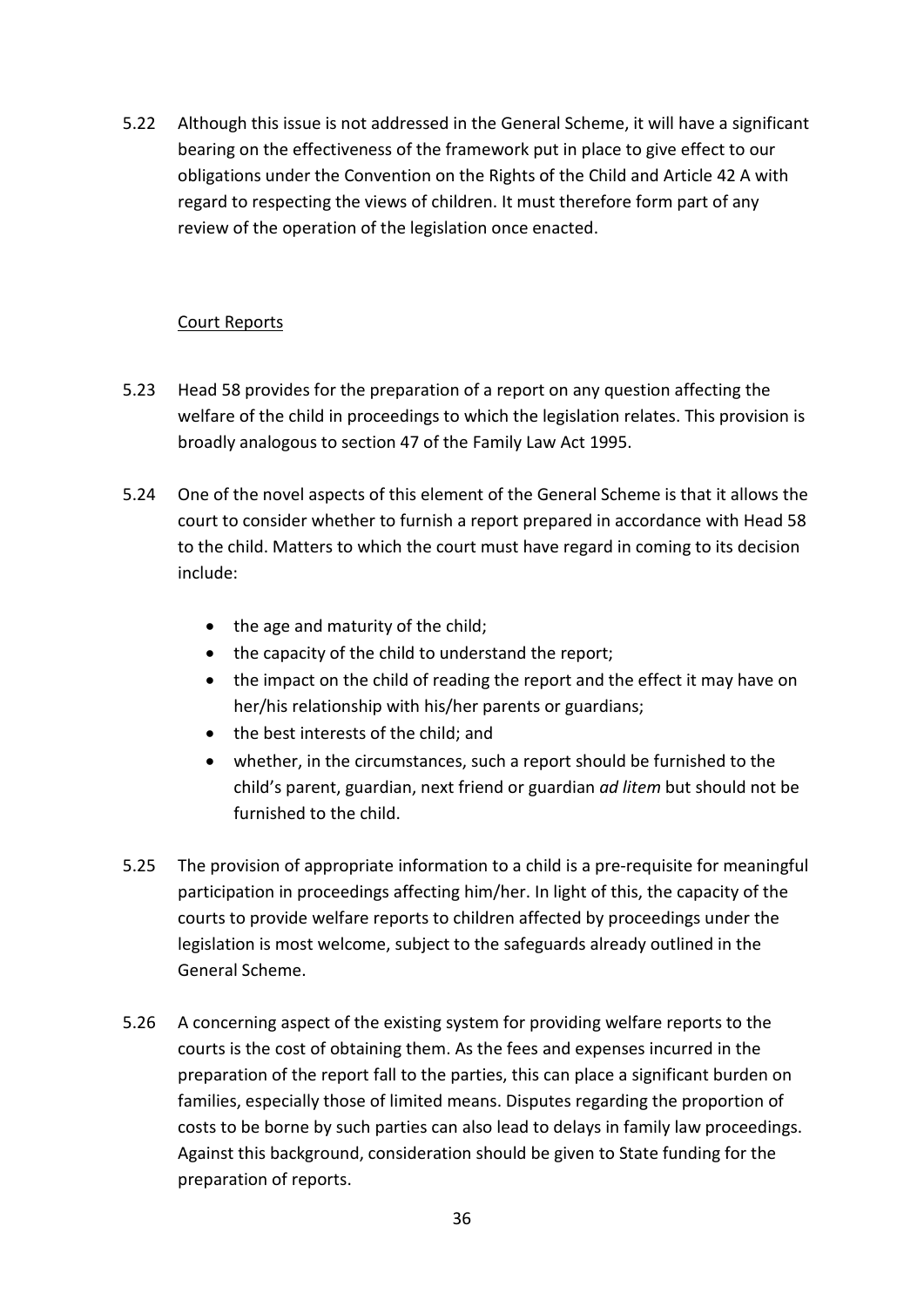5.27 These reports are crucial to ensuring that proceedings under the legislation are fully informed and equipped to come to the best possible decision in the interests of children. It should not be the case that the provision of such reports be contingent on the financial resources available to the child's parents or guardians.

#### **Recommendation**

**In light of the importance of court reports on the welfare of children in the context of private law proceedings, the cost of preparing them should not be borne by parties of limited financial means.**

#### Consent

- 5.28 A significant reform in the process for appointing guardians and awarding custody is provided for in Heads 39 and 47 respectively, namely requiring the consent of a child who is 12 years of age or older for the relevant orders to be made.
- 5.29 The inclusion of this requirement clearly reflects a desire to give young people a more significant input into a crucially important decision that affects them. From this point of view, the intention of the General Scheme is most welcome.
- 5.30 The UNCRC does not mandate particular ages at which young people should be able to consent to particular matters. As noted above, the obligation to ensure that young people have the right to express views on matters that affect them is not limited with respect to chronological age; the UN Committee on the Rights of the Child has issued very clear guidance to States Parties in this regard.
- 5.31 Consent is distinct from consultation. However, one of the key aspects of children's right to express their views on matters affecting them is that it must be presented as a choice rather than an obligation on children; it should never become a burden that children must bear. This is especially important in the context of potentially acrimonious family law disputes, where children and young people may be particularly sensitive to the idea that they are responsible for choosing the outcome of the process.
- 5.32 In light of these considerations, it would be preferable to remove the reference to the requirement to obtain children's consent. If the relevant proceedings provide a meaningful avenue for children and young people to express their views – should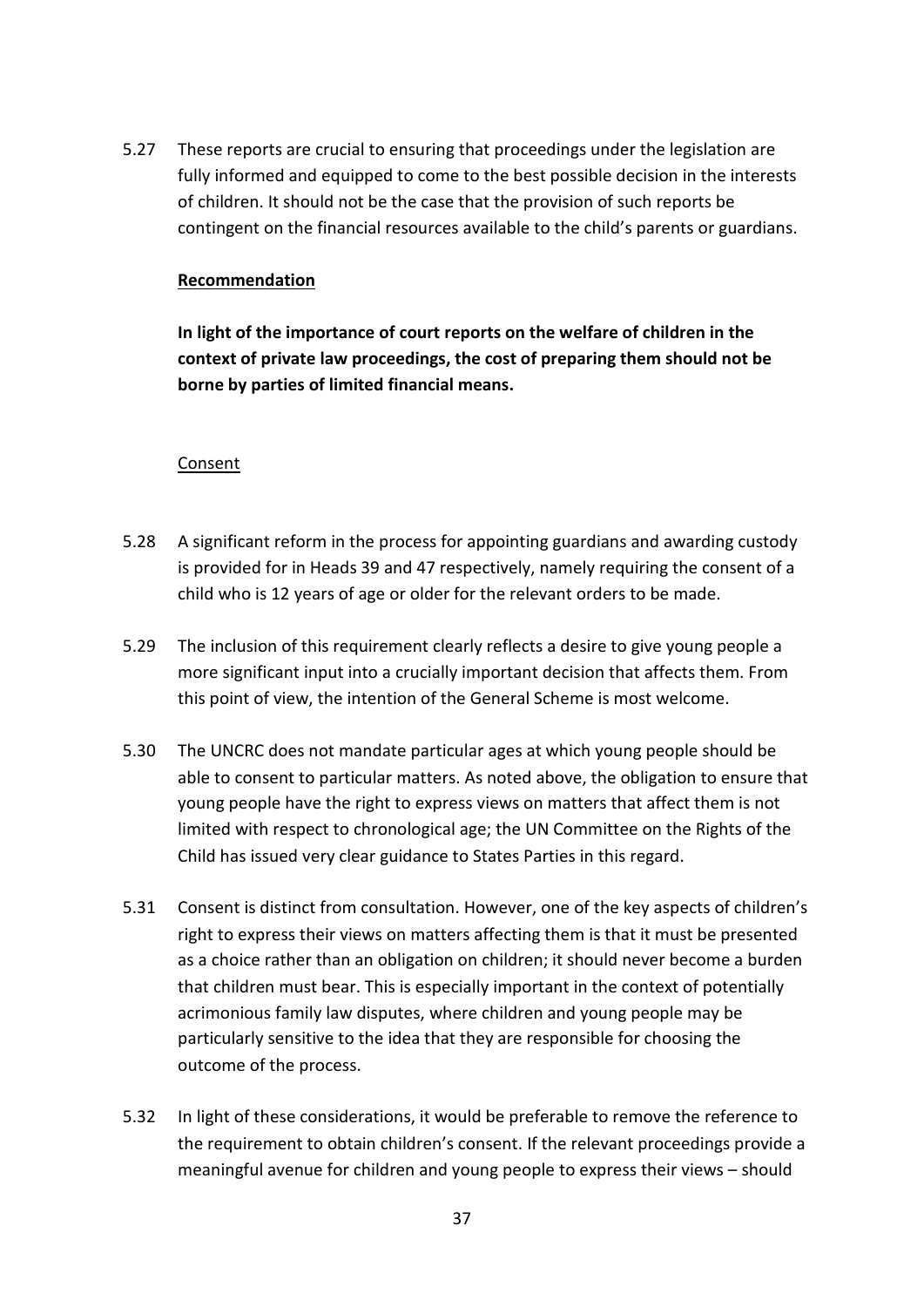they wish to do so – it should be possible for the relevant decision-maker to give appropriate weight to the child's views. If done effectively, this will provide the safeguard that the current proposals relating to consent are attempting to provide.

#### **Recommendation**

**The requirement to obtain the consent of children aged 12 or over contained in Heads 39 and 47 should be removed.**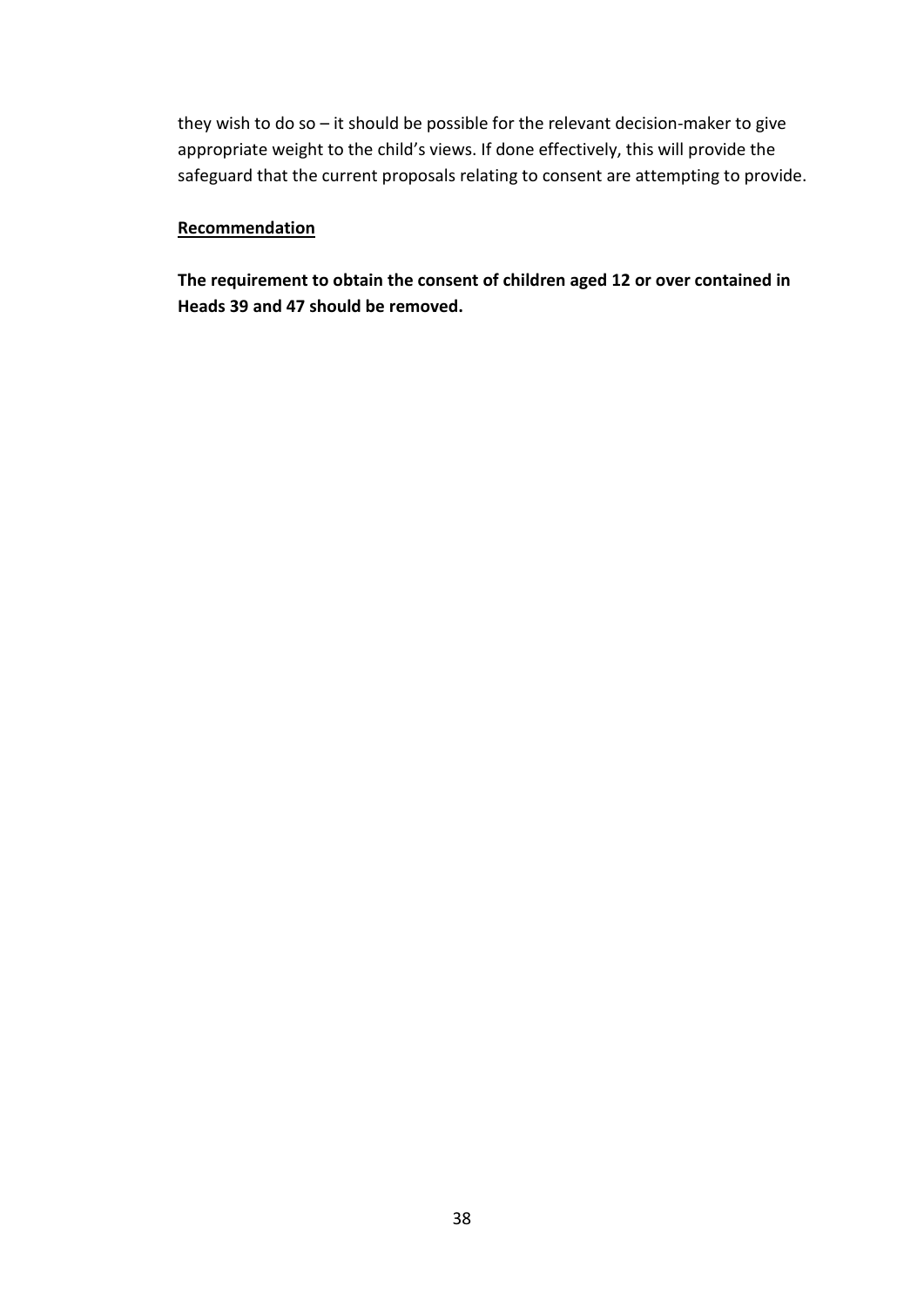#### <span id="page-39-0"></span>**6. Parentage and presumptions of paternity**

- 6.1 Head 5 of the General Scheme confirms the existing position under domestic law to the effect that the parents of a child are his or her birth mother and biological father, except where the child has been adopted within the meaning of the Adoption Act, 2010. The new insertion relates to a child born as a result of assisted reproduction, including surrogacy, where it is indicated that parentage shall be determined in accordance with the provisions of Part 3 of the Act.
- 6.2 Heads 6(2) and 6(4) are very similar to current statutory rules, though there are some differences.
- 6.3 Firstly, section 4 of the Children Act, 1997 amended section 2 of the Guardianship of Infants Act, 1964 so that in respect of the definition of "father", it provided for circumstances surrounding the annulment of a marriage. Further, section 46(4) of the Status of Children Act 1987 refers to a subsisting marriage as including a voidable marriage. Although Heads 6(2) and (4) do not refer to rules on paternity in the context of nullity, Head 31(1) of the Bill which provides the definition of "father" in the context of guardianship, custody and access replicates section 4 of the Children Act, 1997 in so far as it deals with nullity. It might therefore be preferable if Head 6 of the General Scheme contained some cross reference to Head 31 to indicate that the issue of nullity remains part of the rules on the presumption of paternity.
- 6.4 Head 6(5) expands the grounds upon which the presumption of paternity may be rebutted in relation to a husband such that where a married woman who is living apart from her husband and gives birth to a child more than 10 months after the last occasion when there was contact between her and the husband, it shall be presumed that her husband is not the father of the child unless the contrary is proved on the balance of probabilities. This provision in relation to the *"last occasion when there was contact"* does not replicate any existing statutory provision. If the presumption of paternity in the context of married couples were to continue unrestricted, it may result in the denial of a child to know his/her true biological identity. It can also deny the biological father of his right to apply for guardianship and equally, attach the status of guardianship to a man who has no biological connection to the child.
- 6.5 Turning from the marital situation to circumstances which include the non-marital, perhaps the most significant amendment to existing law is the introduction of the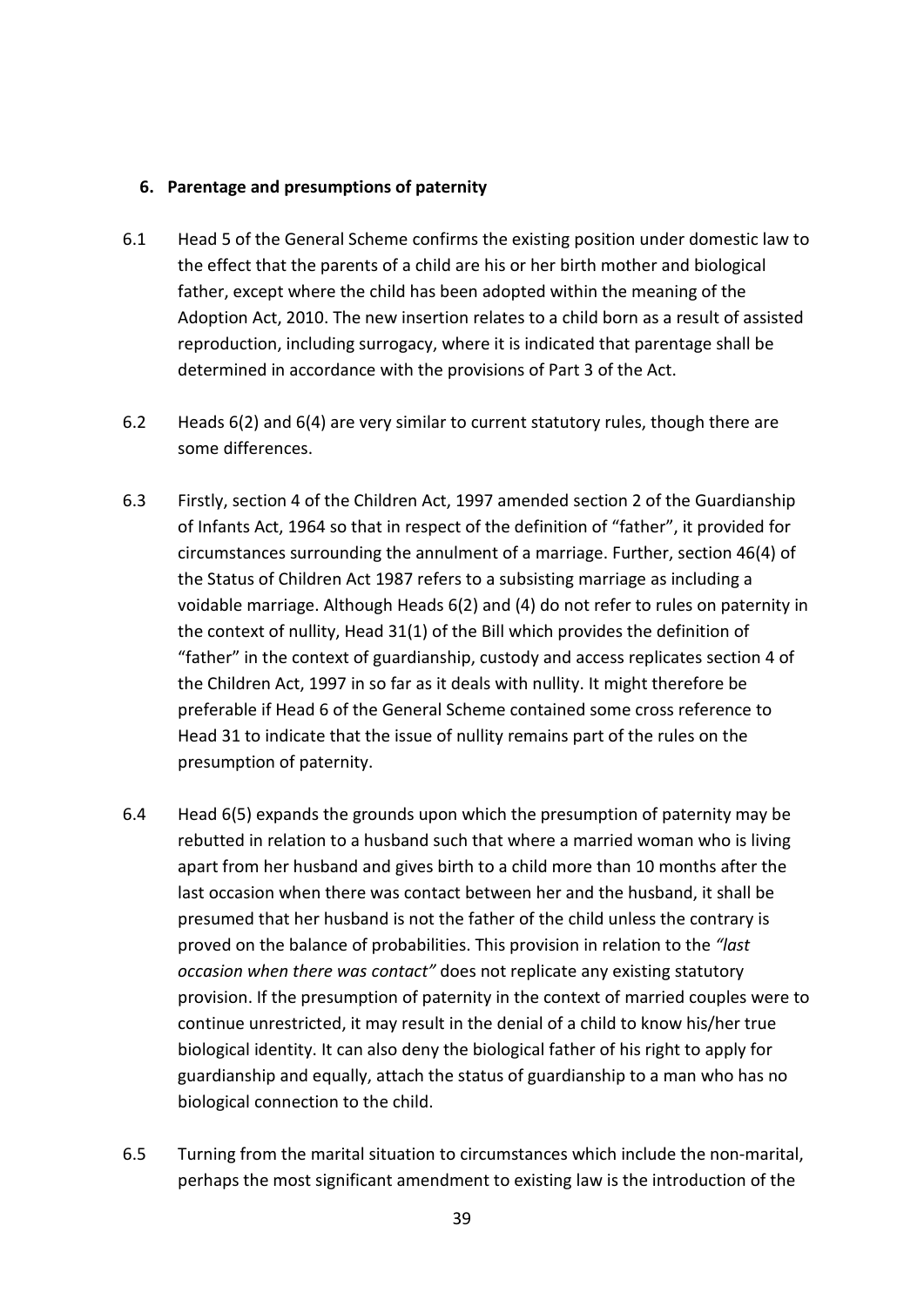presumption of paternity on the balance of probabilities where the man has cohabited with the child's mother for at least 12 consecutive months prior to the child's birth and, where applicable, the cohabitation ended less than 10 months before the child's birth. However, whereas there is a requirement for the couple to be in an intimate and committed relationship, what constitutes such a relationship is not defined. The Ombudsman for Children's Office notes that a list of criteria is set out in the Civil Partnership and Certain Rights and Obligation of Cohabitants Act 2010 which a court must consider in its determination of whether an "intimate and committed relationship" exists but it is unclear whether the same criteria are applicable under the General Scheme.

- 6.6 Furthermore, while the presumption set out in Head 6 is clearly rebuttable, it is to be noted that section 47 of the 1987 Act admits of the evidence of a husband or wife in proceedings to prove that marital intercourse did not take place between them during any period. A similar provision would appear sensible within Head 6(3) given that there could be an array of situations where a man and woman cohabited for 12 consecutive months prior to a child's birth in the absence of a sexual relationship.
- 6.7 Head  $6(3)(c)$  further provides for a man to be presumed to be the father where he has been found by a court of competent jurisdiction to be the father of the child for any purpose. The General Scheme does not define *"a court of competent jurisdiction"*. It requires clarification as to whether and if so, in what circumstances, the legislation would propose to recognise as parents under Irish law those individuals who are recognised as parents in other jurisdictions.

#### **Recommendation**

**The General Scheme should further define in what circumstances it would propose to recognise as parents under Irish law those individuals who are recognised as parents in other jurisdictions.**

6.8 Head 7 contains some modifications to the corresponding section 35 of the 1987 Act. Firstly, the category of persons who may apply to court for a declaration that the person is or is not the parent of the child is expressly listed and extends beyond the child to various other applicants including *"any other person who, in the opinion of the court, has a sufficient interest in the matter."* Secondly, the new notice requirements to a minor child based on whether notice would be appropriate given the age and best interests of the child reflects more general developments in Irish law regarding the voice of the child. Thirdly, whereas it was open to a court under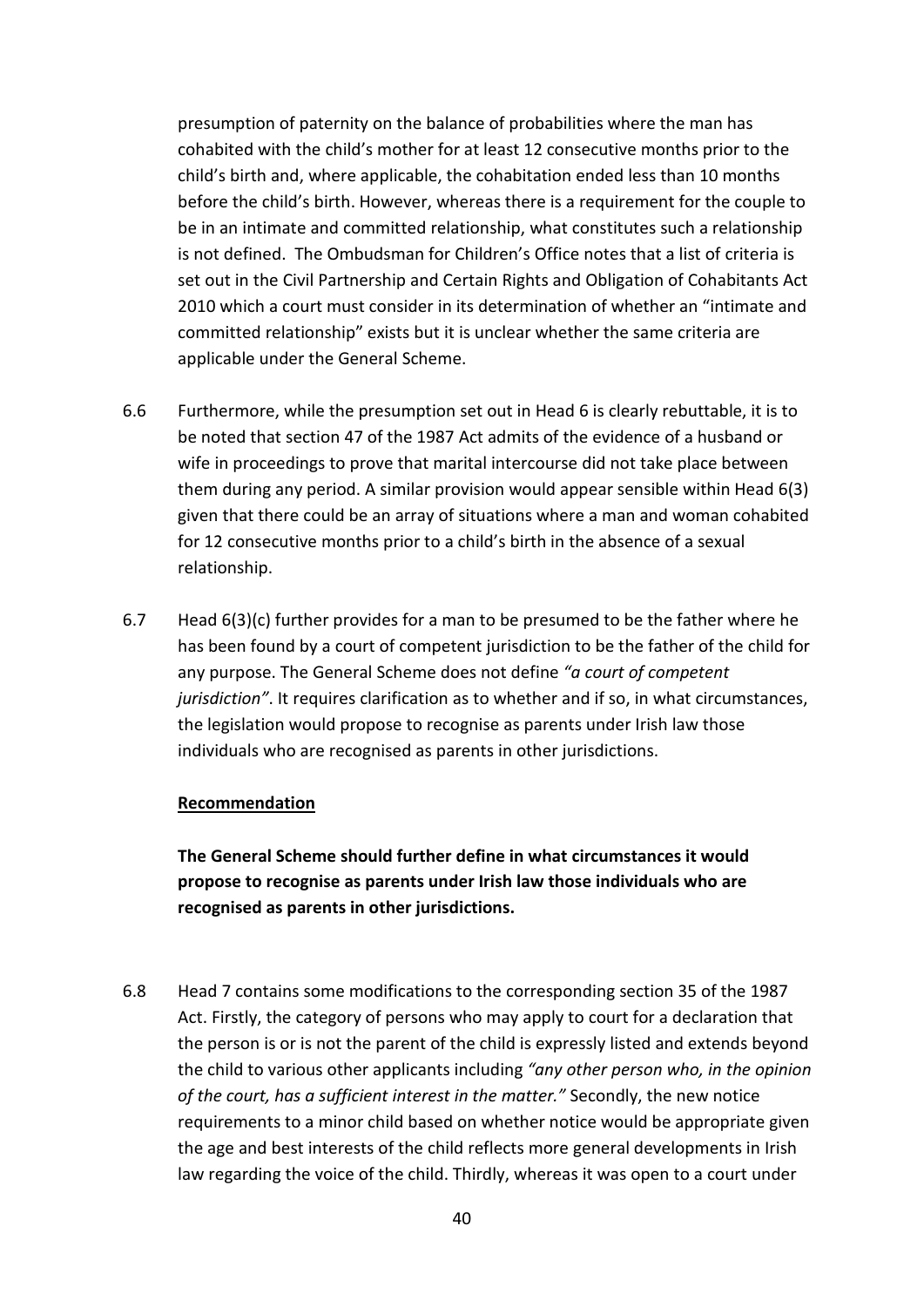section 35(4) of the 1987 to refuse to hear a case in full or part, if at any stage, the court considered that it would be against the interests of the applicant to determine the application, there is no discretion contained in the Bill for a court to refuse to hear an application for a declaration of parentage. This is linked to the importance of ascertaining "biological truth" in all circumstances and is therefore a welcome addition.

- 6.9 Head 29 provides for a situation in which there is a failure to comply with a direction to take a DNA test for the purposes of a test to establish parentage. The Head allows the court to draw certain inferences where a person refuses to comply with a direction to undertake DNA testing or, in cases involving assisted reproduction, the court may dismiss the application. However, the General Scheme does not oblige a person, against whom a paternity suit is brought, to comply with court orders to undergo DNA tests.
- 6.10 The Minister may wish to consider the compatibility of this provision with Article 8 of the European Convention on Human Rights as the ECtHR has held that a failure to oblige a person to undertake a DNA test can leave a child uncertain as to his or her personal identity and does not strike an appropriate balance between the child's right to have his or her interests safeguarded and the right of the parent to refuse to undergo a DNA test.<sup>[76](#page-41-0)</sup>

### **Recommendation**

-

**The Minister for Justice and Equality should examine the compatibility of Head 29 with Article 8 of the European Convention on Human Rights.**

<span id="page-41-0"></span> $76$  Mikulić v. Croatia, (No. 53176/99) and A.M.M. v Romania (No. 2151/10)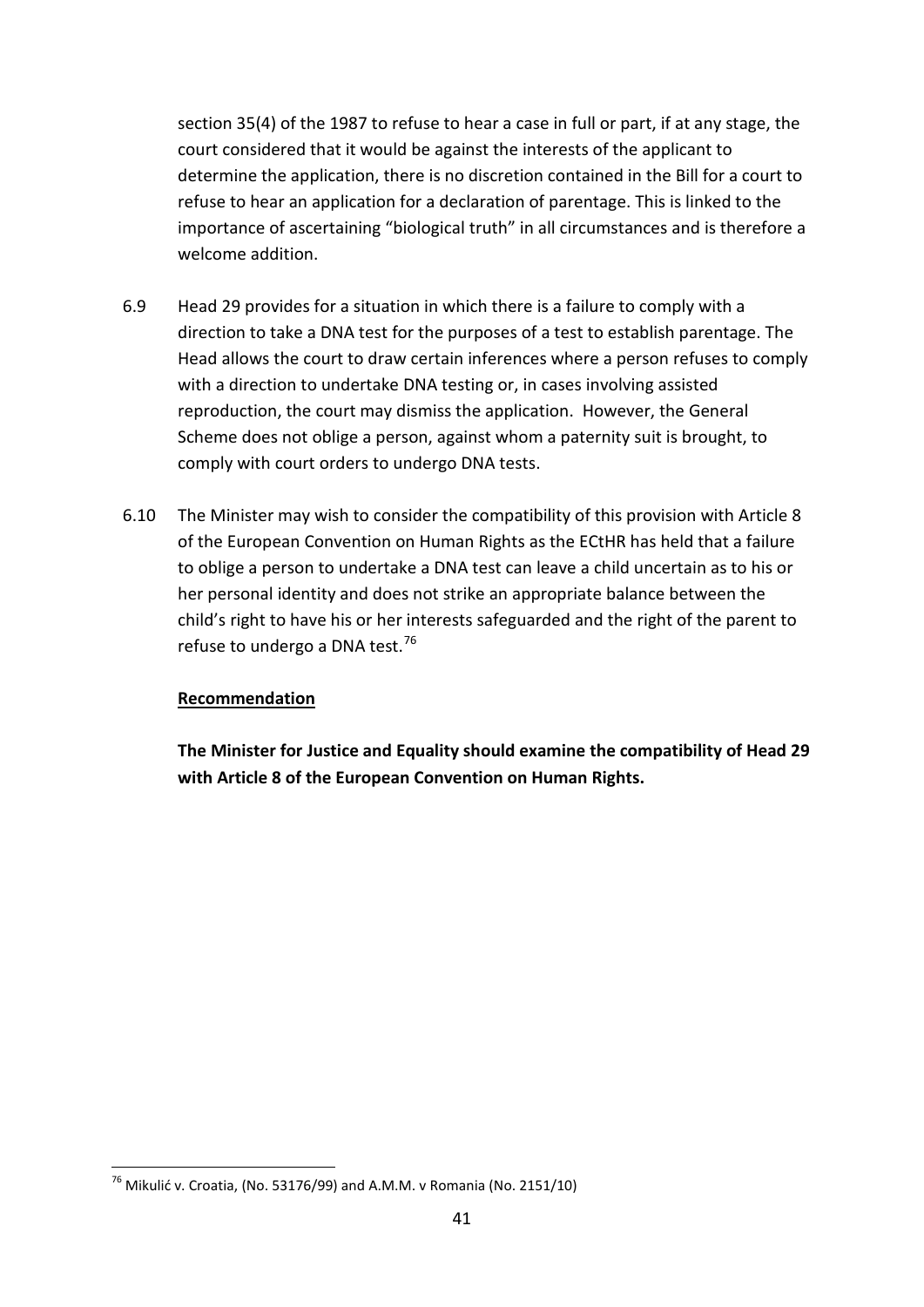## <span id="page-42-0"></span>**7. Guardianship, custody and access**

- 7.1 Part 7 of the General Scheme provides for the issues of guardianship, custody and access. In general terms, the proposed changes will provide greater protection for children by expanding the range of relationships given legal protection under Irish law.
- 7.2 This Part of the General Scheme has been the subject of extensive legal analysis, including by the Special Rapporteur on Child Protection. The issues addressed were also dealt with in significant detail by the Law Reform Commission in its *Report on the Legal Aspects of Family Relationships,* which included extensive analysis of the State's obligations under the UN Convention on the Rights of the Child. As a result, the Ombudsman for Children's Office has confined its comments to the most substantial issues arising from a children's rights perspective in order to avoid duplication.

## Unmarried fathers

- 7.3 As noted above, Head 6 of the General Scheme introduces a new presumption of paternity with respect to unmarried fathers that have cohabited with a child's mother for at least twelve consecutive months prior to the child's birth and, where applicable, the cohabitation ended less than ten months before the child's birth.
- 7.4 Head 31 goes on to provide that the definition of "father" for the purposes of Part 7 of the General Scheme includes unmarried fathers who have cohabited with a child's mother in the circumstances set out in Head 6. The effect of this is to extend the category of those who are automatically guardians of a child to include a father who has cohabited with the child's mother in such situations.<sup>[77](#page-42-1)</sup>
- 7.5 The policy intention behind this proposed amendment to the current law governing guardianship is to increase the number of men who are automatically guardians of their children. From a children's rights perspective, this serves to support the vindication of a child's right to know and be cared for by his/her parents (Article 7 of the UNCRC) and also the obligation on the State to use their best efforts to ensure recognition of the principle that both parents have common responsibilities for the upbringing and development of their child (Article 18 of the UNCRC). The changes envisaged by Part 7 are therefore positive.

<span id="page-42-1"></span><sup>77</sup> See Head 37 of the General Scheme -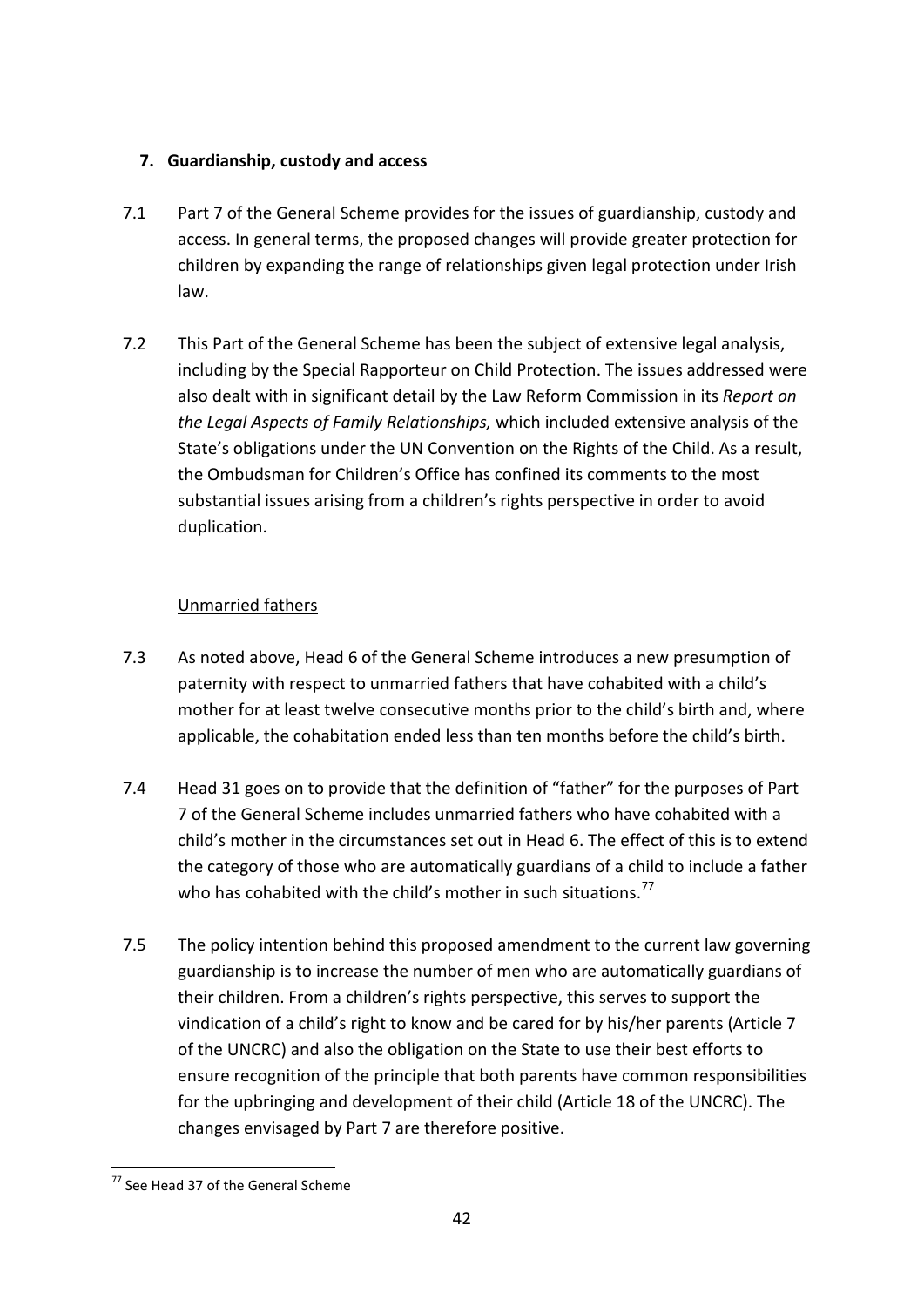- 7.6 The Ombudsman for Children's Office notes, however, that the approach of the General Scheme to this issue does not conform to the recommendation made by the Law Reform Commission in this area. In its report on the legal aspects of family relationships, the Commission recommended that a mechanism be put in place which confers joint guardianship on the parents of a child by linking it to compulsory joint registration of the birth of a child.<sup>[78](#page-43-0)</sup> The Commission outlined in significant detail the rationale for using joint registration as a trigger mechanism for determining guardianship; what amendments to the Civil Registration Act 2004 would be required to put in place the relevant procedures; why a register of guardians is very desirable; and how to address situations in which the mother of a child does not know the identity of a father or has fears for her safety or that of the child.
- 7.7 While extending the categories of father who are automatically guardians of their children, the General Scheme does not include within its scope automatic guardianship for fathers who do not meet the cohabitation requirement but who nonetheless would seek to assume their responsibilities with respect to their children.
- 7.8 It is clear why a cohabitation criterion would be considered in the context of drafting the legislation; it is not clear why it should be decisive for the purposes of determining automatic guardianship because there are a range of situations in which a father would clearly wish to become a guardian but would not satisfy this criterion. The Ombudsman for Children's Office recalls in this regard that the European Court of Human Rights has consistently stated that family life can exist between a father and his child irrespective of the cohabitation arrangements of the parents.<sup>[79](#page-43-1)</sup>
- 7.9 The Ombudsman for Children's Office therefore concurs with the recommendations of the Law Reform Commission with respect to this issue and notes that they are similar to reforms introduced by the Welfare Reform Act 2009 in the United Kingdom. This Office believes that implementing the recommendation of the Law Reform Commission would go further than the proposals contained in the General Scheme in advancing the important children's rights principles outlined above. It is important to recall that this would include important – indeed necessary – safeguards in situations where a mother has a

<span id="page-43-0"></span><sup>78</sup> Law Reform Commission, *Report: Legal Aspects of Family Relationships* (2010) LRC 101-2010, see sections C and D of Chapter 2.

<span id="page-43-1"></span><sup>&</sup>lt;sup>79</sup> See section 2 of this Advice.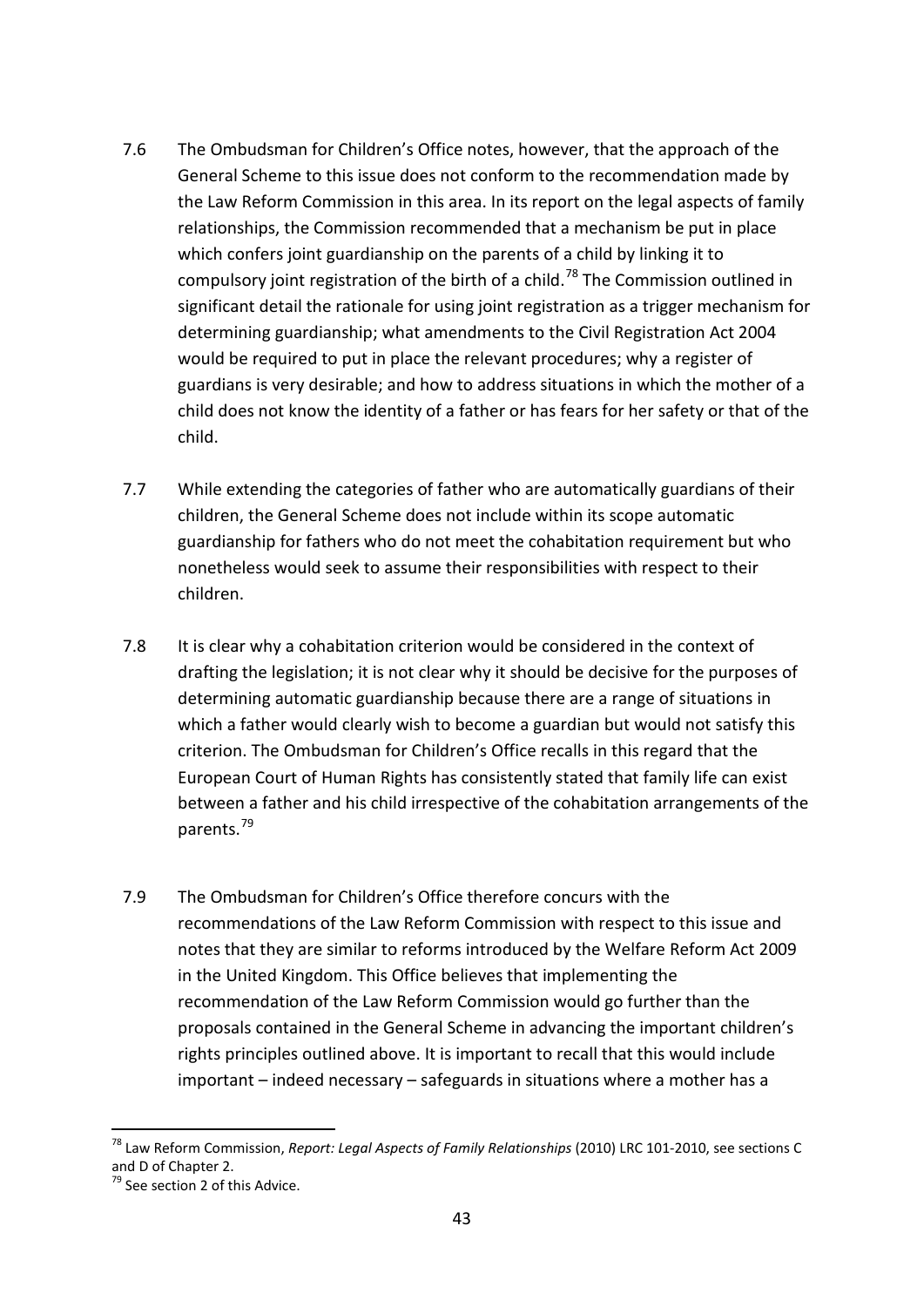legitimate reason not to place a father's name on the birth certificate and thereby trigger the conferral of guardianship on him.

### **Recommendation**

**The Ombudsman for Children's Office believes that the cohabitation period required for the conferral of automatic guardianship on unmarried fathers should be removed. This Office supports the Law Reform Commission's recommendation with respect to joint birth registration and its connection with guardianship.**

### Appointment, powers and role of guardians

- 7.10 Head 34 sets out in broad terms what the powers, rights and responsibilities of guardianship are. Head 35 goes on to provide that guardians and those who have custody of a child must act in the best interests of the child, while Head 36 mandates how guardians are to act jointly in respect of children.
- 7.11 The intention of Head 36 is to ensure that guardians act in a collaborative fashion in discharging their obligation to act in the best interests of children. Among other things, Head 36 provides that the guardians:
	- shall provide information to any other guardian relating to the exercise of powers, rights and responsibilities of guardianship, at the request of that other guardian;
	- shall use their best efforts to co-operate with one another in exercising their powers, responsibilities and entitlements of guardianship; and
	- may together enter into an agreement with respect to the allocation of powers, rights and responsibilities of guardianship.
- 7.12 Head 36 provides further that except where otherwise stated by way of court order, each guardian is entitled:
	- to be informed of and consulted about and to make all significant decisions affecting the child in the exercise of the powers, rights and responsibilities of guardianship; and
	- to have sufficient contact with the child to exercise those powers, rights and responsibilities.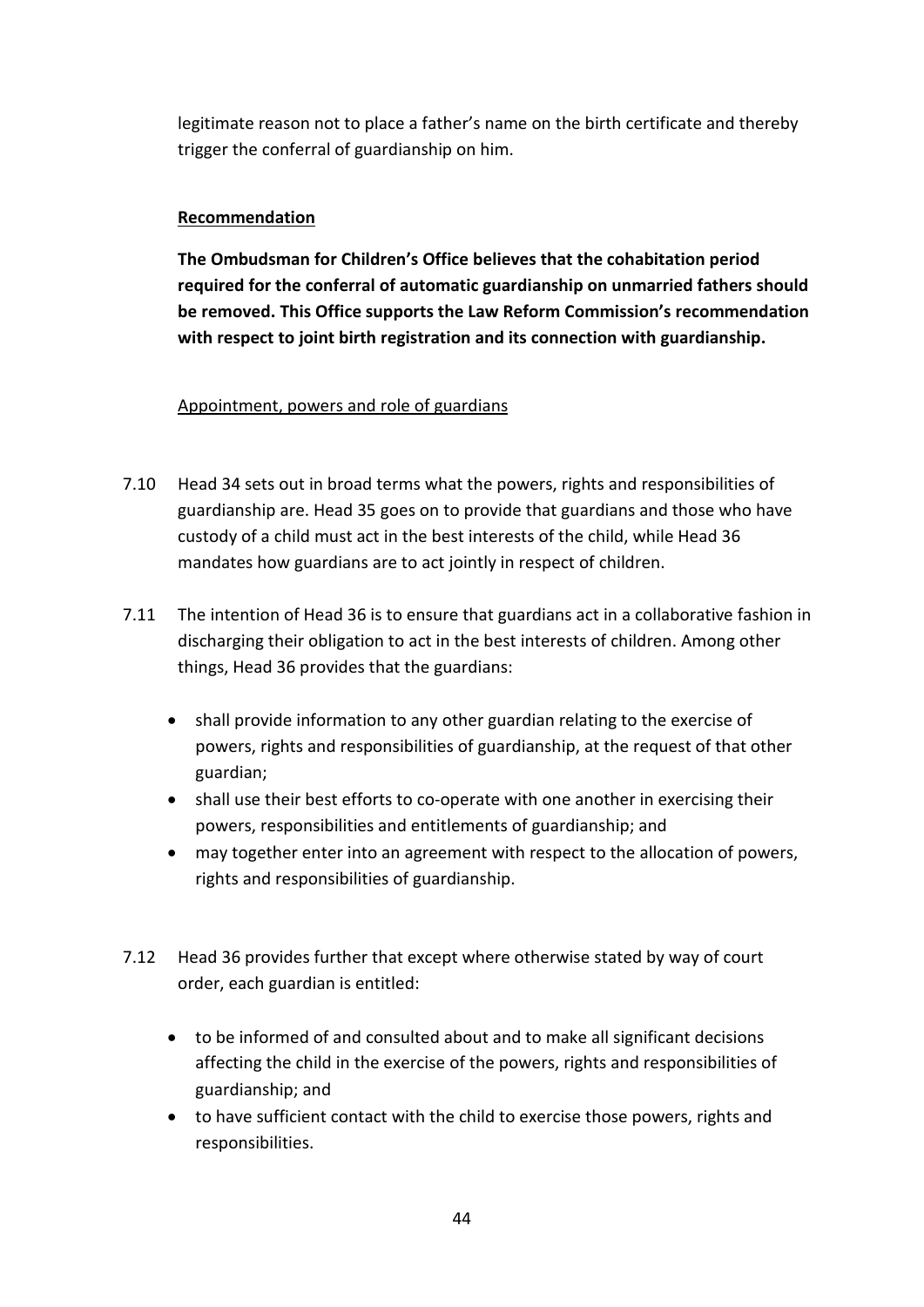- 7.13 The policy intention behind these provisions is laudable and reflects the important children's rights principle that both parents have common responsibilities for the upbringing and development of their child. However, practical difficulties may arise with a provision that mandates parents to work together. It must be recalled that where the guardians of a child do not have a good relationship, cooperation can be difficult to maintain; indeed, this has been evident in a number of investigations undertaken by this Office. While it may be argued that mandating such cooperation may be of assistance in such situations, requiring there to be consistent contact between guardians and an exchange of information may be unworkable, particularly as the guardians may disagree about what "significant decisions" are and, consequently, about when they are entitled to be informed of certain matters by the other guardian.
- 7.14 In light of this, it may be more practical to replace a general statutory requirement to cooperate with a specific provision outlining the matters in respect of which guardians cannot act unilaterally, for example decisions regarding medical treatment or the child's education.

#### **Recommendation**

**The provision requiring guardians to cooperate and communicate with each other should be replaced with a specific provision outlining the matters in respect of which guardians cannot act unilaterally.**

- 7.15 Head 36(7) provides that a guardian who exercises any of the powers referred to in subhead 6 shall do so in a manner consistent with the age and maturity and evolving capacity of the child.
- 7.16 The inclusion of a provision explicitly recognising the importance of a child's evolving capacity is significant, and it reflects Article 5 of the UNCRC, which provides that:

States Parties shall respect the responsibilities, rights and duties of parents or, where applicable, the members of the extended family or community as provided for by local custom, legal guardians or other persons legally responsible for the child, to provide, in a manner consistent with the evolving capacities of the child, appropriate direction and guidance in the exercise by the child of the rights recognized in the present Convention.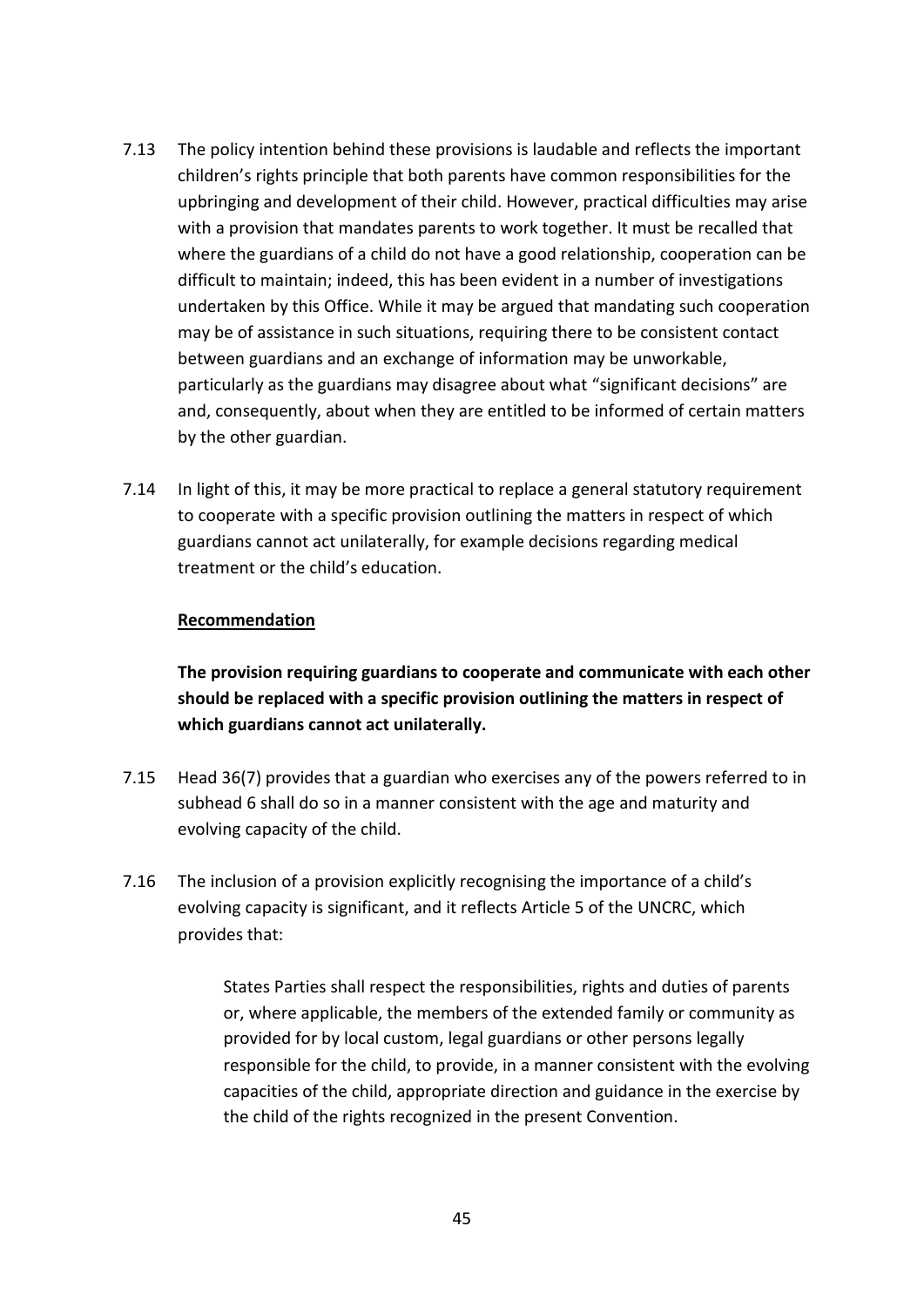7.17 Given the over-arching nature of this responsibility on guardians, it may be more appropriate to include this provision under Head 35 of the General Scheme.

### **Recommendation**

**The obligation on guardians to exercise their powers in a manner consistent with the age and maturity and evolving capacity of the child should be placed in Head 35, given its over-arching importance.**

### Custody and access arrangements

- 7.18 Head 47 and Head 48 allow a relative of a child or a person acting in loco parentis, meeting certain criteria, to apply to court for custody of or access to a child.
- 7.19 The Ombudsman for Children's Office notes that the Law Reform Commission recommended that where the court makes an order granting custody to a relative or person in loco parentis, guardianship rights would attach to that person for the duration of the court order. This would not remove guardianship rights from the parents.
- 7.20 The Commission recommended further that the person exercising guardianship rights by virtue of a court order granting him or her custody should not be permitted to make any decisions in relation to the adoption of the child or to appoint a testamentary guardian to care for the child. These recommendations are based upon the legislative framework in place in England and Wales.
- 7.21 The introduction of such a provision could address a gap identified by the Ombudsman for Children's Office in previous advices to Government, namely the absence of a statutory provision for special guardianship orders which could be beneficial to children in a range of circumstances including children in step-families, families affected by changing structure through divorce or for the children of a widow/widower.

## **Recommendation**

**The Minister for Justice and Equality should consider implementing the recommendation of the Law Reform Commission with respect to conferring limited guardianship rights on relatives of a child or those acting in loco parentis when the court makes an order granting custody to them.**

### Mediation and counselling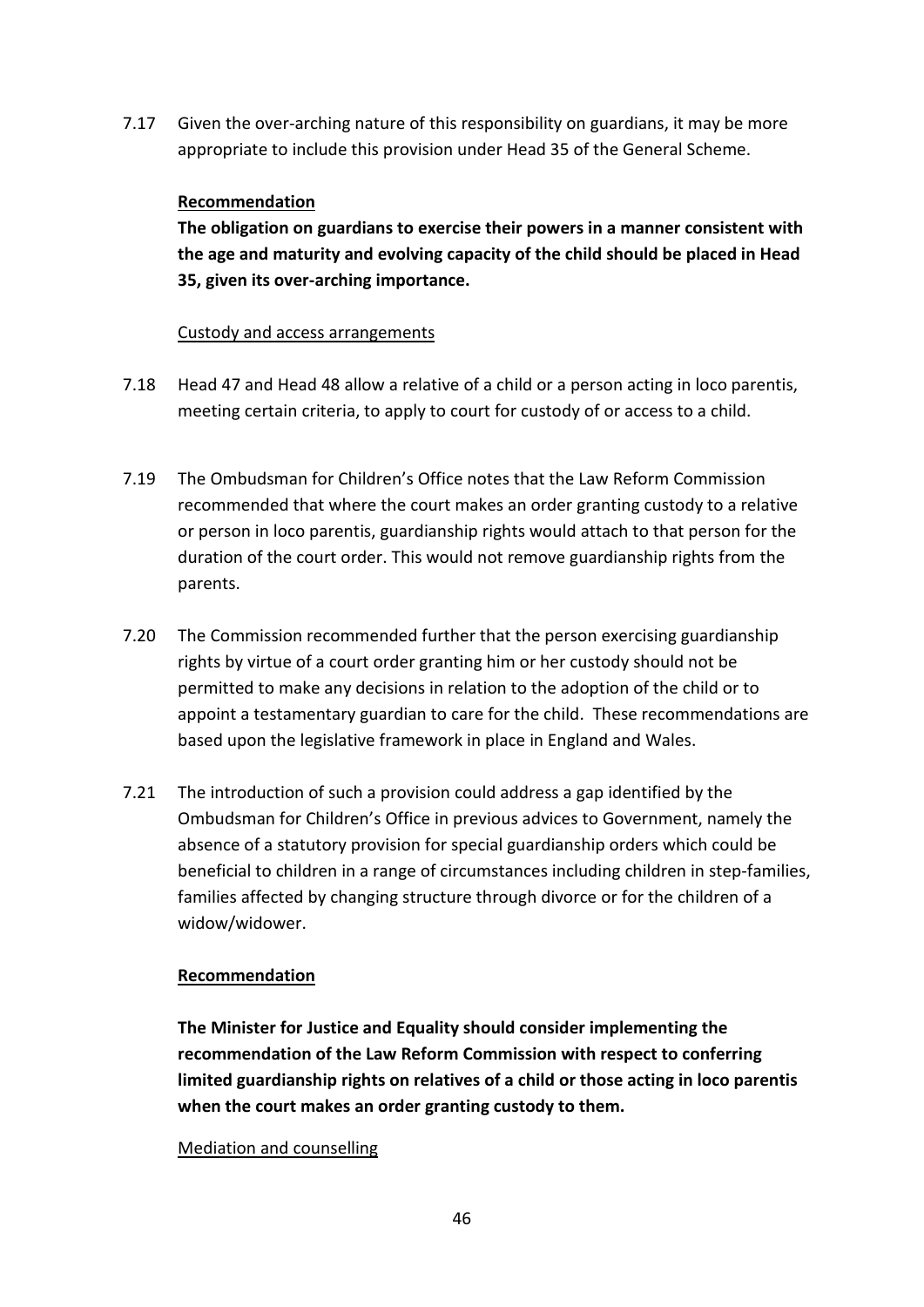- 7.22 Head 61 provides that the cost of any mediation or counselling services provided for an applicant or respondent who is or becomes a party to proceedings under Part 7, or for the child to whom the proceedings relate, shall be in the discretion of the court concerned.
- 7.23 Given the central importance of mediation and counselling services not least in achieving a more speedy resolution to disputes in a manner that avoids unnecessary recourse to the courts – it is critically important that parties should not be placed at a disadvantage by virtue of their financial circumstances. State support for such services is therefore integral to the effective operation of this Part of the proposed legislation.

#### **Recommendation**

**The Minister for justice and Equality should ensure that sufficient resources are in place to support parties' access to mediation services.**

7.24 A related point is the need to have access to appropriate and understandable information regarding family law proceedings and the various avenues that are open to parties to resolve their differences. The Ombudsman for Children's Office recalls that, in collaboration with the Courts Service, it developed two short films for separating parents and their children about key aspects of family law proceedings in the District Court, and possible alternatives to Court, in particular family mediation. The aim of these productions is to support parents and young people in making whatever decisions are best for them.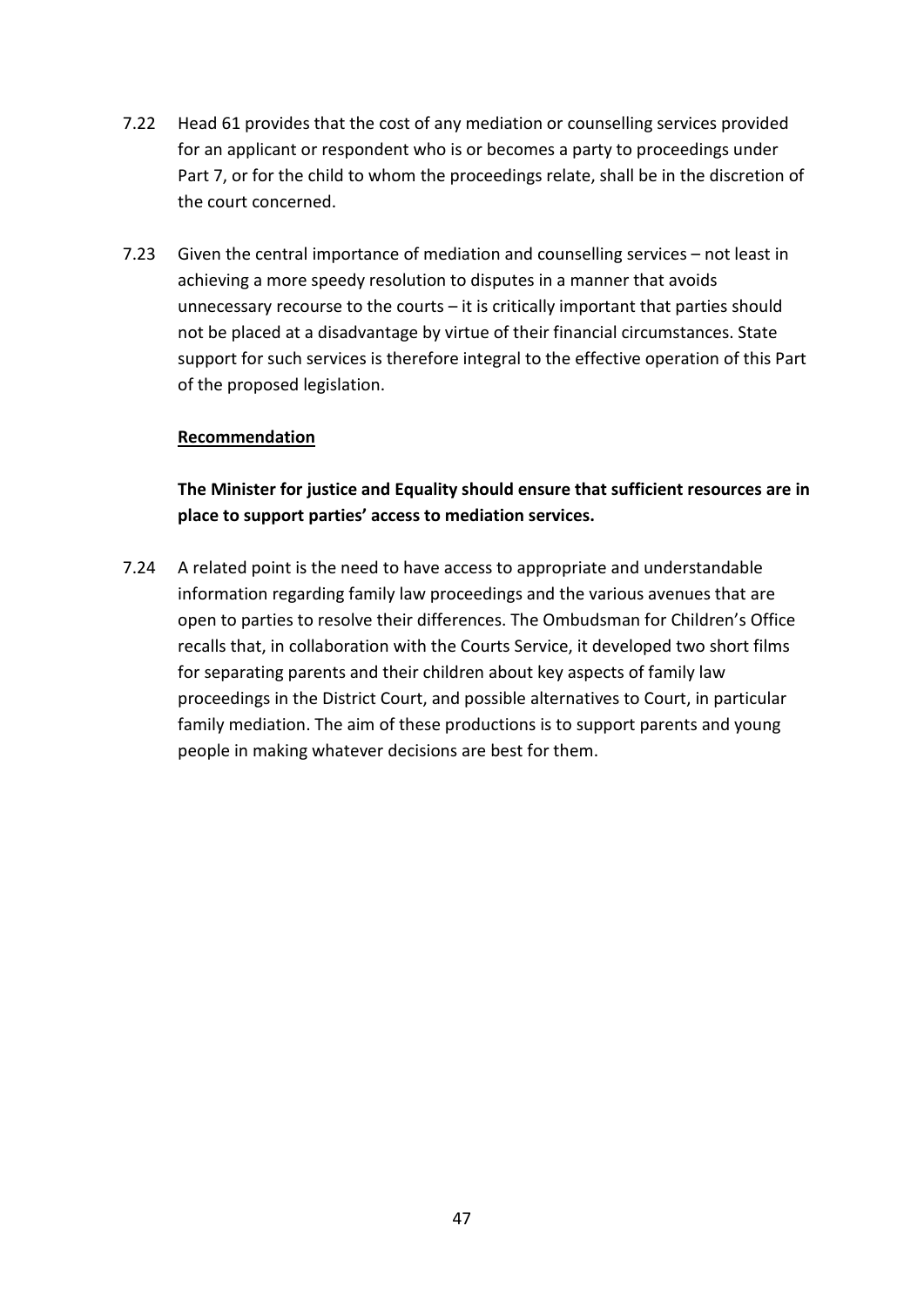#### <span id="page-48-0"></span>**8. Making parenting orders work**

8.1 Part 9 of the General Scheme provides mechanisms for enforcing court orders relating to parenting, particularly custody and access orders.

### Enforcement Orders

- 8.2 Under Head 63, if an applicant has been denied custody or access to the child by another guardian or parent, an enforcement order can contain a provision requiring the respondent to give the applicant compensatory time, security or to reimburse the applicant for any necessary expenses actually incurred. Furthermore, the court may vary or discharge a previous order or require that one or both parties attend a post-separation parenting program, family counselling or participate in a mediation process.Where a guardian or parent has a right to spend time with the child but fails to exercise this right without reasonable notice, the court may direct that he or she reimburses the other guardian or parent for any necessary expenses actually incurred.
- 8.3 As noted in the explanatory note to Head 63, the most likely remedy for noncompliance with access and shared custody orders under the law as it stands is to find the non-compliant party in contempt of court. This is perceived – quite correctly – as a serious step to take; there is therefore a lack of graduated options available to the court in order to bring about compliance with its orders.
- 8.4 The proposals set out in the General Scheme with regard to enforcement orders are progressive and innovative, and they reflect an increasing number of circumstances where individual parents do not comply with court orders, thus denying a child access to their non-resident parent. By providing a wider range of means by which contact can be supported, the thrust of the legislation is to support the child's right to know and be cared for by his or her parents. They appear to be broadly in line with the jurisprudence of the European Court of Human Rights as well as with the European Convention on Contact concerning Children.<sup>[80](#page-48-1)</sup>
- 8.5 A connected point is the extent to which non-legislative measures undertaken to support families could obviate the need for the courts to make enforcement orders. The Ombudsman for Children's Office notes in this regard that an

<span id="page-48-1"></span><sup>&</sup>lt;sup>80</sup> Convention on Contact concerning Children CETS No. 192. Ireland has not signed or ratified this instrument. -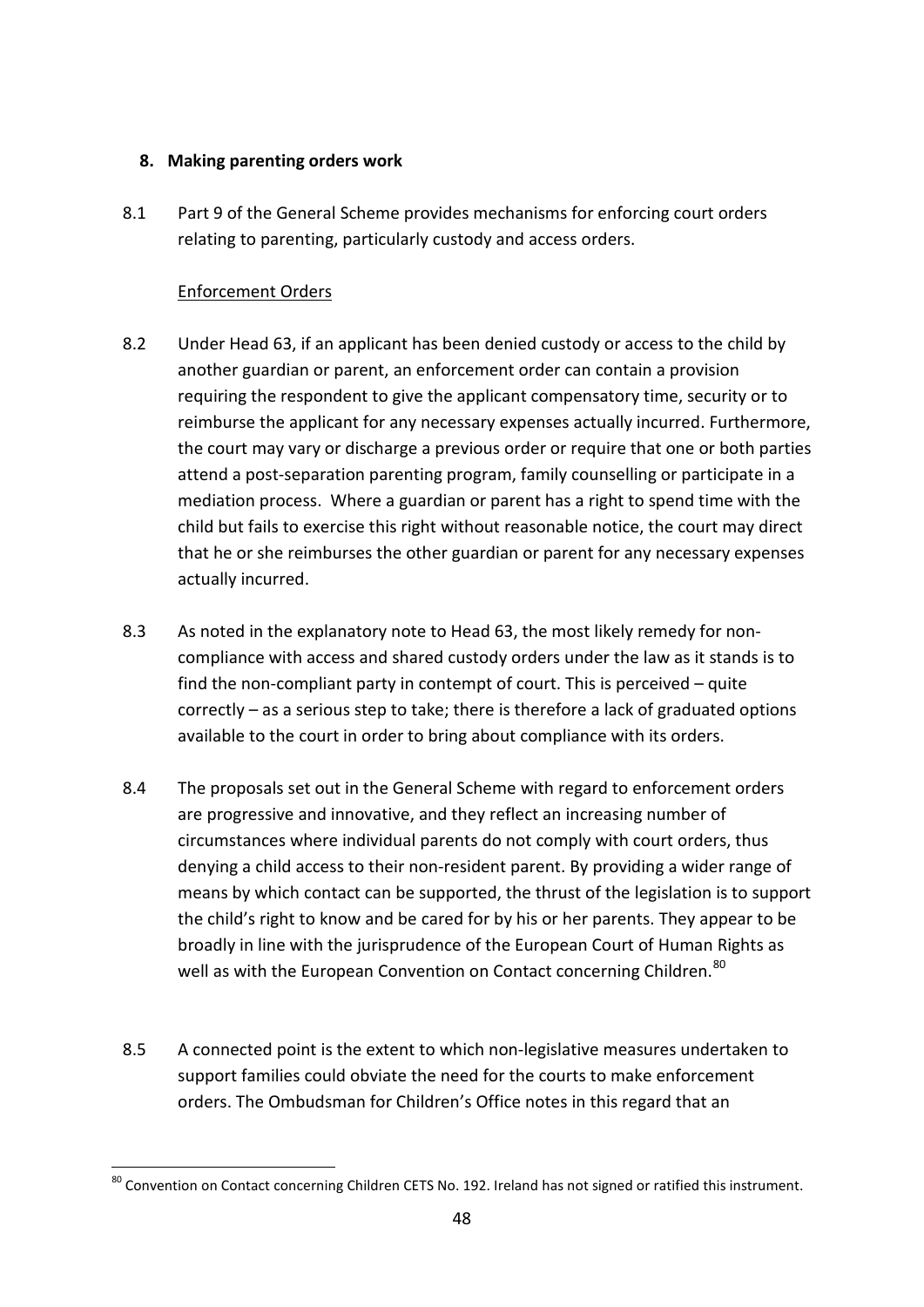evaluation of the Child Contact Centre service run on a pilot basis between 2011 and 2013 by One Family and Barnardos was very positive.<sup>[81](#page-49-0)</sup>

8.6 It would be highly unfortunate if the courts had to exercise the powers conferred on them by the General Scheme more often than necessary because supports such as those provided by Child Contact Centres or other services were not available to children and families. The Ombudsman for Children's Office recalls in this regard that the State's compliance with international obligations under the UN Convention on the Rights of the Child and other instruments comprehend both legislative and non-legislative measures. This Office therefore recommends that the Minister for Justice and Equality give consideration to how the General Scheme will interact with the wider range of services available to children and families in order to ensure that the courts do not become overly reliant on the more coercive elements of the legislation, where this could be avoided.

### **Recommendation**

**The Ombudsman for Children's Office recommends that the Minister for Justice and Equality give consideration to how the General Scheme will interact with the wider range of services available to children and families in order to ensure that the courts do not become overly reliant on the more coercive enforcement elements of the legislation.**

### Mandatory mediation

1

- 8.7 Head 63(3)(c) provides that a direction made by the court under that Head may include that both parties participate in a mediation process concerning issues in dispute between them that may have an impact on their parenting capacities. Although the intention of this provision – to promote mediation as a method of resolving family law disputes – is very laudable, it could be argued that mandating participation in an alternative dispute resolution process contravenes a basic aspect of such processes, namely that they are voluntary.
- 8.8 In addition, if an Act of the Oireachtas required participation in a mediation process, it would have to clarify that it would in no way impair an individual's right to access a court in order to resolve the matter at the heart of the dispute, as this would clearly raise an issue with access to justice, which has a constitutional dimension.

<span id="page-49-0"></span><sup>81</sup> Holt, S and Murphy, C. *Final Evaluation of the Barnardos/One Family Pilot Child Contact Centre* (CMAdvice Ltd: December 2013). See in particular Chapter 8 conclusions and recommednations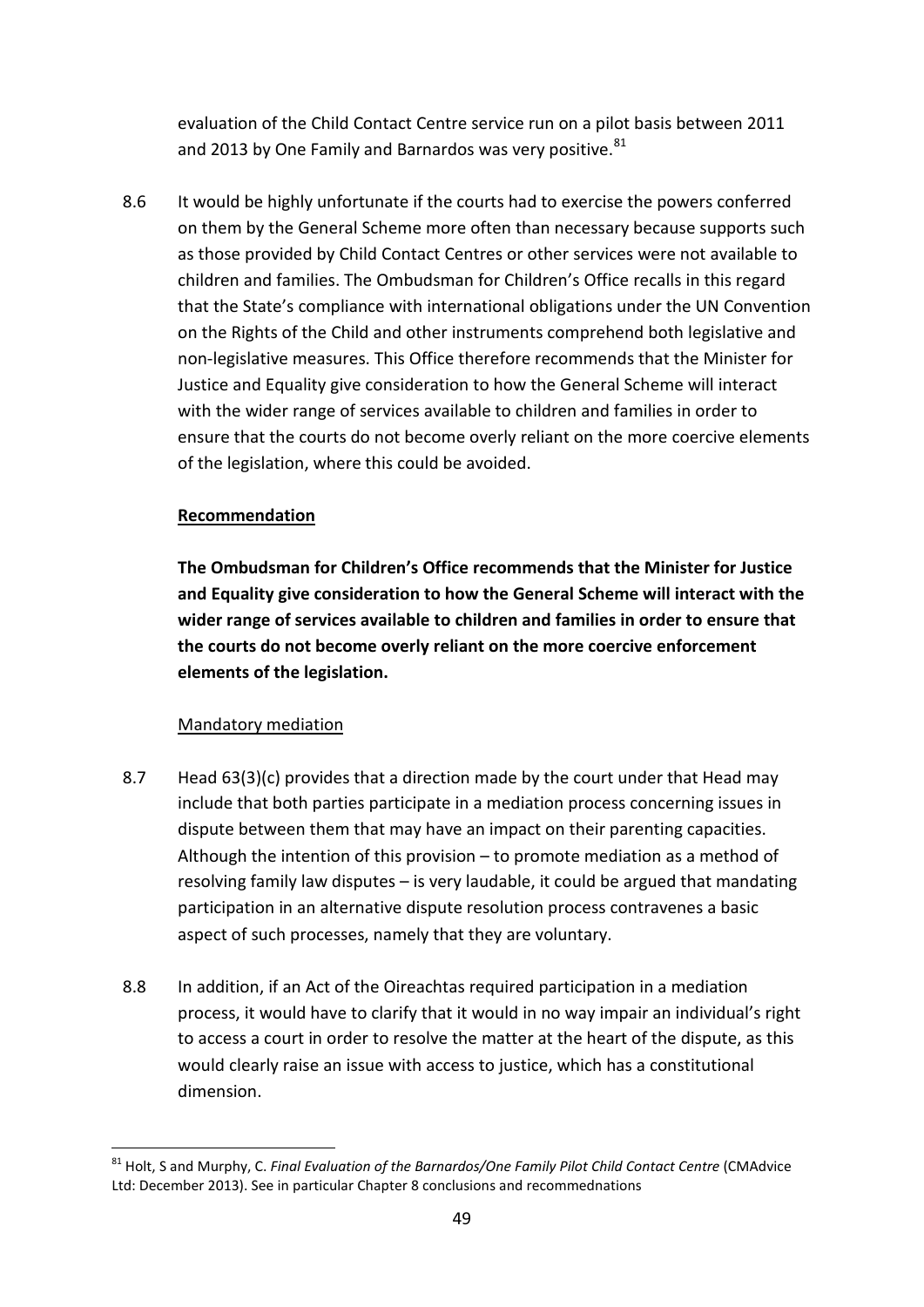#### **Recommendation**

**The provision relating to mandatory mediation should be amended so that it respects the voluntary nature of the process and does not impair an individual's right to access the courts.**

#### Role of An Garda Síochána

- 8.9 Head 64 gives the court discretion to make supplementary orders where an enforcement order is itself breached, including fining the respondent, requiring the respondent to undertake community service or, in extreme cases, directing a member of An Garda Síochána to assist in enforcing access.
- 8.10 When assisting in enforcing access, a member of An Garda Síochána is not required to bring the child to the applicant immediately if he or she determines that it is not in the best interests of the child to do so but may enter the premises with such assistance and using such force as is reasonably necessary.No action can lie against any member of the Gardaí, or a person giving assistance, on the basis of an action or omission carried out in good faith under the powers conferred in Head 66.
- 8.11 The General Scheme clearly contemplates the involvement of An Garda Síochána as a measure of last resort, to be employed only in exceptional circumstances. Nonetheless, the Ombudsman for Children's Office has serious concerns regarding the inclusion of this power in the proposed legislation. Enforcing access or custody orders does not generally involve situations of urgency; if there is an immediate and serious risk to a child, An Garda Síochána already has appropriate powers under section 12 of the Child Care Act 1991 to deal with such situations.
- 8.12 The impact on a child of the arrival of members of An Garda Síochána in his/her home and the child's subsequent removal should not be underestimated. While clearly necessary where there is a threat to the child's safety or welfare, it may be doubted whether such extreme measures are necessary and proportionate in order to enforce a custody or access order. It should be noted in this regard that this would involve An Garda Síochána exercising a statutory power in a context very different from that in which the Gardaí currently interact with families.
- 8.13 The Ombudsman for Children's Office therefore recommends that this provision be removed; should the other measures set out in Part 9 prove inadequate in some respect, they could be revisited in the context of an evaluation of the operation of the legislation.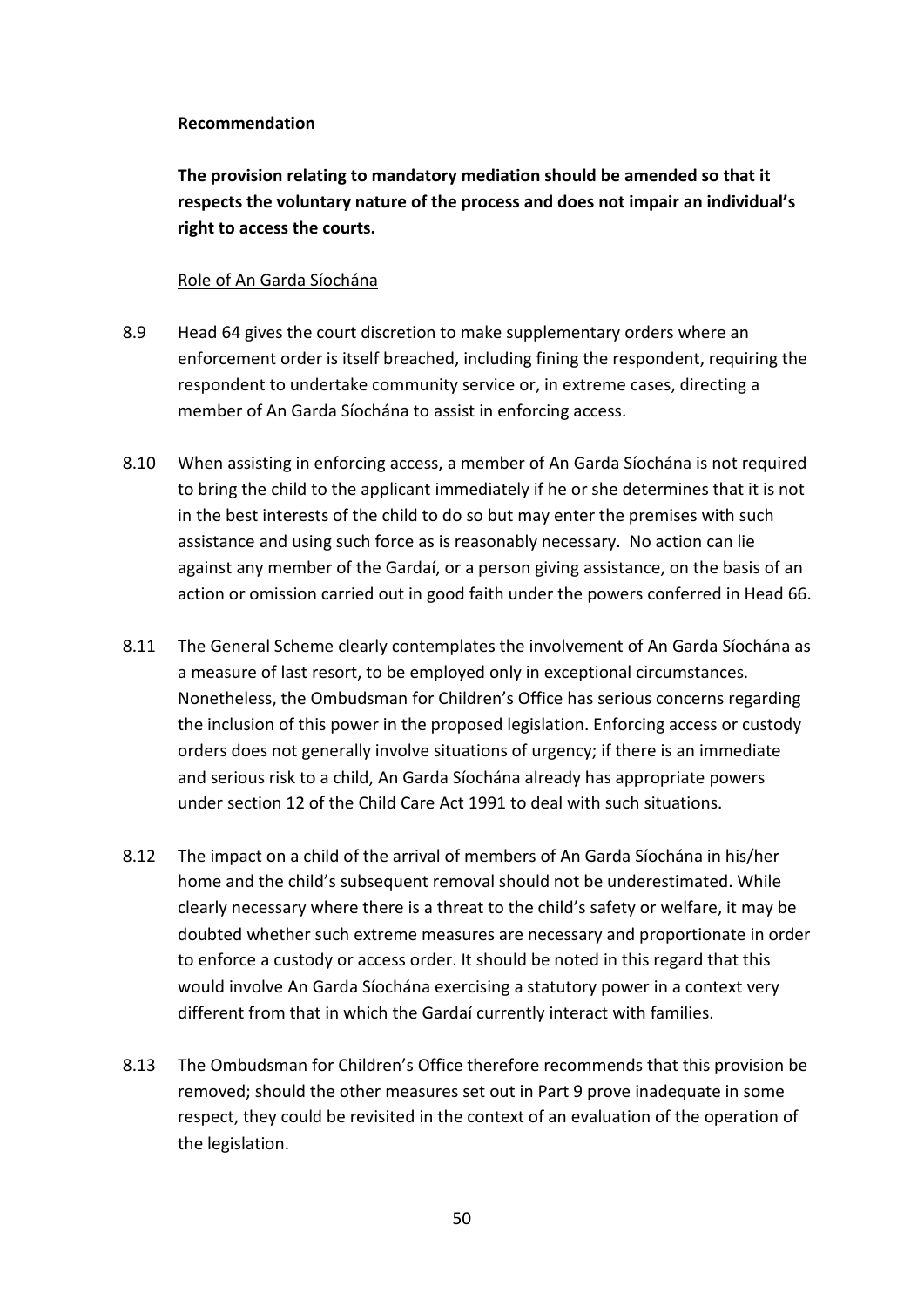### **Recommendation**

**The provision enabling children to be removed by members of An Garda Síochána in the context of enforcing orders made in the course of private family law proceedings should be removed.**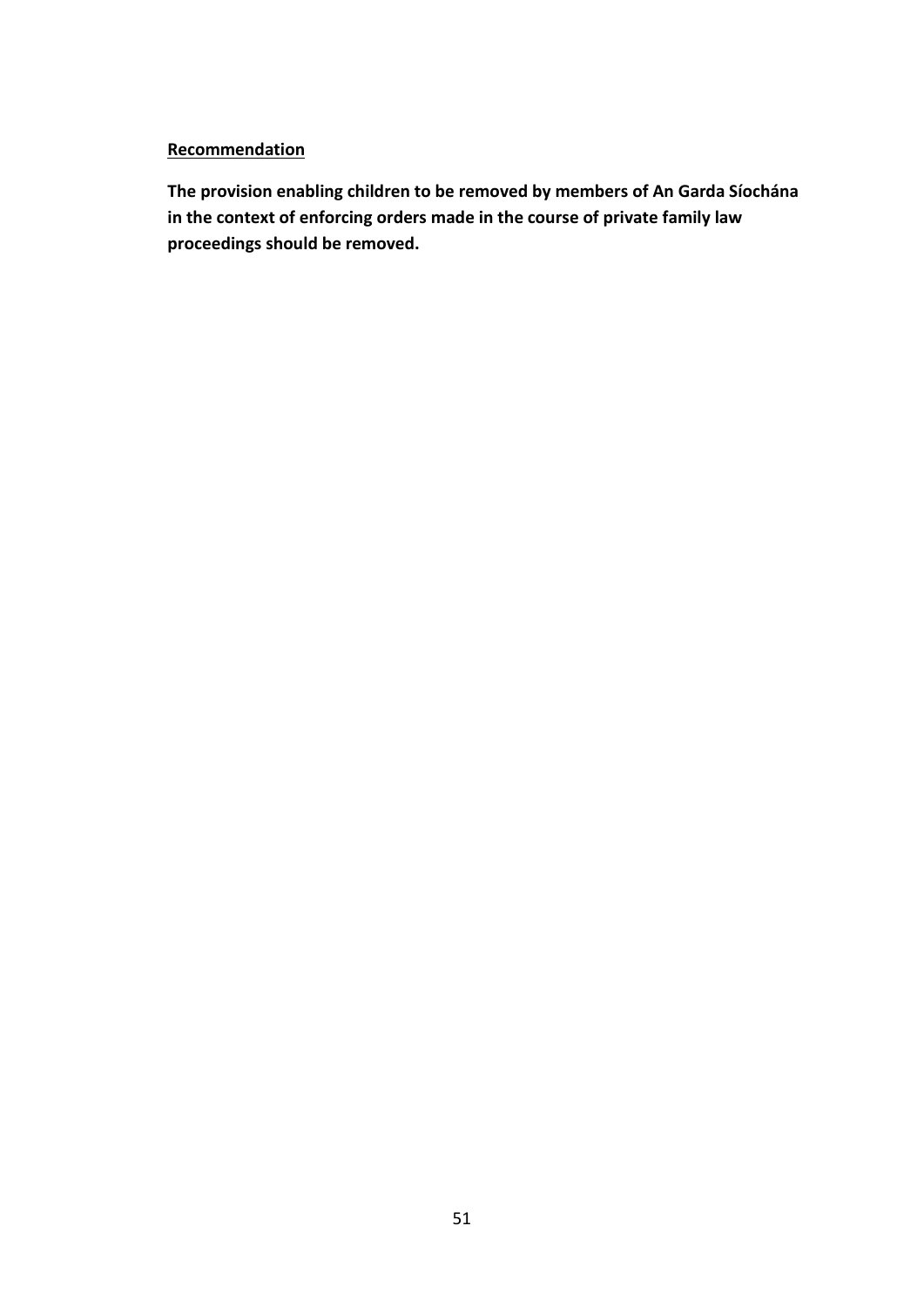#### <span id="page-52-0"></span>**9. Child Maintenance**

- 9.1 Part 10 of the General Scheme provides for the extension of maintenance liabilities for children to certain persons who are not the biological or adoptive parents of the child. The explanatory note to Head 68 highlights that similar liabilities already exist for spouses in relation to a child who is treated as a "child of the family". Those who may be called upon to provide maintenance for a child will now include civil partners and cohabitants who are not biologically related to the child.
- 9.2 This is a welcome development that provides greater protection and security to children in families that are not currently provided for in this domain. In a sense, it will move towards creating parity between a child with a step-parent and a child with a parent who is not biologically related to him/her but who is either cohabiting or in a civil partnership with the child's parent.

### Equality between children of marital and non-marital families

- 9.3 Head 71 provides, among other things, for the clarification of the court's jurisdiction to make a lump sum order for the benefit of a child in maintenance proceedings and, specifically, to ensure that all children are treated equally regardless of the marital status of their parents.
- 9.4 This clarification is welcome, though it is unfortunate that it is necessary. The Ombudsman for Children's Office recalls the concerns of the Oireachtas Committee on the Constitutional Amendment on Children with respect to the lingering difference in treatment between children of marital and non-marital families in this area. $82$

### Cross-border maintenance

9.5 Finally, the Ombudsman for Children's Office notes that the cross-border aspect of child maintenance is not addressed in the legislation and notes further that this issue is the subject of the 2007 Hague Protocol on the Law Applicable to Maintenance Obligations, which the European Union ratified in 2010.<sup>[83](#page-52-2)</sup> Given the difficulties that can present in disputes regarding maintenance with an

<span id="page-52-1"></span><sup>&</sup>lt;sup>82</sup> See the Final Report of the Oireachtas Joint Committee on the Constitutional Amendment on Children, pp. 1

<span id="page-52-2"></span><sup>48-49</sup> AC<br><sup>83</sup> Hague Conference on Private International Law, Protocol on the Law Applicable to Maintenance Obligations (23 November 2007). The EU ratified the instrument on 8.4.2010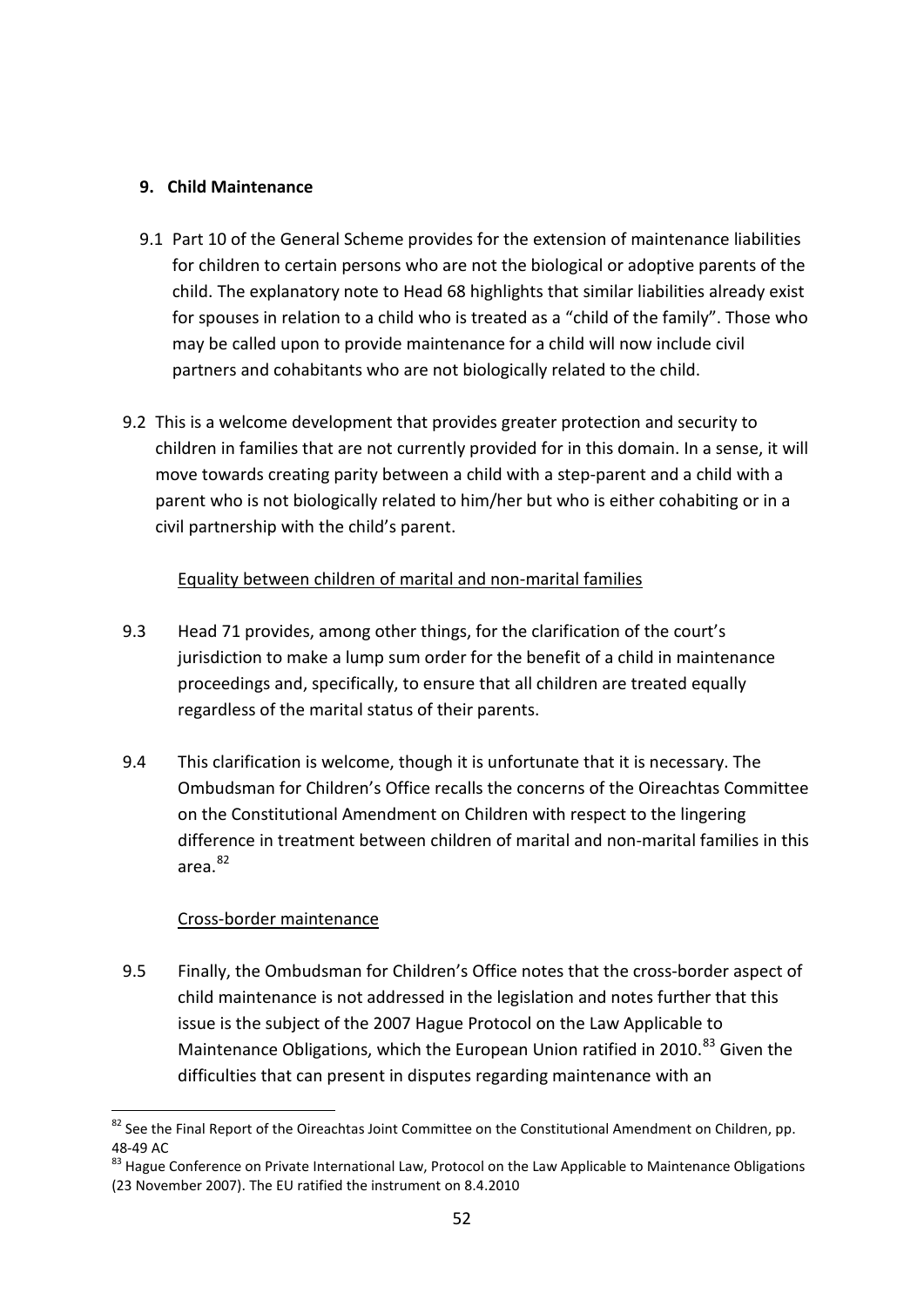international dimension, consideration should be given to the possibility of reflecting the provisions of the Hague Protocol in this part of the General Scheme.

#### **Recommendation**

**Consideration should be given to the possibility of reflecting the provisions of the Hague Protocol on the Law Applicable to Maintenance Obligations in the General Scheme.**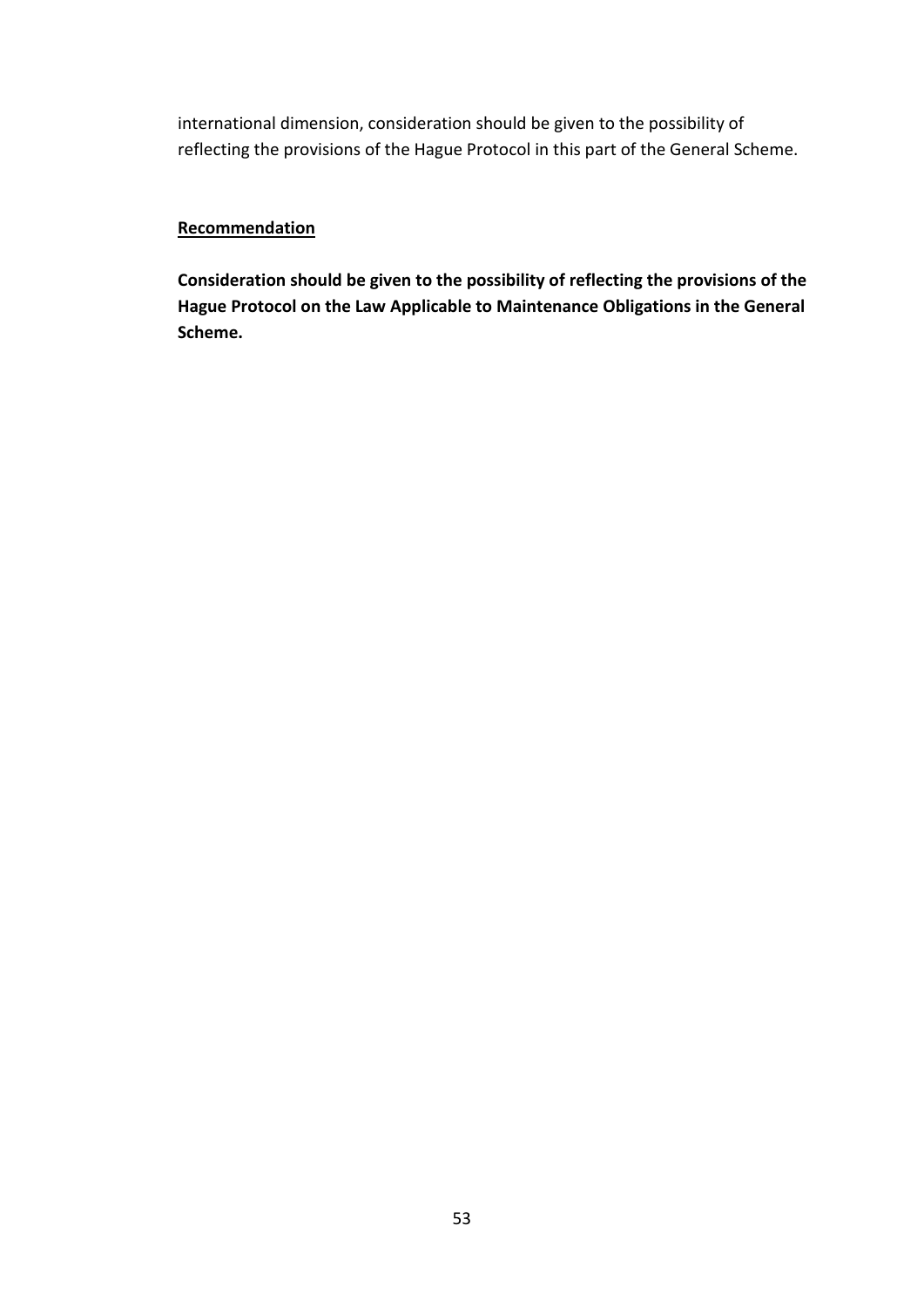## <span id="page-54-0"></span>**10. Amendment of the Civil Partnership and Certain Rights and Obligations of Cohabitants Act 2010**

- 10.1 Part 11 of the General Scheme provides for a range of amendments to the Civil Partnership and Certain Rights and Obligations of Cohabitants Act 2010, specifically in the areas of shared home protection, maintenance and dissolution. In summary, these modifications will have the effect of ensuring that when it falls to a court to determine questions relating to those areas, the court will be required to have regard to the needs of dependent children of the family.
- 10.2 The need for these amendments arises from a decision made at the time the Act was drafted to exclude the needs of children from its scope. This is specifically acknowledged in a note to Head 73 of the General Scheme, which highlights that while the provisions of the Family Home Protection Act 1976 were in large part replicated for civil partners in Part 4 of the 2010 Act, the references to the needs of dependent children of the family were not included as a result of a policy decision at the time. The impetus for this policy decision is not fully explained but it may be inferred that the needs of children were explicitly omitted from the legislation in an effort to distinguish civil partnership from civil marriage.
- 10.3 The Ombudsman for Children's Office was highly critical of this decision in its 2010 advice to the Minister for Justice, Equality and Law Reform.<sup>[84](#page-54-1)</sup> Firstly, it ignored the reality that practical – and perfectly foreseeable – difficulties would arise for children being raised by civil partners whose interests would be directly affected by decisions concerning the family home, maintenance and dissolution, but for whom there was no statutory protection. The Office noted that children being raised by parents in a civil partnership require these protections for the same reason that children being raised by parents in a civil marriage require them; their needs are not contingent on the nature of their parents' relationship.
- 10.4 Secondly, the Ombudsman for Children's Office expressed serious concern at the approach to law-making represented by this deliberate omission. When legislation that comes before the Oireachtas fails to provide adequately for children, difficulties are more likely to arise because their interests and rights have not been considered. However, in the case of the Civil Partnership and Certain Rights and Obligations of Cohabitants Act 2010, the situation of children was considered but in

<span id="page-54-1"></span><sup>84</sup> See generally Ombudsman for Children's Office, *Advice of the Ombudsman for Children on the Civil Partnership Bill 2009* (2010) 1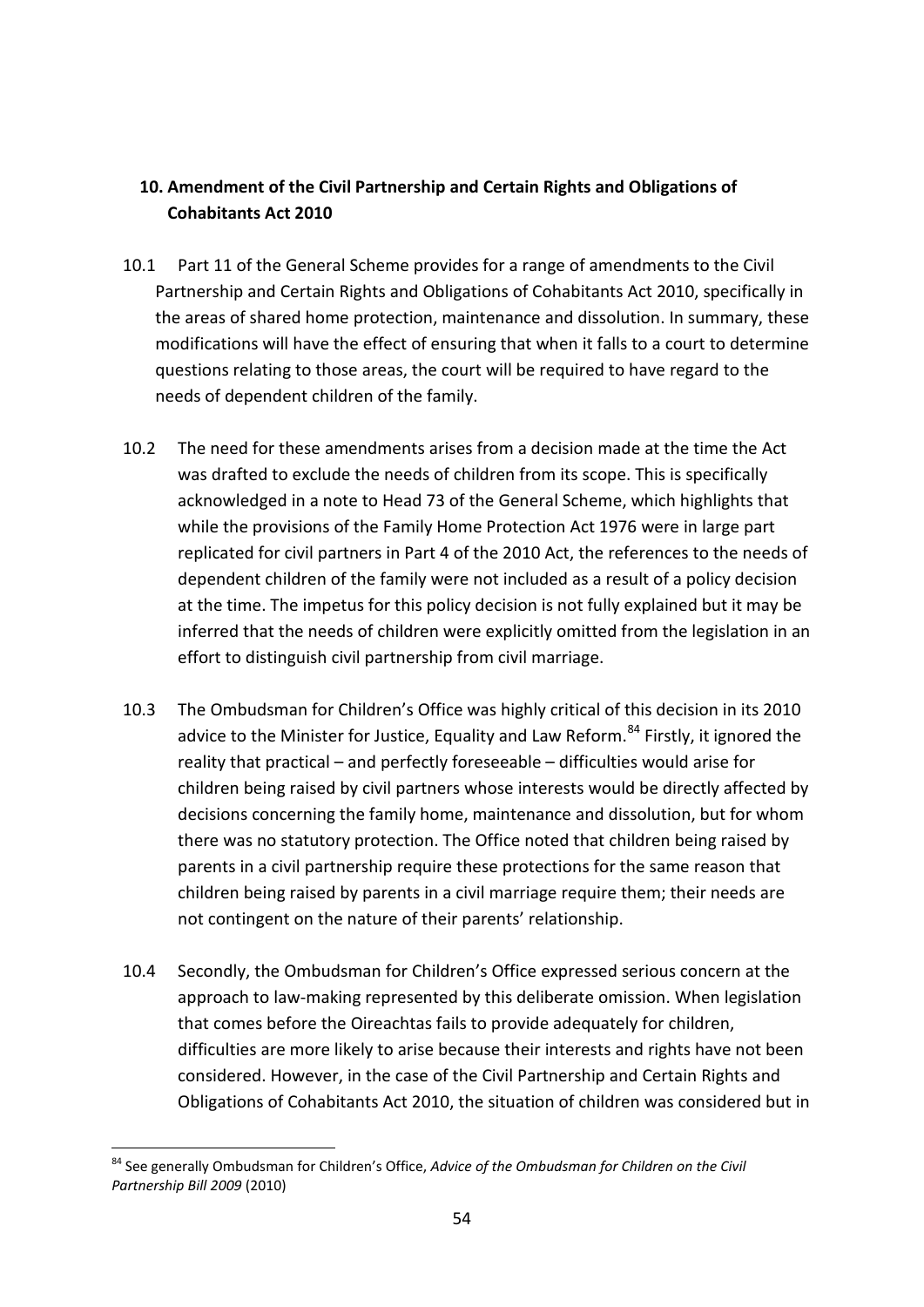precisely the wrong way. Their interests were explicitly subordinated to other considerations, in this case a policy decision to differentiate between civil partnership and civil marriage. A situation was contemplated in which a statute would explicitly remove protections provided to children in other legislation in order to satisfy this policy imperative.

- 10.5 In light of this, the Civil Partnership and Certain Rights and Obligations of Cohabitants Act 2010 provided a particularly stark example of a failure to observe the best interests principle in the process of drafting legislation.
- 10.6 Part 11 of the General Scheme is therefore most welcome, as it rectifies these unwarranted omissions from the 2010 Act and is clearly animated by a desire to act in the best interests of children by securing legal protection for them.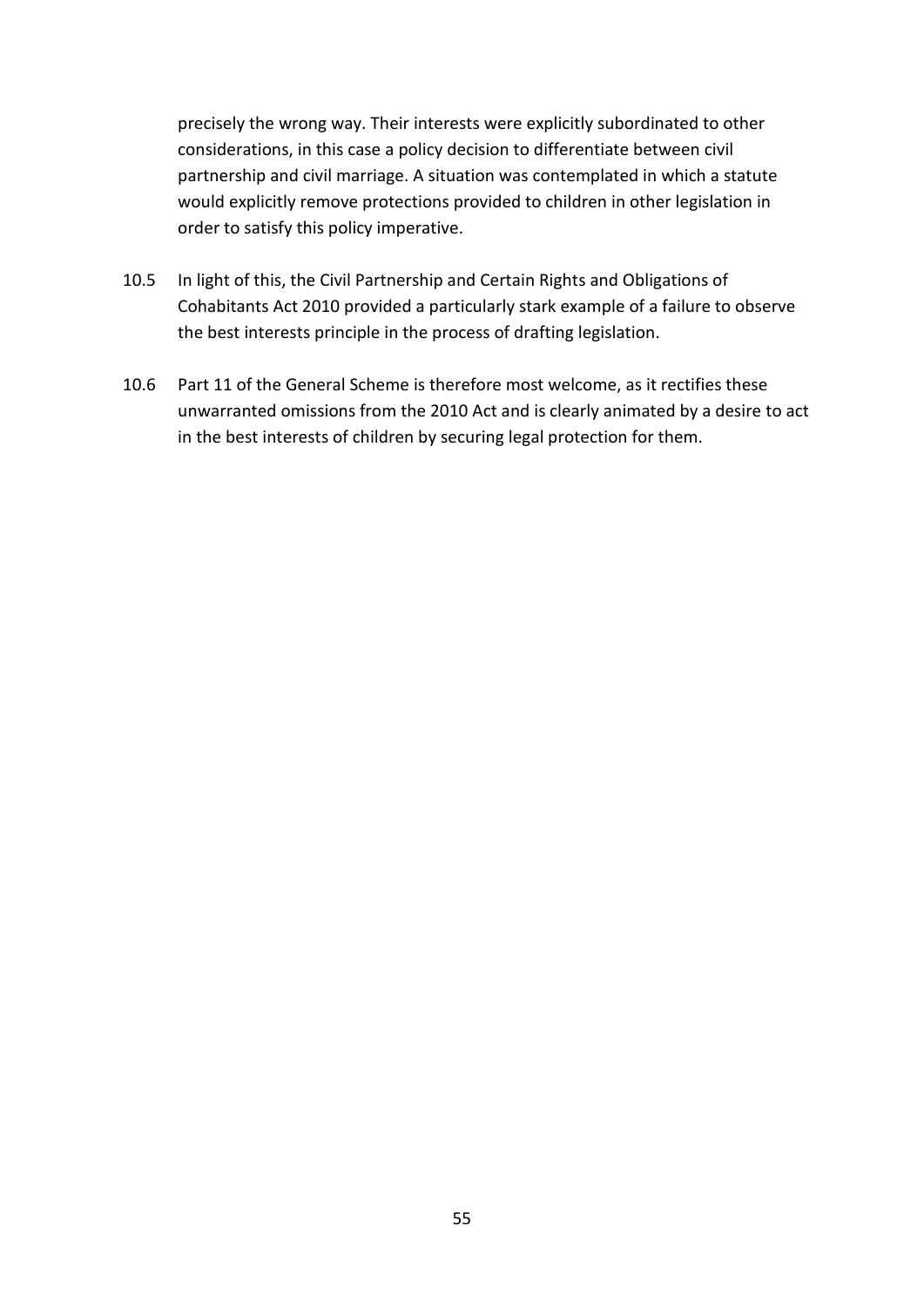#### <span id="page-56-0"></span>**11. Amendment of the Adoption Act 2010**

- 11.1 Part 12 of the General Scheme provides for a number of amendments to the Adoption Act 2010. The purpose of these amendments is to include civil partners within the categories of those eligible to apply for an assessment of suitability to adopt and to provide for consequential amendments to the provision of the Adoption Act 2010 concerning the application process, parental rights and property rights.
- 11.2 As the Ombudsman for Children's Office noted in its advice to the then Minister for Children and Youth Affairs on the Adoption Bill 2009.<sup>[85](#page-56-1)</sup> adults do not have a right to adopt. Adoption concerns the right of a child to become integrated into a family where one or both of the child's biological parents are, for whatever reason, unable or unwilling to care for the child. The question of eligibility of prospective adopters must therefore be viewed primarily from the perspective of the children who may be adopted by them. As regards the categories of persons who are eligible to apply for an assessment of suitability to adopt, the issue is whether maintaining the categories as they stand or extending them would have an adverse effect on children and undermine their rights.
- 11.3 Article 7 of the Revised European Convention on the Adoption of Children states that the law shall permit a child to be adopted by: two people of different sex who are married to each other or, where such an institution exists, have entered into a registered partnership together; or by one person. Article 7(2) of the Convention provides that States are free to extend the scope of the Convention to same-sex couples who are married to each other or who have entered a registered partnership together and to opposite-sex and same-sex couples who are living together in a stable relationship.
- 11.4 In its advice on the Adoption Bill 2009, the Ombudsman for Children's Office noted that the eligibility of prospective adopters can affect children in different ways, depending on their situation. Children with no prior connection or relationship with prospective adopters are affected by the eligibility criteria to the extent that altering those criteria can widen or diminish the pool of potential adoptive parents. There are other children for whom adoption means altering the legal relationship with one or both of the child's parents or caregivers within an existing family unit.

<span id="page-56-1"></span><sup>85</sup> See generally Ombudsman for Children's Office, *Advice of the Ombudsman for Children on the Adoption Bill 2009* (2009) 1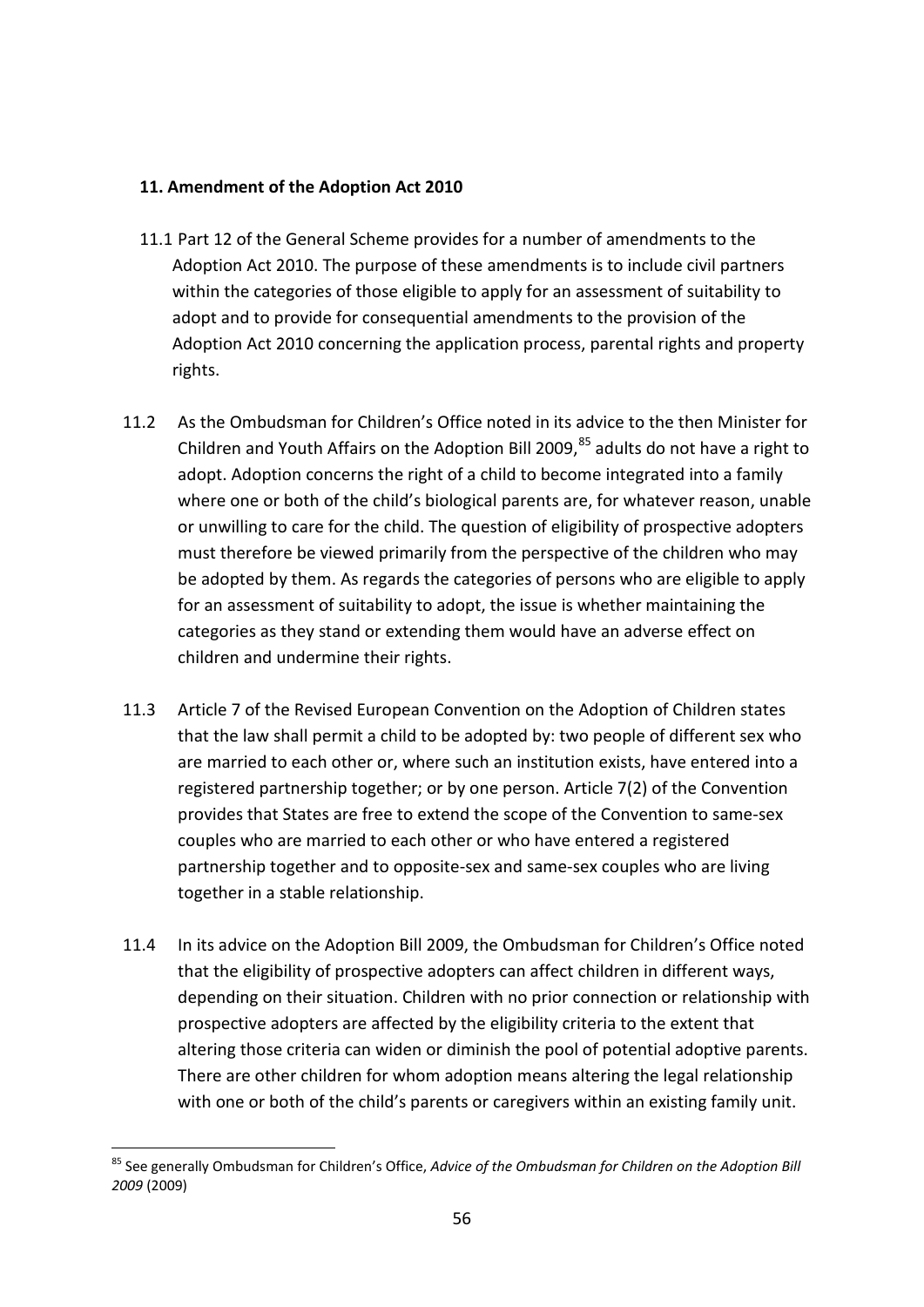In these situations, adoption affects the legal conditions in which the family finds itself rather than the family's actual composition. The Ombudsman for Children's Office emphasised that the provisions of Ireland's adoption legislation governing the eligibility of prospective adopters must be framed in a manner that is sensitive to the needs of all of these children and to the wide variety of situations in which being adopted could be advantageous to a child. Fundamentally, an adoption should not be denied to a child who could benefit from one.

- 11.5 In light of the foregoing considerations, the Ombudsman for Children's Office recommended that the categories of persons eligible to apply for an assessment of suitability to adopt should be extended in order to remove the statutory bar on unmarried opposite-sex and same-sex couples from making such an application. The provisions contained in Part 12 of the General Scheme with respect to civil partners are therefore most welcome.
- 11.6 However, this Office notes that unmarried couples are still barred from making an application for an assessment of suitability to adopt. Although the rationale for excluding unmarried couples from the scope of the legislation is not elucidated, it can be inferred from the explanatory note to Head 79 that the decision is based on the fact that unmarried couples have not entered into any legally binding relationship with concomitant rights and responsibilities.
- 11.7 It is instructive to consider how a similar argument was examined by the Houses of Lords when it ruled that the provision of the Adoption (Northern Ireland) Order 1987 which excluded unmarried couples from applying to adopt violated the European Convention on Human Rights.<sup>[86](#page-57-0)</sup> The Court found that while it may be possible to generalise regarding the correlations between certain family structures and outcomes for children (in this instance the relevant consideration was the stability of relationships between unmarried couples in general), there is no logical reason to elevate such reasonable generalisations to the level of irrebuttable presumptions of unsuitability.<sup>[87](#page-57-1)</sup> With regard to the relevant provision of Northern Irish legislation, such an approach was found to create a situation in which "the interests of the particular child, which Article 9 [of the Adoption (Northern Ireland) Order 1987] declares to be the most important consideration, [had] disappeared from sight, sacrificed to a vague and distant utilitarian calculation".<sup>[88](#page-57-2)</sup>

<sup>&</sup>lt;sup>86</sup> Re P [2008] UKHL 38

<span id="page-57-1"></span><span id="page-57-0"></span> $87$  See comments by Lord Hoffmann at para.18<br> $88$  At para. 16

<span id="page-57-2"></span>